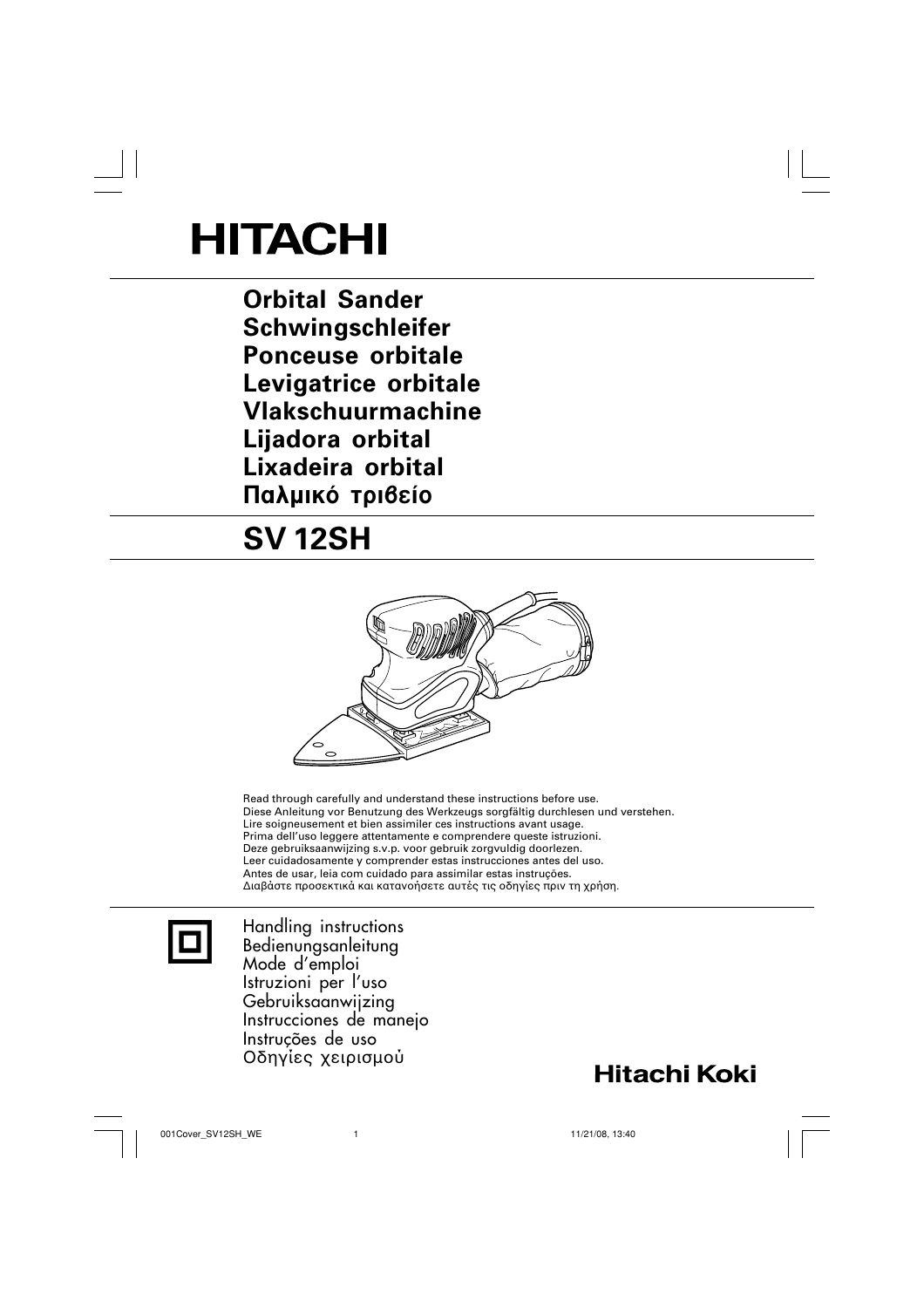







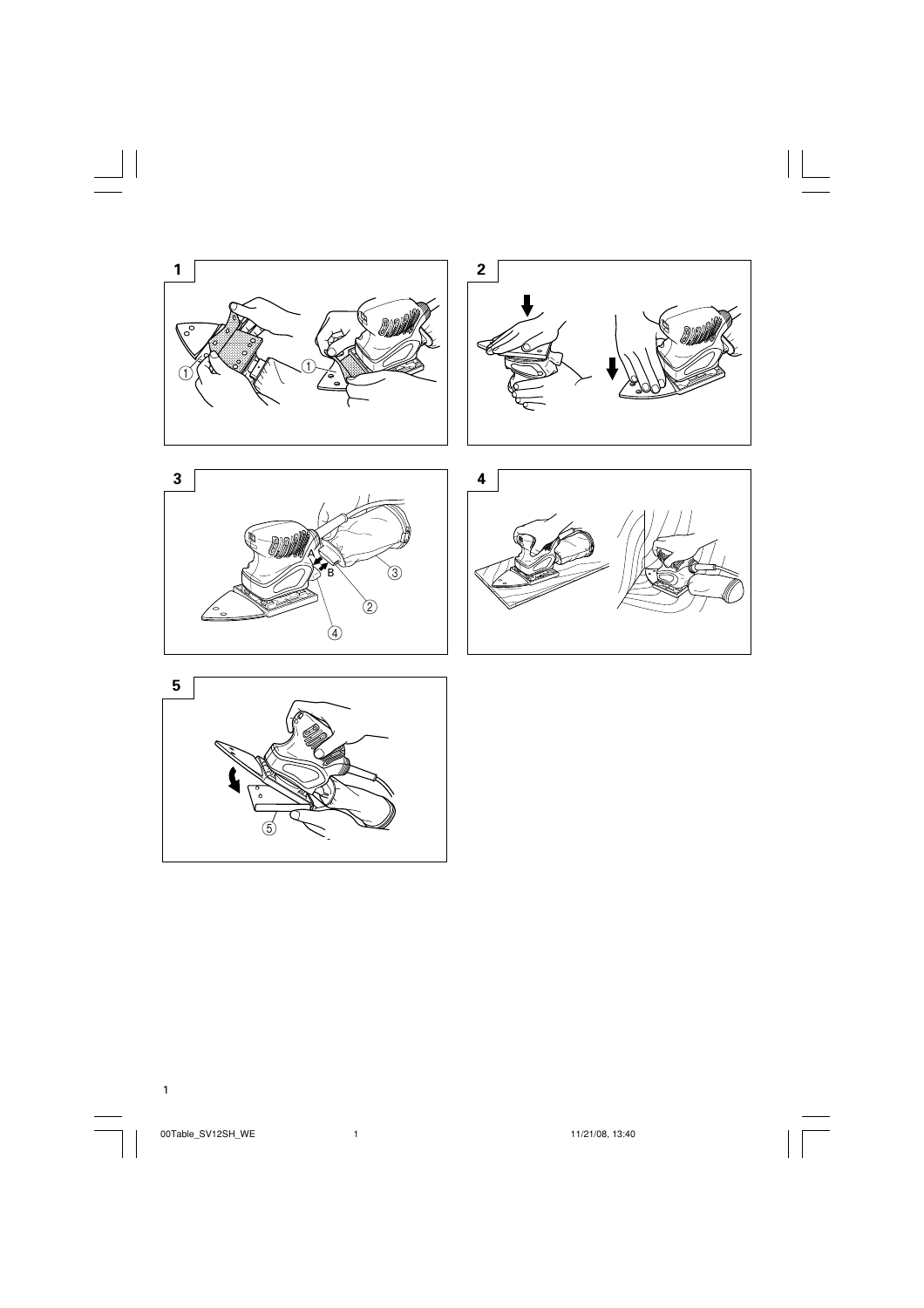|               | English       | Deutsch          | Francais               | Italiano                           |  |  |  |  |  |
|---------------|---------------|------------------|------------------------|------------------------------------|--|--|--|--|--|
|               | Sanding paper | Schleifpapier    | Papier de verre        | Carta abrasive                     |  |  |  |  |  |
| $\circled{2}$ | Dust gate     | Staubausgang     | Volet à poussière      | Uscita polvere                     |  |  |  |  |  |
| $\circled{3}$ | Dust bag      | <b>Staubsack</b> | Sac à poussière        | Sacca di raccolta della<br>polvere |  |  |  |  |  |
| $\circ$       | Dust outlet   | Staubauslaß      | Déversoir de poussière | Uscita polvere                     |  |  |  |  |  |
| (5)           | Punch plate   | Stanzplatte      | Plaque de poiçonnage   | Punzone                            |  |  |  |  |  |

|               | <b>Nederlands</b>   | Español                      | Português                                | Ελληνικά          |
|---------------|---------------------|------------------------------|------------------------------------------|-------------------|
|               | Schuurpapier        | Papel eseneril               | Lixa                                     | Γυαλόχαρτο        |
| (2)           | Stofschuif          | Boca de salida del<br>serrín | Boca de saída da poeira   Είσοδος σκόνης |                   |
| (3)           | Stofzak             | Bolsa celector de polvo      | Bolsa coletora de poeira                 | Σάκος σκόνης      |
| $\circled{4}$ | Stof-uitlaatopening | Salida del polvo             | Saída da poeira                          | Έξοδος σκόνης     |
| (5)           | Doorslagplaat       | Placa perforadora            | Placa perfuradora                        | Πλάκα διατρύπησης |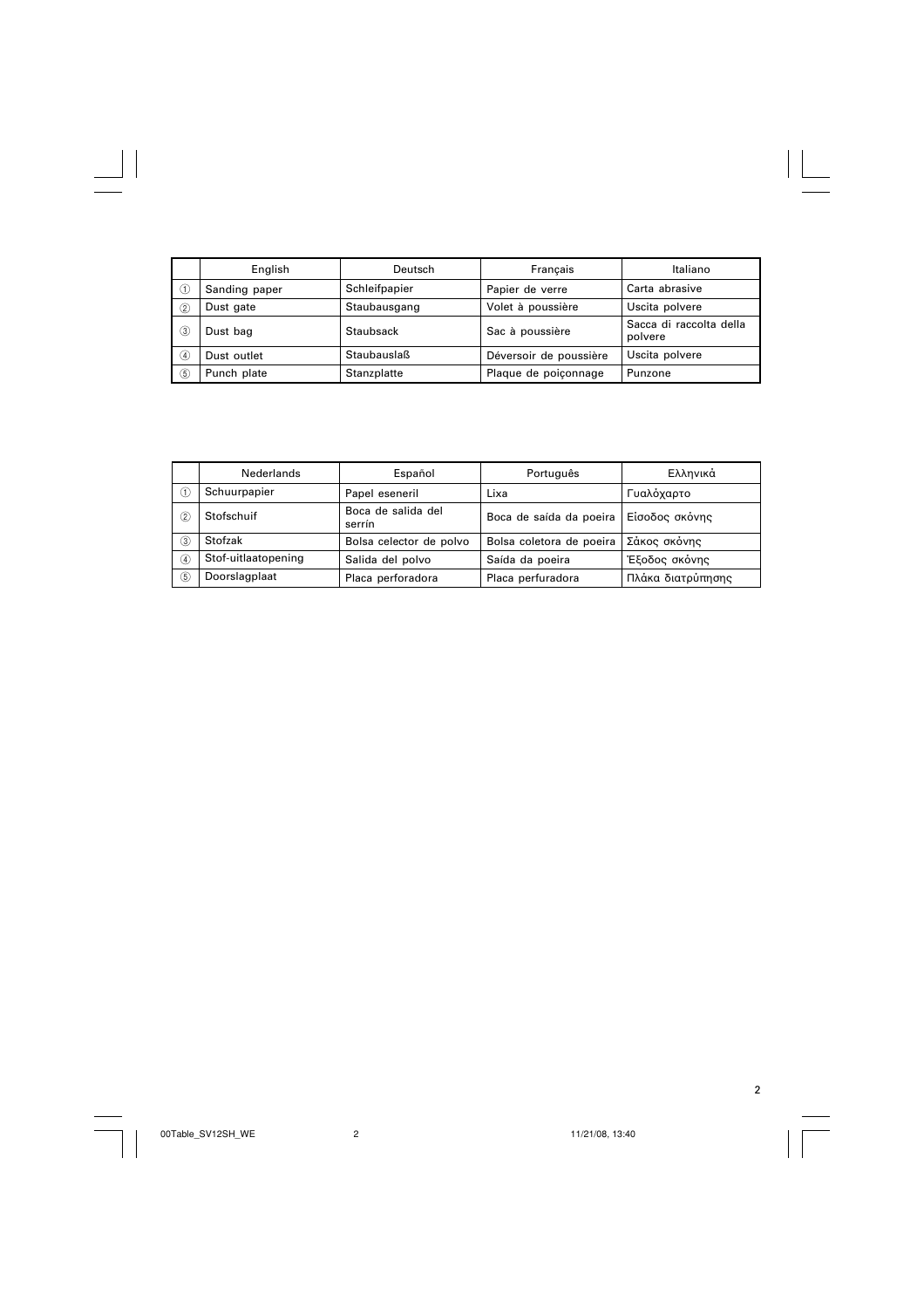| <b>Symbols</b>                                                                                                                                                                                                                                                                                                                                                                                                                                        | Symbole                                                                                                                                                                                                                                                                                                                                                                                                                                                                                                   | <b>Symboles</b>                                                                                                                                                                                                                                                                                                                                                                                                                                         | <b>Simboli</b>                                                                                                                                                                                                                                                                                                                                                                                                              |
|-------------------------------------------------------------------------------------------------------------------------------------------------------------------------------------------------------------------------------------------------------------------------------------------------------------------------------------------------------------------------------------------------------------------------------------------------------|-----------------------------------------------------------------------------------------------------------------------------------------------------------------------------------------------------------------------------------------------------------------------------------------------------------------------------------------------------------------------------------------------------------------------------------------------------------------------------------------------------------|---------------------------------------------------------------------------------------------------------------------------------------------------------------------------------------------------------------------------------------------------------------------------------------------------------------------------------------------------------------------------------------------------------------------------------------------------------|-----------------------------------------------------------------------------------------------------------------------------------------------------------------------------------------------------------------------------------------------------------------------------------------------------------------------------------------------------------------------------------------------------------------------------|
| ∕∆ WARNING                                                                                                                                                                                                                                                                                                                                                                                                                                            | ∕∆WARNUNG                                                                                                                                                                                                                                                                                                                                                                                                                                                                                                 | ∕∆AVERTISSEMENT                                                                                                                                                                                                                                                                                                                                                                                                                                         | ∕∆ AVVERTENZA                                                                                                                                                                                                                                                                                                                                                                                                               |
| The following show                                                                                                                                                                                                                                                                                                                                                                                                                                    | Die folgenden Symbole                                                                                                                                                                                                                                                                                                                                                                                                                                                                                     | Les symboles suivants                                                                                                                                                                                                                                                                                                                                                                                                                                   | Di seguito mostriamo i                                                                                                                                                                                                                                                                                                                                                                                                      |
| symbols used for the                                                                                                                                                                                                                                                                                                                                                                                                                                  | werden für diese Maschine                                                                                                                                                                                                                                                                                                                                                                                                                                                                                 | sont utilisés pour l'outil.                                                                                                                                                                                                                                                                                                                                                                                                                             | simboli usati per la                                                                                                                                                                                                                                                                                                                                                                                                        |
| machine. Be sure that                                                                                                                                                                                                                                                                                                                                                                                                                                 | verwendet. Achten Sie                                                                                                                                                                                                                                                                                                                                                                                                                                                                                     | Bien se familiariser avec                                                                                                                                                                                                                                                                                                                                                                                                                               | macchina. Assicurarsi di                                                                                                                                                                                                                                                                                                                                                                                                    |
| you understand their                                                                                                                                                                                                                                                                                                                                                                                                                                  | darauf, diese vor der                                                                                                                                                                                                                                                                                                                                                                                                                                                                                     | leur signification avant                                                                                                                                                                                                                                                                                                                                                                                                                                | comprenderne il                                                                                                                                                                                                                                                                                                                                                                                                             |
| meaning before use.                                                                                                                                                                                                                                                                                                                                                                                                                                   | Verwendung zu verstehen.                                                                                                                                                                                                                                                                                                                                                                                                                                                                                  | d'utiliser l'outil.                                                                                                                                                                                                                                                                                                                                                                                                                                     | significato prima dell'uso.                                                                                                                                                                                                                                                                                                                                                                                                 |
| <b>Read all safety</b><br>warnings and all<br>instructions.<br>Failure to follow the<br>warnings and<br>instructions may result<br>in electric shock, fire<br>and/or serious injury.                                                                                                                                                                                                                                                                  | Lesen Sie sämtliche<br>Sicherheitshinweise und<br>Anweisungen durch.<br>Wenn die Warnungen und<br>Anweisungen nicht befolgt<br>werden, kann es zu<br>Stromschlag, Brand und/<br>oder ernsthaften<br>Verletzungen kommen.                                                                                                                                                                                                                                                                                  | Lire tous les avertissements<br>de sécurité et toutes les<br>instructions.<br>Tout manquement à observer<br>ces avertissements et<br>instructions peut engendrer<br>des chocs électriques, des<br>incendies et/ou des blessures<br>graves.                                                                                                                                                                                                              | Leggere tutti gli avvertimenti<br>di sicurezza e tutte le<br>istruzioni.<br>La mancata osservanza degli<br>avvertimenti e delle istruzioni<br>potrebbe essere causa di<br>scosse elettriche, incendi e/o<br>gravi lesioni.                                                                                                                                                                                                  |
| Only for EU countries<br>Do not dispose of electric<br>tools together with household<br>waste material!<br>In observance of European<br>Directive 2002/96/EC on waste<br>electrical and electronic<br>equipment and its<br>implementation in accordance<br>with national law, electric<br>tools that have reached the<br>end of their life must be<br>collected separately and<br>returned to an<br>environmentally compatible<br>recycling facility. | Nur für EU-Länder<br>Werfen Sie Elektrowerkzeuge<br>nicht in den Hausmüll!<br>Gemäss Europäischer<br>Richtlinie 2002/96/EG über<br>Elektro- und Elektronik-<br>Altgeräte und Umsetzung in<br>nationales Recht müssen<br>verbrauchte Elektrowerkzeuge<br>getrennt gesammelt und einer<br>umweltgerechten<br>Wiederververtung zugeführt<br>werden.                                                                                                                                                          | Pour les pays européens<br>uniquement<br>Ne pas jeter les appareils<br>électriques dans les ordures<br>ménagères!<br>Conformément à la directive<br>européenne 2002/96/EG relative<br>aux déchets d'équipements<br>électriques ou électroniques<br>(DEEE), et à sa transposition<br>dans la législation nationale, les<br>appareils électriques doivent<br>être collectés à part et être<br>soumis à un recyclage<br>respectueux de<br>l'environnement. | Solo per Paesi UE<br>Non gettare le<br>apparecchiature elettriche tra i<br>rifiuti domestici.<br>Secondo la Direttiva Europea<br>2002/96/CE sui rifiuti di<br>apparecchiature elettriche ed<br>elettroniche e la sua<br>attuazione in conformità alle<br>norme nazionali, le<br>apparecchiature elettriche<br>esauste devono essere<br>raccolte separatamente, al fine<br>di essere reimpiegate in modo<br>eco-compatibile. |
| Symbolen                                                                                                                                                                                                                                                                                                                                                                                                                                              | <b>Símbolos</b>                                                                                                                                                                                                                                                                                                                                                                                                                                                                                           | <b>Símbolos</b>                                                                                                                                                                                                                                                                                                                                                                                                                                         | Σύμβολα                                                                                                                                                                                                                                                                                                                                                                                                                     |
| A WAARSCHUWING                                                                                                                                                                                                                                                                                                                                                                                                                                        | A ADVERTENCIA                                                                                                                                                                                                                                                                                                                                                                                                                                                                                             | ∕∆ AVISO                                                                                                                                                                                                                                                                                                                                                                                                                                                | ∕!∖ ПРОΣОХН                                                                                                                                                                                                                                                                                                                                                                                                                 |
| Hieronder staan symbolen                                                                                                                                                                                                                                                                                                                                                                                                                              | A continuación se muestran                                                                                                                                                                                                                                                                                                                                                                                                                                                                                | A seguir aparecem os                                                                                                                                                                                                                                                                                                                                                                                                                                    | Τα παρακάτω δείχνουν τα                                                                                                                                                                                                                                                                                                                                                                                                     |
| afgebeeld die van toepassing                                                                                                                                                                                                                                                                                                                                                                                                                          | los símbolos usados para la                                                                                                                                                                                                                                                                                                                                                                                                                                                                               | símbolos utilizados pela                                                                                                                                                                                                                                                                                                                                                                                                                                | σύμβολα που χρησιμοποιούνται                                                                                                                                                                                                                                                                                                                                                                                                |
| zijn op deze machine. U                                                                                                                                                                                                                                                                                                                                                                                                                               | máquina. Asegúrese de                                                                                                                                                                                                                                                                                                                                                                                                                                                                                     | máquina. Assimile bem                                                                                                                                                                                                                                                                                                                                                                                                                                   | στο μηχάνημα. Βεβαιωθείτε ότι                                                                                                                                                                                                                                                                                                                                                                                               |
| moet de betekenis hiervan                                                                                                                                                                                                                                                                                                                                                                                                                             | comprender su significado                                                                                                                                                                                                                                                                                                                                                                                                                                                                                 | seus significados antes                                                                                                                                                                                                                                                                                                                                                                                                                                 | κατανοείτε τη σημασίας τους                                                                                                                                                                                                                                                                                                                                                                                                 |
| begrijpen voor gebruik.                                                                                                                                                                                                                                                                                                                                                                                                                               | antes del uso.                                                                                                                                                                                                                                                                                                                                                                                                                                                                                            | do uso.                                                                                                                                                                                                                                                                                                                                                                                                                                                 | πριν τη χρήση.                                                                                                                                                                                                                                                                                                                                                                                                              |
| Lees alle waarschuwingen en                                                                                                                                                                                                                                                                                                                                                                                                                           | Lea todas las instrucciones y                                                                                                                                                                                                                                                                                                                                                                                                                                                                             | Leia todas as instruções e                                                                                                                                                                                                                                                                                                                                                                                                                              | Διαβάζετε όλες τις                                                                                                                                                                                                                                                                                                                                                                                                          |
| instructies aandachtig door.                                                                                                                                                                                                                                                                                                                                                                                                                          | advertencias de seguridad.                                                                                                                                                                                                                                                                                                                                                                                                                                                                                | avisos de segurança.                                                                                                                                                                                                                                                                                                                                                                                                                                    | προειδοποιήσεις ασφαλείας και                                                                                                                                                                                                                                                                                                                                                                                               |
| Nalating om de                                                                                                                                                                                                                                                                                                                                                                                                                                        | Si no se siguen las                                                                                                                                                                                                                                                                                                                                                                                                                                                                                       | Se não seguir todas as                                                                                                                                                                                                                                                                                                                                                                                                                                  | όλες τις οδηγίες.                                                                                                                                                                                                                                                                                                                                                                                                           |
| waarschuwingen en                                                                                                                                                                                                                                                                                                                                                                                                                                     | advertencias e instrucciones,                                                                                                                                                                                                                                                                                                                                                                                                                                                                             | instruções e os avisos, pode                                                                                                                                                                                                                                                                                                                                                                                                                            | Η μη τήρηση των προειδοποιήσεων                                                                                                                                                                                                                                                                                                                                                                                             |
| instructies op te volgen kan in                                                                                                                                                                                                                                                                                                                                                                                                                       | podría producirse una                                                                                                                                                                                                                                                                                                                                                                                                                                                                                     | provocar um choque eléctrico,                                                                                                                                                                                                                                                                                                                                                                                                                           | και οδηγιών μπορεί να προκαλέσει                                                                                                                                                                                                                                                                                                                                                                                            |
| een elektrische schok, brand                                                                                                                                                                                                                                                                                                                                                                                                                          | descarga eléctrica, un                                                                                                                                                                                                                                                                                                                                                                                                                                                                                    | incêndio e/ou ferimentos                                                                                                                                                                                                                                                                                                                                                                                                                                | ηλεκτροπληξία, πυρκαγιά και/ή                                                                                                                                                                                                                                                                                                                                                                                               |
| en/of ernstig letsel resulteren.                                                                                                                                                                                                                                                                                                                                                                                                                      | incendio y/o daños graves.                                                                                                                                                                                                                                                                                                                                                                                                                                                                                | graves.                                                                                                                                                                                                                                                                                                                                                                                                                                                 | σοβαρό τραυματισμό.                                                                                                                                                                                                                                                                                                                                                                                                         |
| Alleen voor EU-landen<br>Geef elektrisch gereedschap<br>niet met het huisvuil mee!<br>Volgens de Europese richtlijn<br>2002/96/EG inzake oude<br>elektrische en elektronische<br>apparaten en de toepassing<br>daarvan binnen de nationale<br>wetgeving, dient gebruikt<br>elektrisch gereedschap<br>gescheiden te worden<br>ingezameld en te worden<br>afgevoerd naar een recycle<br>bedrijf dat voldoet aan de<br>geldende milieu-eisen.            | Sólo para países de la Unión<br>Europea<br>¡No deseche los aparatos<br>eléctricos junto con los residuos<br>domésticos!<br>De conformidad con la Directiva<br>Europea 2002/96/CE sobre<br>residuos de aparatos eléctricos y<br>electrónicos y su aplicación de<br>acuerdo con la legislación<br>nacional, las herramientas<br>eléctricas cuya vida útil haya<br>llegado a su fin se deberán recoger<br>por separado y trasladar a una<br>planta de reciclaje que cumpla con<br>las exigencias ecológicas. | Apenas para países da UE<br>Não deite ferramentas<br>eléctricas no lixo doméstico!<br>De acordo com a directiva<br>europeia 2002/96/CE sobre<br>ferramentas eléctricas e<br>electrónicas usadas e a<br>transposição para as leis<br>nacionais, as ferramentas<br>eléctricas usadas devem ser<br>recolhidas em separado e<br>encaminhadas a uma<br>instalação de reciclagem dos<br>materiais ecológica.                                                  |                                                                                                                                                                                                                                                                                                                                                                                                                             |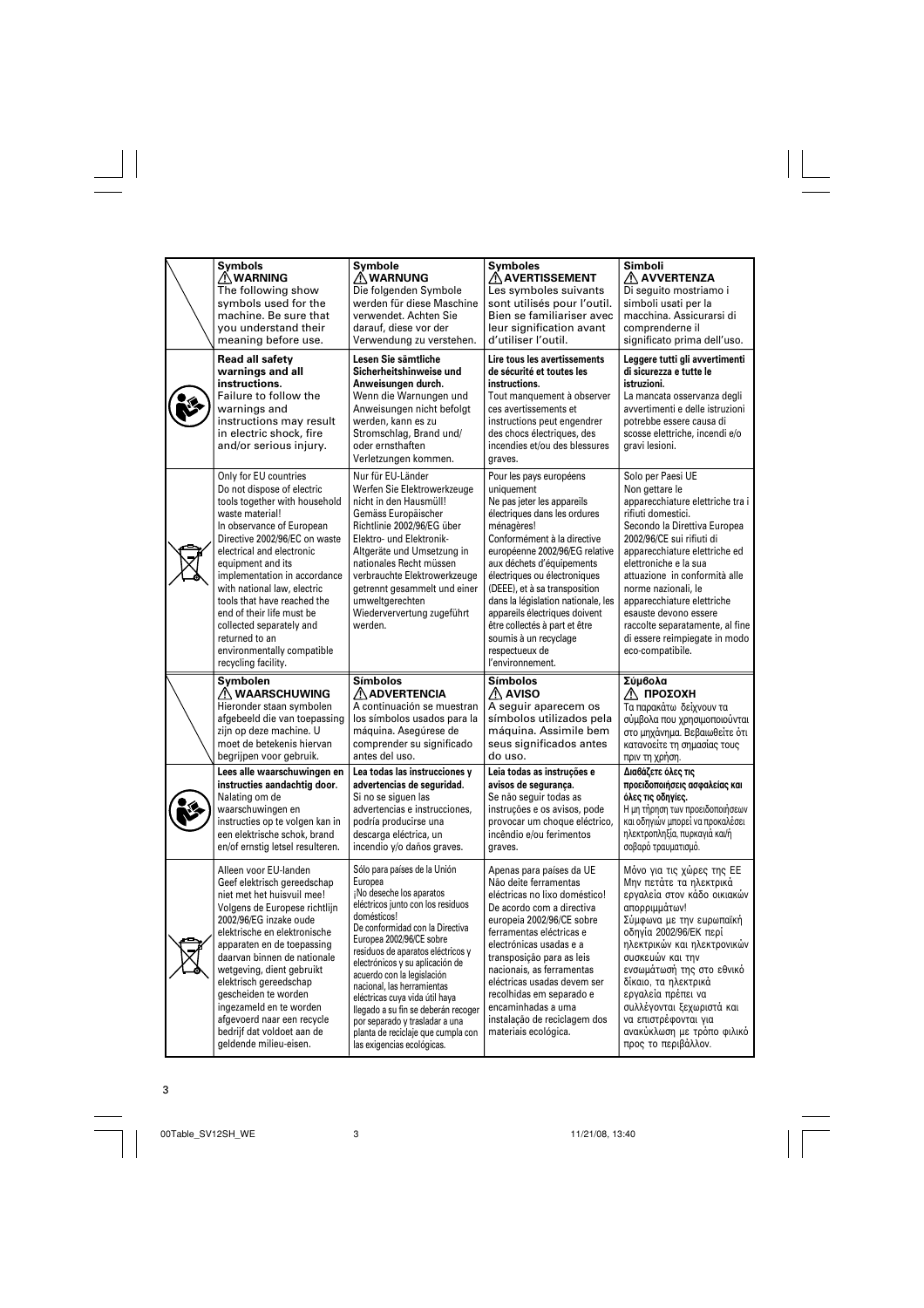### **GENERAL POWER TOOL SAFETY WARNINGS**

### **WARNING**

### **Read all safety warnings and all instructions.**

Failure to follow the warnings and instructions may result in electric shock, fire and/or serious injury.

### **Save all warnings and instructions for future reference.**

The term "power tool" in the warnings refers to your mainsoperated (corded) power tool or battery-operated (cordless) power tool.

- **1) Work area safety**
	- **a) Keep work area clean and well lit.** Cluttered or dark areas invite accidents.
	- **b) Do not operate power tools in explosive atmospheres, such as in the presence of flammable liquids, gases or dust.**

Power tools create sparks which may ignite the dust or fumes.

**c) Keep children and bystanders away while operating a power tool.**

Distractions can cause you to lose control.

### **2) Electrical safety**

a) Power tool plugs must match the outlet. **Never modify the plug in any way. Do not use any adapter plugs with earthed (grounded) power tools.**

Unmodified plugs and matching outlets will reduce risk of electric shock.

- **b) Avoid body contact with earthed or grounded surfaces, such as pipes, radiators, ranges and refrigerators.** There is an increased risk of electric shock if your body is earthed or grounded.
- **c) Do not expose power tools to rain or wet conditions.** Water entering a power tool will increase the risk of electric shock.
- **d) Do not abuse the cord. Never use the cord for carrying, pulling or unplugging the power tool. Keep cord away from heat, oil, sharp edges or moving parts.** Damaged or entangled cords increase the risk of

electric shock. **e) When operating a power tool outdoors, use an**

- **extension cord suitable for outdoor use.** Use of a cord suitable for outdoor use reduces the risk of electric shock.
- **f) If operating a power tool in a damp location is unavoidable, use a residual current device (RCD) protected supply.**

Use of an RCD reduces the risk of electric shock.

- **3) Personal safety**
	- **a) Stay alert, watch what you are doing and use common sense when operating a power tool. Do not use a power tool while you are tired or under the influence of drugs, alcohol or medication.** A moment of inattention while operating power tools may result in serious personal injury. **b) Use personal protective equipment. Always wear eye**

**protection.** Protective equipment such as dust mask, non-skid safety shoes, hard hat, or hearing protection used for

appropriate conditions will reduce personal injuries. **c) Prevent unintentional starting. Ensure the switch is in the off-position before connecting to power source and/or battery pack, picking up or carrying the tool.**

Carrying power tools with your finger on the switch or energising power tools that have the switch on invites accidents.

**d) Remove any adjusting key or wrench before turning the power tool on.**

A wrench or a key left attached to a rotating part of the power tool may result in personal injury.

**e) Do not overreach. Keep proper footing and balance at all times.**

This enables better control of the power tool in unexpected situations.

**f) Dress properly. Do not wear loose clothing or jewellery. Keep your hair, clothing and gloves away from moving parts.**

Loose clothes, jewellery or long hair can be caught in moving parts.

**g) If devices are provided for the connection of dust extraction and collection facilities, ensure these are connected and properly used.**

Use of dust collection can reduce dust related hazards.

- **4) Power tool use and care**
	- **a) Do not force the power tool. Use the correct power tool for your application.** The correct power tool will do the job better and safer at the rate for which it was designed.
	- **b) Do not use the power tool if the switch does not turn it on and off.** Any power tool that cannot be controlled with the switch is dangerous and must be repaired.
	- **c) Disconnect the plug from the power source and/or the battery pack from the power tool before making any adjustments, changing accessories, or storing power tools.**

Such preventive safety measures reduce the risk of starting the nower tool accidentally.

- **d) Store idle power tools out of the reach of children and do not allow persons unfamiliar with the power tool or these instructions to operate the power tool.** Power tools are dangerous in the hands of untrained users.
- **e) Maintain power tools. Check for misalignment or binding of moving parts, breakage of parts and any other condition that may affect the power tool's operation.**

**If damaged, have the power tool repaired before use.** Many accidents are caused by poorly maintained power tools.

**f) Keep cutting tools sharp and clean.**

Properly maintained cutting tools with sharp cutting edges are less likely to bind and are easier to control.

**g) Use the power tool, accessories and tool bits etc. in accordance with these instructions, taking into account the working conditions and the work to be performed.**

Use of the power tool for operations different from those intended could result in a hazardous situation.

- **5) Service**
	- **a) Have your power tool serviced by a qualified repair person using only identical replacement parts.** This will ensure that the safety of the power tool is maintained.

### **PRECAUTION**

**Keep children and infirm persons away.**

**When not in use, tools should be stored out of reach of children and infirm persons.**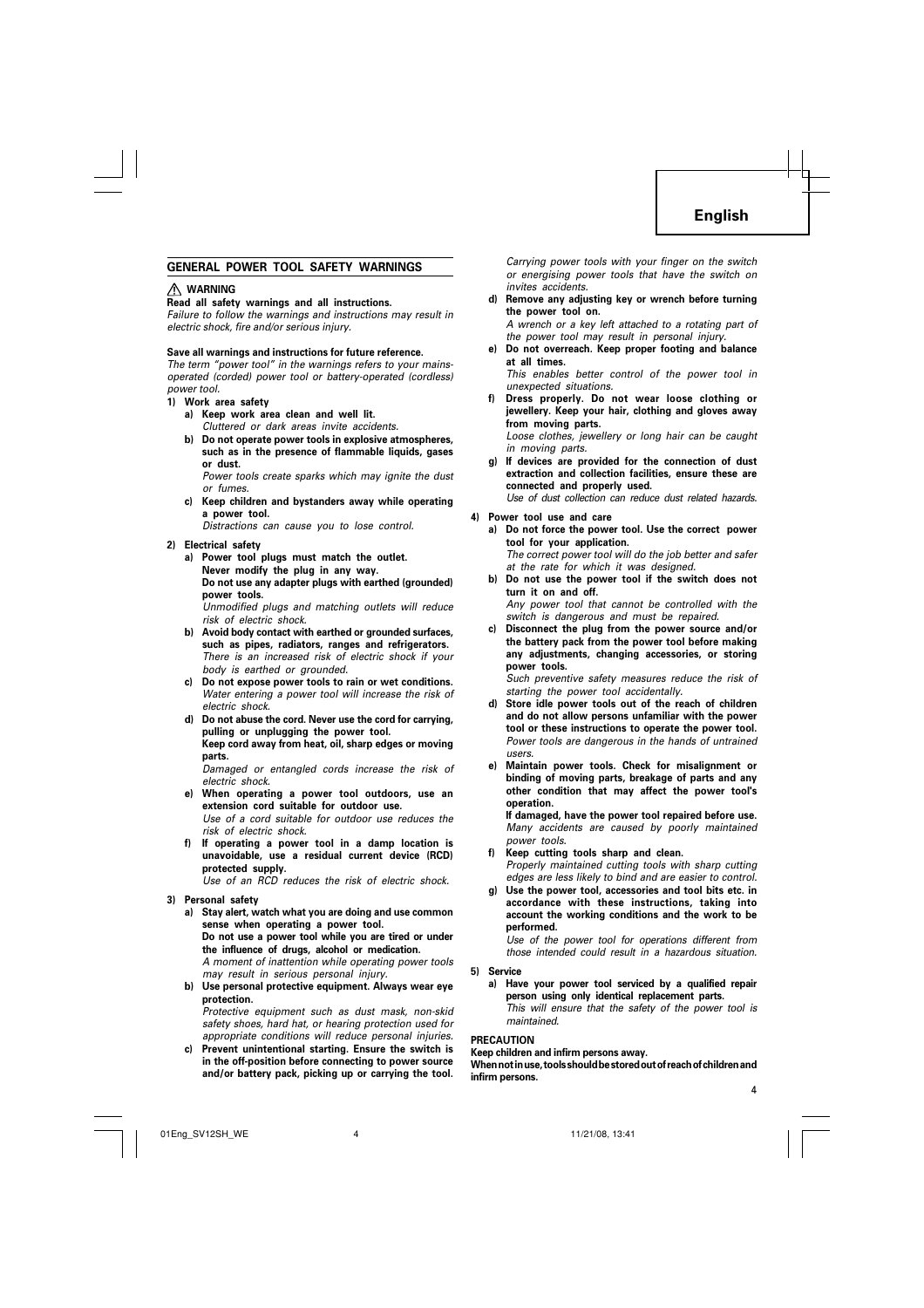### **SPECIFICATIONS**

| Voltage (by areas)*   | $(110V, 120V, 220V, 230V, 240V)$ n,                                             |
|-----------------------|---------------------------------------------------------------------------------|
| Power Input           | $200W*$                                                                         |
| No-load speed         | $14000$ min <sup>-1</sup>                                                       |
| Sanding pad size      | 110 mm $\times$ 190 mm                                                          |
| Sanding paper size    | 110 mm $\times$ 100 mm (Square), 96 mm $\times$ 96 mm $\times$ 96 mm (Triangle) |
| Weight (without cord) | 1.0 <sub>kg</sub>                                                               |

\*Be sure to check the nameplate on product as it is subject to change by areas.

### **STANDARD ACCESSORIES**

- $\circ$  110 × 100 mm Velcro type sanding paper
- (Square) ....................................................................... 1  $\degree$  96  $\times$  96  $\times$  96 mm Velcro type sanding paper
- (Triangle) ..................................................................... 2

 Dust bag ...................................................................... 1 Standard accessories are subject to change without notice.

### **OPTIONAL ACCESSORIES (sold separately)**

### **1. Sanding paper**

- $\bigcirc$  110 × 100 mm Velcro type sanding paper (Square) Grain: AA60, AA100, AA150
- $\bigcirc$  96 × 96 × 96 mm Velcro type sanding paper (Triangle) Grain: AA60, AA100, AA150

#### **2. Punch plate**

Optional accessories are subject to change without notice.

### **APPLICATIONS**

Mainly used for the following purposes at corners or gaps.

- $\circ$  Finish polishing of woodwork surfaces
- $\circ$  Sanding surfaces of woodwork or sheet metal prior to painting, etc.

### **PRIOR TO OPERATION**

**1. Power source**

Ensure that the power source to be utilized conforms to the power requirements specified on the product nameplate.

### **2. Power switch**

Ensure that the power switch is in the OFF position. If the plug is connected to a receptacle while the power switch is in the ON position, the power tool will start operating immediately, which could cause a serious accident.

#### **3. Extension cord**

When the work area is removed from the power source, use an extension cord of sufficient thickness and rated capacity. The extension cord should be kept as short as practicable.

#### **4. Installing the sanding paper**

- (1) Align the sanding paper's holes with the pad's holes (**Fig. 1**).
- (2) Strongly push the sanding paper with the palm of your hand to fasten it securely in place (**Fig. 2**).

### **5. Attaching and Removing the Dust Bag**

- (1) Attaching the Dust Bag As shown in **Fig. 3**, hold the dust gate and push it in the direction of Arrow A to attach it to the dust outlet. (2) Removing the Dust Bag
	- As shown in **Fig. 3**, hold the dust gate and pull it in the direction of Arrow B to remove it from the dust outlet.

### **CAUTION**

Prior to the sanding operation, make sure the material of surface you are going to sand.

If the surface under sanding operation is expected to generate harmful / toxic dusts such as lead painted surface, make sure the dust bag or appropriate dust extraction system is connected with dust outlet tightly. Wear the dust mask additionally, if available.

Do not inhale or touch the harmful / toxic dusts generated in sanding operation, the dust can endanger the health of yourself and bystanders.

### **PRACTICAL OPERATING PROCEDURES**

### **CAUTION**

Never apply water or grinding fluid when sanding. This could result in electrical shock.

**1. Switching the sander ON and OFF**

The power can be turned on by setting the lever to ON (1) and turned off by setting the lever to OFF (0).

### **CAUTION**

Never turn the power switch ON when the sander is contacting the surface to be sanded. This is necessary to preclude damage to the material. The same applies when switching the power OFF.

### **2. How to hold the orbital sander**

While gripping the housing, lightly press the sander against the surface to be sanded so that the sanding paper uniformly contacts the surface, as shown in **Fig. 4**. DO NOT apply excessive pressure to the sander while sanding. Excessive-pressure may cause overload of the motor, reduced service life of the sanding paper, and lowered sanding or polishing efficiency.

#### **CAUTION**

Do not press on the corner of the pad with excessive force. It may cause damage to the pad itself.

### **3. How to move the orbital sander**

For optimum operating efficiency, alternately move the sander forward and backward at a constant speed and balance.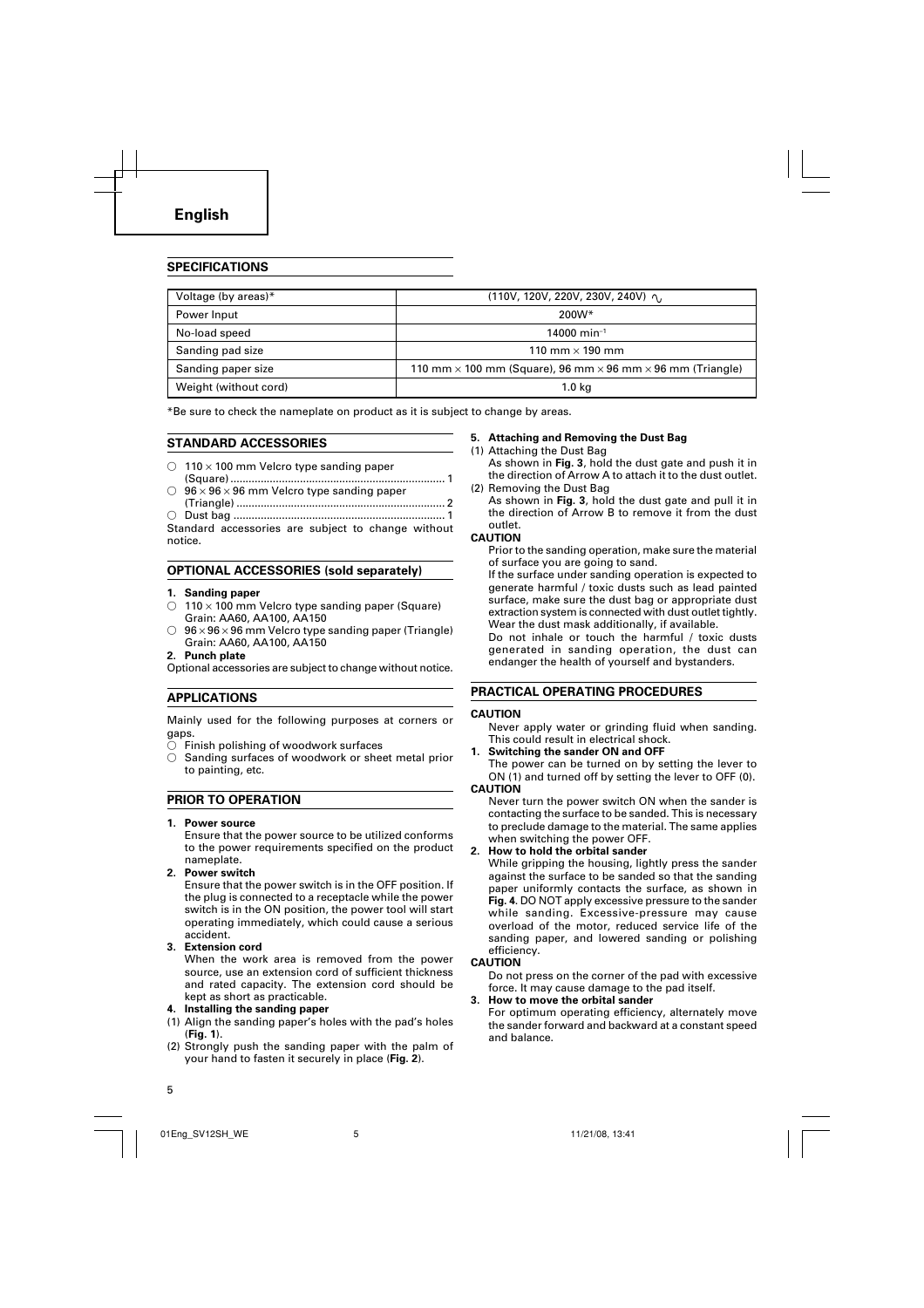### **4. After installing new sanding paper**

Movement of the sander may tend to become unsteady after new sanding paper has been installed, because of the new, coarse grain of the paper. This can be avoided by slightly tilting the sander forward or backward during sanding or polishing. Sander movement will become steady as the sanding paper surface becomes properly abraded.

### **MOUNTING THE OPTIONAL ACCESSORIES**

 **Making a Hole in the Sanding Paper with the Punch Plate (Fig. 5)**

When using sanding paper without holes in it, punch holes in it with the punch plate to improve dust collecting capacity.

### **MAINTENANCE AND INSPECTION**

### **1. Emptying and cleaning the Dust Bag**

If the dust bag contains too much saw dust, dust collection will be affected. Empty the dust bag when it gets full.

Remove the dust bag, open the fastener, and dispose of the contents.

### **2. Inspecting the sanding paper**

Since use of worn-out sanding paper will degrade efficiency and cause possible damage to the pad, replace the sanding paper as soon a excessive abrasion is noted.

### **3. Inspecting the mounting screws**

Regularly inspect all mounting screws and ensure that they are properly tightened. Should any of the screws be loose, retighten them immediately. Failure to do so could result in serious hazard.

#### **4. Maintenance of the motor**

The motor unit winding is the very "heart" of the power tool.

Exercise due care to ensure the winding does not become damaged and/or wet with oil or water.

### **5. Servicing**

Consult an authorized Service Agent in the event of power tool failure.

#### **6. Service parts list**

- A: Item No.
- B: Code No.
- C: No. Used
- D: Remarks

### **CAUTION**

Repair, modification and inspection of Hitachi Power Tools must be carried out by a Hitachi Authorized Service Center.

This Parts List will be helpful if presented with the tool to the Hitachi Authorized Service Center when requesting repair or other maintenance.

In the operation and maintenance of power tools, the safety regulations and standards prescribed in each country must be observed.

### **MODIFICATIONS**

Hitachi Power Tools are constantly being improved and modified to incorporate the latest technological advancements.

Accordingly, some parts (i.e. code numbers and/or design) may be changed without prior notice.

### **GUARANTEE**

We guarantee Hitachi Power Tools in accordance with statutory/country specific regulation. This guarantee does not cover defects or damage due to misuse, abuse, or normal wear and tear. In case of complaint, please send the Power Tool, undismantled, with the GUARANTEE CERTIFICATE found at the end of this Handling instruction, to a Hitachi Authorized Service Center.

#### **NOTE**

Due to HITACHI's continuing program of research and development, the specifications herein are subject to change without prior notice.

### **IMPORTANT**

Correct connection of the plug

The wires of the main lead are coloured in accordance with the following code:<br>Blue: -Neutral

-Neutral<br>-Live

Brown:

As the colours of the wires in the main lead of this tool may not correspond with the coloured markings identifying the terminals in your plug proceed as follows: The wire coloured blue must be connected to the terminal marked with the letter N or coloured black. The wire coloured brown must be connected to the terminal marked with the letter L or coloured red. Neither core must be connected to the earth terminal.

### **NOTE**

This requirement is provided according to BRITISH STANDARD 2769: 1984.

Therefore, the letter code and colour code may not be applicable to other markets except The United Kingdom.

### **Information concerning airborne noise and vibration**

The measured values were determined according to EN60745 and declared in accordance with ISO 4871.

The typical A-weighted sound pressure level: 83 dB (A). Uncertainty KpA: 3 dB (A).

Wear ear protection.

The typical weighted root mean square acceleration value does not exceed 2.5 m/s<sup>2</sup>.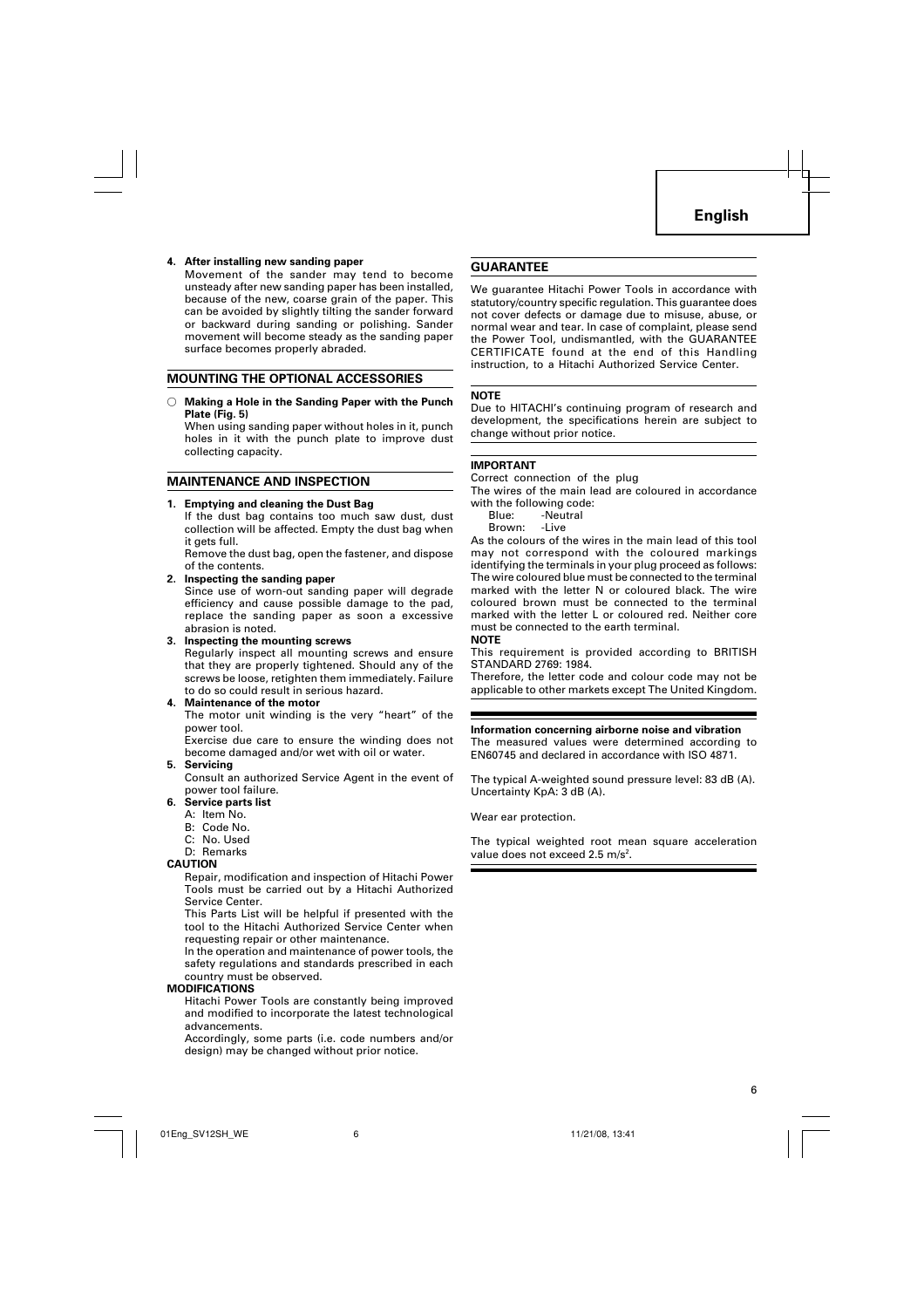### **ALLGEMEINE SICHERHEITSHINWEISE FÜR ELEKTROGERÄTE**

### **WARNUNG**

**Lesen Sie sämtliche Sicherheitshinweise und Anweisungen durch** Wenn die Warnungen und Anweisungen nicht befolgt werden, kann es zu Stromschlag, Brand und/oder ernsthaften Verletzungen kommen.

#### **Bitte bewahren Sie alle Warnhinweise und Anweisungen zum späteren Nachschlagen auf.**

Der Begriff "Elektrowerkzeug" bezieht sich in den Warnhinweisen auf Elektrowerkzeuge mit Netz- (schnurgebunden) oder Akkubetrieb (schnurlos).

- **1) Sicherheit im Arbeitsbereich**
	- **a) Sorgen Sie für einen sauberen und gut ausgeleuchteten Arbeitsbereich.**

Zugestellte oder dunkle Bereiche ziehen Unfälle förmlich an.

**b) Verwenden Sie Elektrowerkzeuge niemals an Orten, an denen Explosionsgefahr besteht – zum Beispiel in der Nähe von leicht entflammbaren Flüssigkeiten, Gasen oder Stäuben.**

Bei der Arbeit mit Elektrowerkzeugen kann es zu Funkenbildung kommen, wodurch sich Stäube oder Dämpfe entzünden können.

**c) Sorgen Sie bei der Arbeit mit Elektrowerkzeugen dafür, dass sich keine Zuschauer (insbesondere Kinder) in der Nähe befinden.**

Wenn Sie abgelenkt werden, können Sie die Kontrolle über das Werkzeug verlieren.

### **2) Elektrische Sicherheit**

**a) Elektrowerkzeuge müssen mit passender Stromversorgung betrieben werden.**

**Nehmen Sie niemals irgendwelche Änderungen am Anschlussstecker vor.**

**Verwenden Sie bei Elektrowerkzeugen mit Schutzkontakt (geerdet) niemals Adapterstecker.**

Stecker im Originalzustand und passende Steckdosen reduzieren das Stromschlagrisiko.

**b) Vermeiden Sie Körperkontakt mit geerdeten Gegenständen wie Rohrleitungen, Heizungen, Herden oder Kühlschränken.**

Bei Körperkontakt mit geerdeten Gegenständen besteht ein erhöhtes Stromschlagrisiko.

- **c) Setzen Sie Elektrowerkzeuge niemals Regen oder sonstiger Feuchtigkeit aus.** Wenn Flüssigkeiten in ein Elektrowerkzeug eindringen, erhöht sich das Stromschlagrisiko.
- **d) Verwenden Sie die Anschlussschnur nicht missbräuchlich. Tragen Sie das Elektrowerkzeug niemals an der Anschlussschnur, ziehen Sie es nicht damit heran und ziehen Sie den Stecker nicht an der Anschlussschnur aus der Steckdose.**

**Halten Sie die Anschlussschnur von Hitzequellen, Öl, scharfen Kanten und beweglichen Teilen fern.**

Beschädigte oder verdrehte Anschlussschnüre erhöhen das Stromschlagrisiko.

**e) Wenn Sie ein Elektrowerkzeug im Freien benutzen, verwenden Sie ein für den Außeneinsatz geeignetes Verlängerungskabel.**

Ein für den Außeneinsatz geeignetes Kabel vermindert das Stromschlagrisiko.

**f) Falls sich der Betrieb des Elektrowerkzeuges in feuchter Umgebung nicht vermeiden lässt, verwenden Sie eine Stromversorgung mit Fehlerstromschutzeinrichtung (Residual Current Device, RCD).**

Durch den Einsatz einer Fehlerstromschutzeinrichtung wird das Risiko eines elektrischen Schlages reduziert.

- **3) Persönliche Sicherheit**
	- **a) Bleiben Sie wachsam, achten Sie auf das, was Sie tun, und setzen Sie Ihren Verstand ein, wenn Sie mit Elektrowerkzeugen arbeiten.**

**Benutzen Sie keine Elektrowerkzeuge, wenn Sie müde sind oder unter Einfluss von Drogen, Alkohol oder Medikamenten stehen.**

Bei der Arbeit mit Elektrowerkzeugen können bereits kurze Phasen der Unaufmerksamkeit zu schweren Verletzungen führen.

- **b) Benutzen Sie eine persönliche Schutzausrüstung. Tragen Sie immer einen Augenschutz.** Schutzausrüstung wie Staubmaske, rutschsichere Sicherheitsschuhe, Schutzhelm und Gehörschutz senken das Verletzungsrisiko bei angemessenem Einsatz.
- **c) Vermeiden Sie unbeabsichtigten Anlauf. Achten Sie darauf, dass sich der Schalter in der Aus- (Off-) Position befindet, ehe Sie das Gerät mit der Stromversorgung und/oder Batteriestromversorgung verbinden, es aufheben oder herumtragen.**

Das Herumtragen von Elektrowerkzeugen mit dem Finger am Schalter oder das Herstellen der Stromversorgung bei betätigtem Schalter zieht Unfälle regelrecht an.

**d) Entfernen Sie sämtliche Einstellwerkzeuge (Einstellschlüssel), ehe Sie das Elektrowerkzeug einschalten.**

Ein an einem beweglichen Teil des Elektrowerkzeugs angebrachter Schlüssel kann zu Verletzungen führen.

**e) Sorgen Sie für einen festen Stand. Achten Sie jederzeit darauf, sicher zu stehen und das Gleichgewicht zu bewahren.**

Dadurch haben Sie das Elektrowerkzeug in unerwarteten Situationen besser im Griff.

- **f) Kleiden Sie sich richtig. Tragen Sie keine lose Kleidung oder Schmuck. Halten Sie Haar, Kleidung und Handschuhe von beweglichen Teilen fern.** Lose Kleidung, Schmuck oder langes Haar kann von beweglichen Teilen erfasst werden.
- **g) Wenn Anschlüsse für Staubabsaug- und sammelvorrichtungen vorhanden sind, sorgen Sie dafür, dass diese richtig angeschlossen und eingesetzt werden.** Durch Entfernen des Staubes können staubbezogene Gefahren vermindert werden.

### **4) Einsatz und Pflege von Elektrowerkzeugen**

**a) Überanspruchen Sie Elektrowerkzeuge nicht. Benutzen Sie das richtige Elektrowerkzeug für Ihren Einsatzzweck.** Das richtige Elektrowerkzeug erledigt seine Arbeit bei bestimmungsgemäßem Einsatz besser und sicherer.

- **b) Benutzen Sie das Elektrowerkzeug nicht, wenn es sich nicht am Schalter ein- und ausschalten lässt.** Jedes Elektrowerkzeug, das nicht mit dem Schalter betätigt werden kann, stellt eine Gefahr dar und muss repariert werden.
- **c) Stecken Sie den Stecker der Stromversorgung oder Batteriestromversorgung vom Gerät ab, ehe Sie Einstellarbeiten vornehmen, Zubehörteile tauschen oder das Elektrowerkzeug verstauen.**

Solche präventiven Sicherheitsmaßnahmen verhindern den unbeabsichtigten Anlauf des Elektrowerkzeugs und die damit verbundenen Gefahren.

**d) Lagern Sie nicht benutzte Elektrowerkzeuge außerhalb der Reichweite von Kindern, lassen Sie nicht zu, dass Personen das Elektrowerkzeug bedienen, die nicht mit dem Werkzeug selbst und/oder diesen Anweisungen vertraut sind.**

Elektrowerkzeuge in ungeschulten Händen sind gefährlich.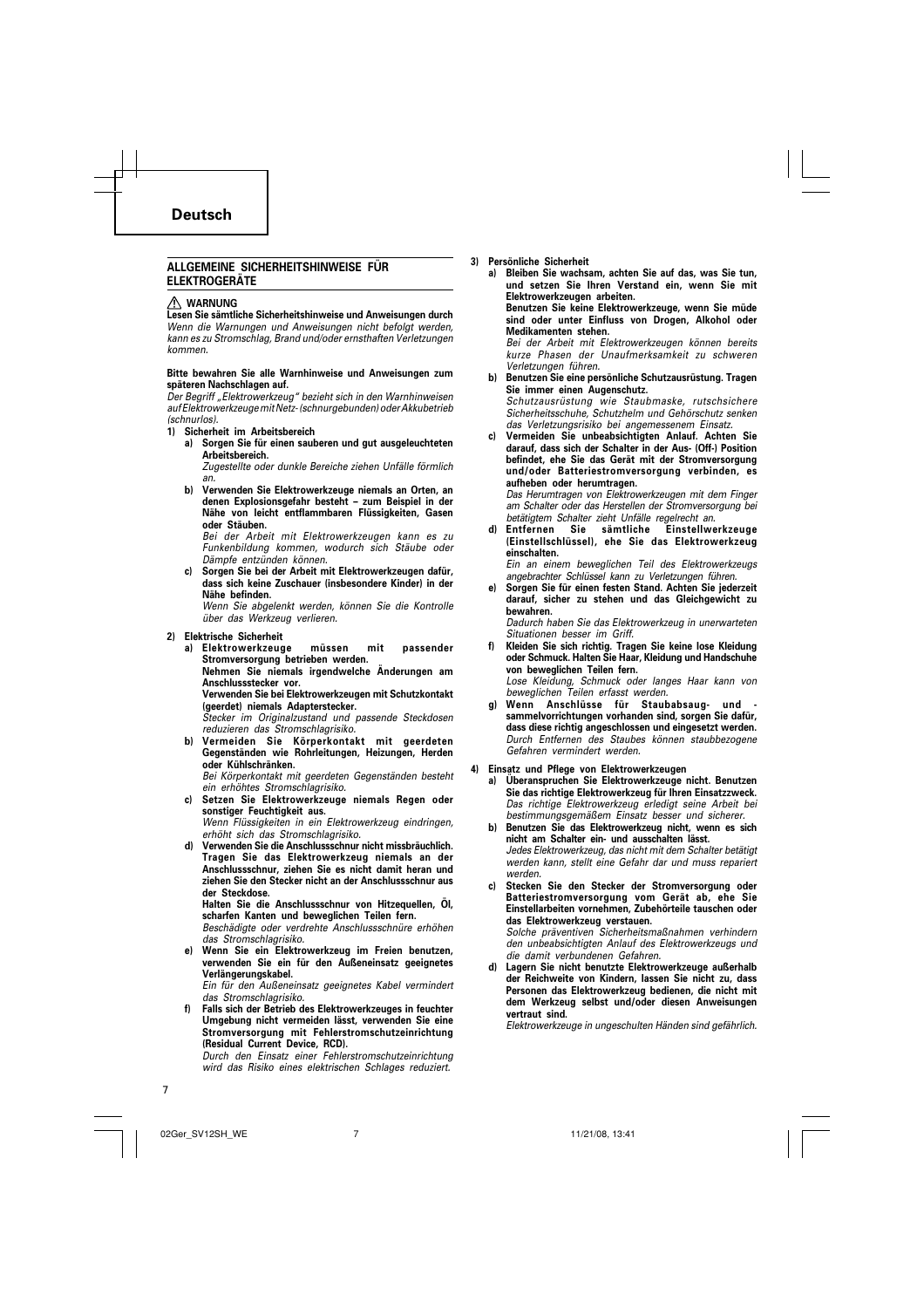**e) Halten Sie Elektrowerkzeuge in Stand. Prüfen Sie auf Fehlausrichtungen, sicheren Halt und Leichtgängigkeit beweglicher Teile, Beschädigungen von Teilen und auf jegliche andere Zustände, die sich auf den Betrieb des Elektrowerkzeugs auswirken können. Bei Beschädigungen lassen Sie das Elektrowerkzeug**

**reparieren, ehe Sie es benutzen.**

Viele Unfälle mit Elektrowerkzeugen sind auf schlechte Wartung zurückzuführen.

- **f) Halten Sie Schneidwerkzeuge scharf und sauber.** Richtig gewartete Schneidwerkzeuge mit scharfen Schneidkanten bleiben weniger häufig hängen und sind einfacher zu beherrschen.
- **g) Benutzen Sie Elektrowerkzeuge, Zubehör, Werkzeugspitzen und Ähnliches in Übereinstimmung mit diesen Anweisungen – beachten Sie dabei die jeweiligen Arbeitsbedingungen und die Art und Weise der auszuführenden Arbeiten.**

Der Gebrauch des Elektrowerkzeuges für andere als die vorgesehenen Anwendungen kann zu gefährlichen Situationen führen.

**TECHNISCHE DATEN**

**5) Service**

**a) Lassen Sie Elektrowerkzeuge durch qualifizierte Fachkräfte und unter Einsatz passender, zugelassener Originalteile warten.**

Dies sorgt dafür, dass die Sicherheit des Elektrowerkzeugs nicht beeinträchtigt wird.

#### **VORSICHT**

**Von Kindern und gebrechlichen Personen fernhalten. Werkzeuge sollten bei Nichtgebrauch außerhalb der Reichweite von Kindern und gebrechlichen Personen aufbewahrt werden.**

| Spannung (je nach Gebiet)* | $(110V, 120V, 220V, 230V, 240V)$ 1,                                             |
|----------------------------|---------------------------------------------------------------------------------|
| Leistungsaufnahme          | $200W*$                                                                         |
| Leerlaufdrehzahl           | $14000$ min <sup>-1</sup>                                                       |
| Größe des Schleifschuhs    | 110 mm $\times$ 190 mm                                                          |
| Größe des Schleifpapiers   | 110 mm $\times$ 100 mm (Quadrat), 96 mm $\times$ 96 mm $\times$ 96 mm (Dreieck) |
| Gewicht (Ohne Kabel)       | 1,0 kg                                                                          |

\*Vergessen sie nicht, die Produktangaben auf dem Typenschild zu überprüfen, da sich diese je nach Verkaufsgebiet ändern.

### **STANDARDZUBEHÖR**

 $\bigcirc$  110 × 100 mm Schleifpapier mit Klebschicht

(Quadrat) ..................................................................... 1  $\bigcirc$  96 × 96 × 96 mm Schleifpapier mit Klebschicht

(Dreieck) ...................................................................... 2 Staubsack .................................................................... 1 Das Standardzubehör kann ohne vorherige

Bekanntmachung jederzeit geändert werden.

### **SONDERZUBEHÖR (separat zu beziehen)**

### **1. Schleifpapier**

- $\bigcirc$  110 × 100 mm Schleifpapier mit Klebschicht (Quadrat) Körnung: AA60, AA100, AA150
- $\bigcirc$  96 × 96 × 96 mm Schleifpapier mit Klebschicht (Dreieck) Körnung: AA60, AA100, AA150

**2. Stanzplatte** kann ohne vorherige Bekanntmachung jederzeit geändert werden.

### **ANWENDUNGSGEBIETE**

Wird hauptsächlich an Ecken oder Fugen für folgende Zwecke benutzt.

- Fertigpolieren von Holzoberflächen
- Schleifen von Holz oder Blech vor dem Anstreichen usw.

### **VOR INBETRIEBNAHME**

#### **1. Netzspannung**

Prüfen, daß die zu verwendende Netzspannung der Angabe auf dem Typenschild entspricht.

### **2. Netzschalter**

Prüfen, daß der Netzschalter auf "AUS" steht. Wenn der Stecker an das Netz angeschlossen wird, während der Schalter auf "EIN" steht, beginnt das Werkzeug sofort zu laufen, was gefährlich ist.

#### **3. Verlängerungskabel**

Wenn der Arbeitsbereich nicht in der Nähe des Netzanschlusses liegt, ist ein Verlängerungskabel ausreichenden Querschnitts und ausreichender Nennleistung zu verwenden. Das Verlängerungskabel sollte so kurz wie möglich gehalten werden.

### **4. Anbringen des Schleifpapiers**

- (1) Richten Sie die Löcher des Schleifpapiers auf die Löcher des Schleifblocks aus (**Abb. 1**).
- (2) Drücken Sie das Schleifpapier mit der Handfläche kräftig an, damit es sicher an seinem Platz festsitzt (**Abb. 2**).

### **5. Anbringen und Abnehmen des Staubsaugers**

(1) Anbringen des Staubsaugers

Wie in **Abb. 3** gezeigt, die Staubverbindung halten und in Richtung des Pfeils A drücken, um sie am Staubauslaß anzubringen.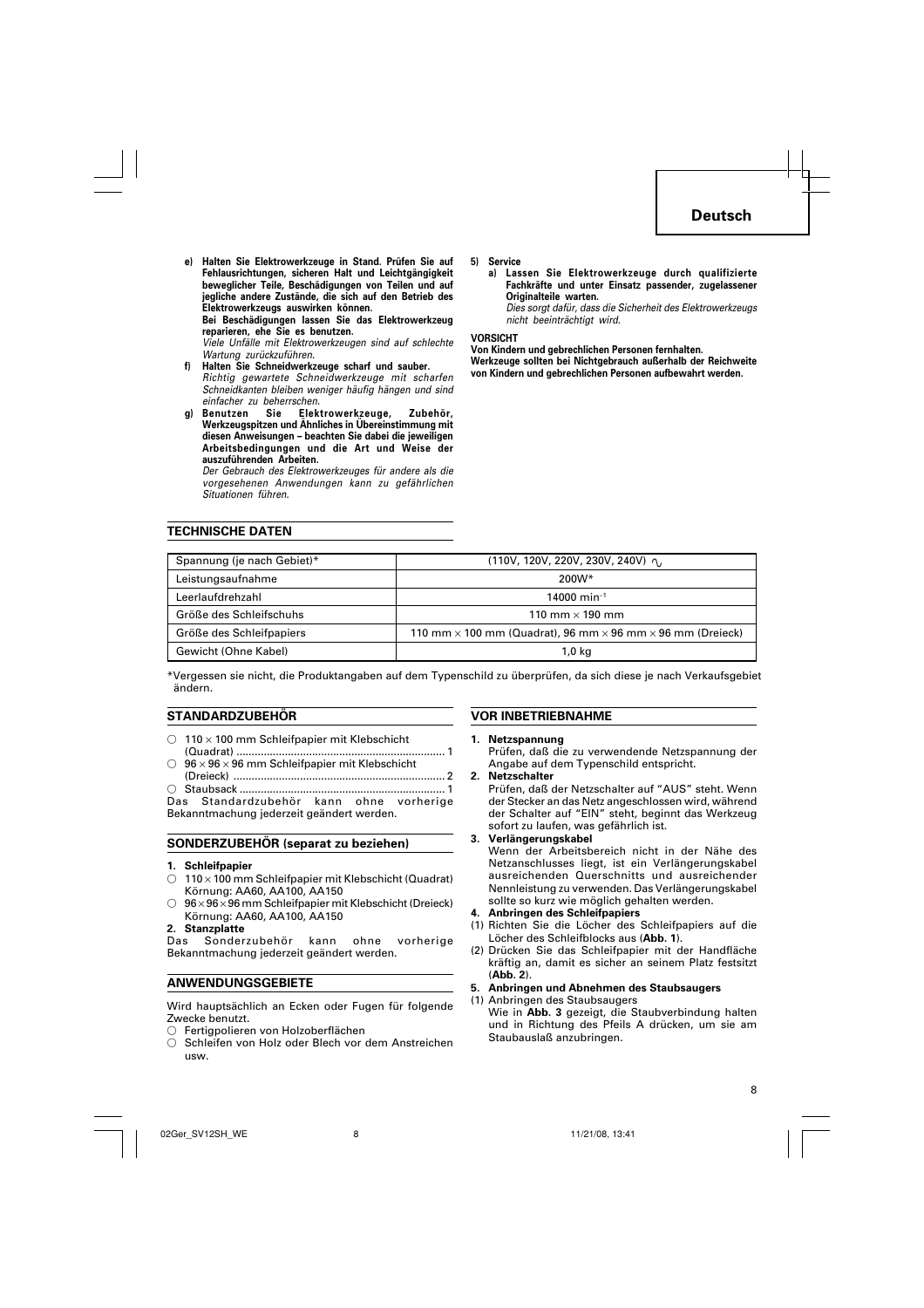(2) Abnehmen des Staubsaugers

Wie in **Abb. 3** gezeigt, die Staubverbindung halten und in Richtung des Pfeils B drücken, um sie vom Staubauslaß abzunehmen.

### **ACHTUNG**

Achten Sie vor dem Schleifen auf die Oberfläche des zu schleifenden Materials.

Falls die Oberfläche beim Schleifen voraussichtlich schädliche oder gar giftige Stäube freisetzen könnte – wie bei mit Bleifarben behandelten Oberflächen – achten Sie darauf, dass der Staubfangbehälter oder ein geeignetes Staubabsaugsystem dicht mit dem Staubauslass verbunden ist.

Tragen Sie zusätzlich eine Staubschutzmaske, wenn vorhanden.

Atmen Sie keine beim Schleifen entstehenden schädlichen oder gar giftigen Stäube ein – der Staub kann Ihre oder die Gesundheit von Zuschauern gefährden.

### **PRAKTISCHE ARBEITSWEISE**

### **ACHTUNG**

Niemals Wasser oder Schleifflüssigkeit beim Schleifen verwenden. Das kann zu elektrischen Schlägen führen.

**1. Ein-und Ausschalten des Schleifers**

Durch Einstellung des Hebels auf ON (1) wird der Schleifer ein- und durch Einstellung auf OFF (0) ausgeschaltet.

### **ACHTUNG**

Den Schleifer niemals einschalten, wenn die Maschine die zu schleifende Fläche berührt, um Beschädigungen des Werkstücks zu verhindern. Das gleiche gilt beim Ausschalten.

### **2. Halten des Schwingschleifers**

Das Gehäuse halten und den Schleifer leicht gegen die zu schleifende Fläche drücken, so daß das Schleifpapier einen gleichmäßigen Kontakt hat, siehe **Abb. 4**. Beim Schleifen keine übermäßigen Druck auf den Schwingschleifer ausüben, weil dadurch der Motor überlastet, die Nutzungsdauer des Schleifpapiers verkürzt und die Schleif- oder Polierleistung vermindert wird.

### **ACHTUNG**

Drücken Sie nicht übermässig stark mit der Ecke des Schleifblocks auf. Das könnte den Schleifblock beschädigen.

### **3. Bewegen des Schwingschleifers**

Zur Erzielung einer optimalen Arbeitsleistung den Schwingschleifer mit konstanter Geschwindigkeit und mit gleichbleibendem Druck abwechselnd vor und zurück bewegen.

### **4. Nach Einsetzen von neuem Schleifpapier**

Nach Einsetzen von neuem Schleifpapier kann der Schwingschleifer wegen des anfänglich gröberen Korns des Papiers zu ungleichmäßiger Bewegung tendieren. Dies läßt sich vermeiden, wenn der Schleifer beim Schleifen oder Polieren leicht nach vorne oder hinten geneigt wird. Die Bewegung des Schwingschleifers wird stetig, wenn das Schleifpapier etwas abgeschliffen ist.

### **ANBRINGEN VON SONDERZUBEHÖRTEILEN**

### **Mit der stanzplatte ein Loch im Schleifpapier machen (Abb. 5)**

Bei Verwendung von Schleifpapier ohne Löcher mit der Stanzplatte löcher einstanzen, um die Staubsammelfähigkeit zu steigern.

### **WARTUNG UND INSPEKTION**

### **1. Leeren und Reinigen des Staubsacks**

Die Aufnahmefähigkeit verringert sich, wenn der Staubbeutel bereits zu viel Staub enthält. Der Staubbeutel soll geleert werden noch bevor dieser ganz voll ist. Den Staubbeutel abnehmen, die Halterung öffnen und den lnhalt ausleeren.

### **2. Inspektion des Schleifpapiers**

Weiterverwendung von abgenutztem Schleifpapier führt zu verminderter Leistung und kann eine Beschädigung des Schleifschuhs verursachen. Daher sollte das Schleifpapier erneuert werden, sobald übermäßiger Abrieb festgestellt wird.

### **3. Inspektion der Befestigungsschrauben:**

Alle Befestigungsschrauben werden regelmäßig inspiziert und geprüft, ob sie gut angezogen sind. Wenn sich eine der Schrauben lockert, muß sie sofort wieder angezogen werden. Geschieht das nicht, kann das zu erheblichen Gefahren führen.

### **4. Wartung des Motors:**

Motorwicklung ist das "Herz" des Elektrowerkzeugs. Daher ist besonders sorgfältig darauf zu achten, daß die Wicklung nicht beschädigt wird und/oder mit Öl oder Wasser in Berührung kommt.

### **5. Instandhaltung**

Im Falle eines Versagens eine autorisierte Wartungswerkstatt zu Rate ziehen.

### **6. Liste der Wartungsteile**

- A: Punkt Nr.
- B: Code Nr.
- C: Verwendete Anzahl
- D: Bemerkungen

### **ACHTUNG**

Reparatur, Modifikation und Inspektion von Hitachi-Elektrowerkzeugen müssen durch ein autorisiertes Hitachi-Kundendienstzentrum durchgeführt werden. Dq=se Teileliste ist hilfreich, wenn sie dem<br>autorisierten Hitachi-Kundendienstzentrum Hitachi-Kundendienstzentrum zusammen mit dem Werkzeug für Reparatur oder Wartung ausgehändigt wird.

Bei Betrieb und Wartung von Elektrowerkzeugen müssen die Sicherheitsvorschriften und Normen beachtet werden.

### **MODIFIKATIONEN**

Hitachi-Elektrowerkzeuge werden fortwährend verbessert und modifiziert, um die neuesten technischen Fortschritte einzubauen.

Dementsprechend ist es möglich, daß einige Teile (z.B. Codenummern bzw. Entwurf) ohne vorherige Benachrichtigung geändert werden.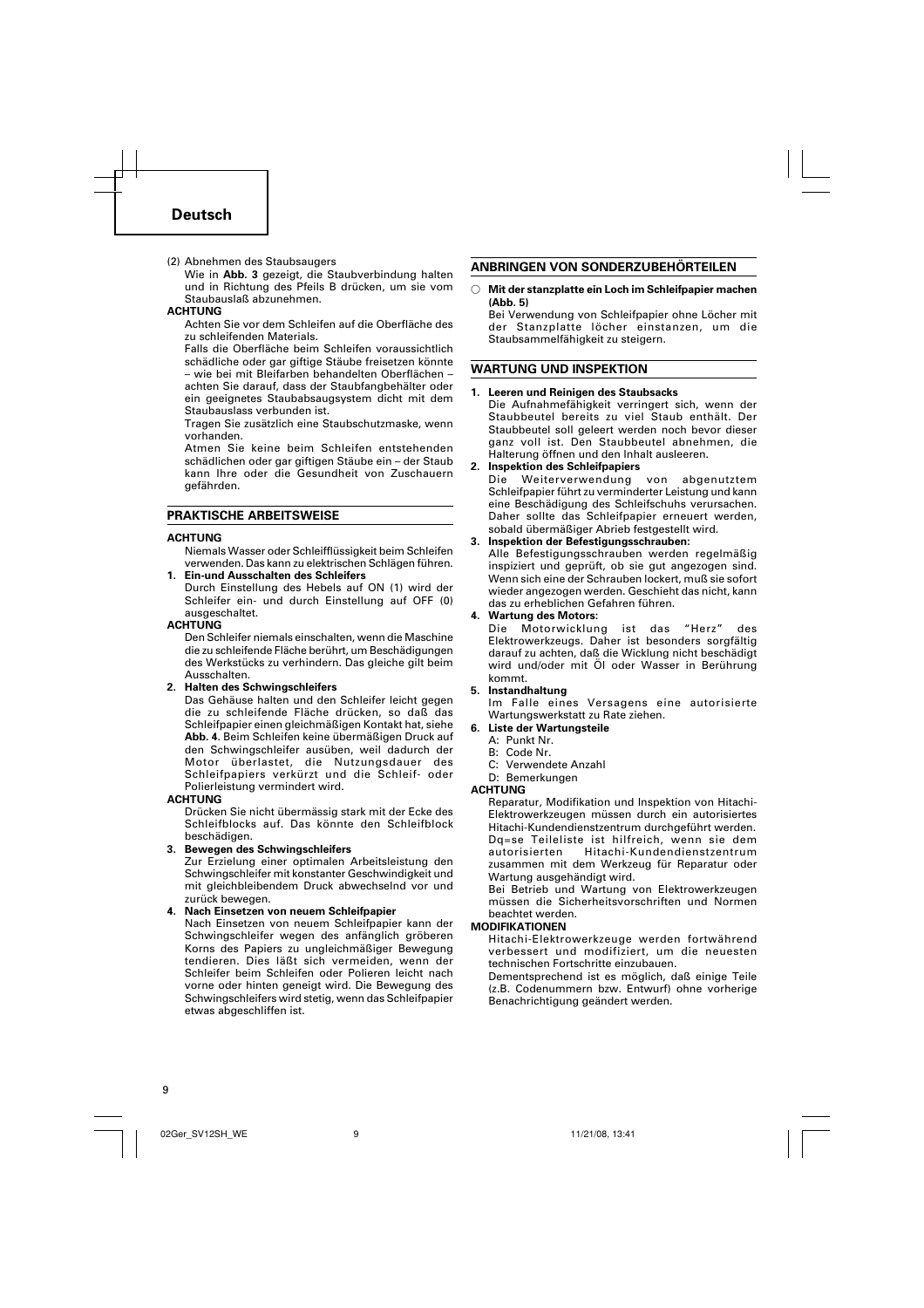### **GARANTIE**

Auf Hitachi-Elektrowerkzeuge gewähren wir eine Garantie unter Zugrundelegung der jeweils geltenden gesetzlichen und landesspezifischen Bedingungen. Dieses Garantie erstreckt sich nicht auf Gehäusedefekte und nicht auf Schäden, die auf Missbrauch, bestimmungswidrigen Einsatz oder normalen Verschleiß zurückzuführen sind. Im Schadensfall senden Sie das nicht zerlegte Elektrowerkzeug zusammen mit dem GARANTIESCHEIN, den Sie am Ende der Bedienungsanleitung finden, an ein von Hitachi autorisiertes Servicecenter.

### **ANMERKUNG**

Aufgrund des ständigen Forschungs-und Entwicklungsprogramms von HITACHI sind Änderungen der hierin gemachten technischen Angaben nicht ausgeschlossen.

#### **Information über Betriebslärm und Vibration**

Die gemessenen Werte wurden entsprechend EN60745 bestimmt und in Übereinstimmung mit ISO 4871 ausgewiesen.

Der typische A-gewichtete Schalldruckt ist 83 dB (A). Messunsicherheit KpA: 3 dB (A)

Bei der Arbeit immer einen Ohrenschutz tragen.

Der typische gewichtete Effektiv-Beschleunigungswert überschreitet nicht 2,5 m/s $^2$ .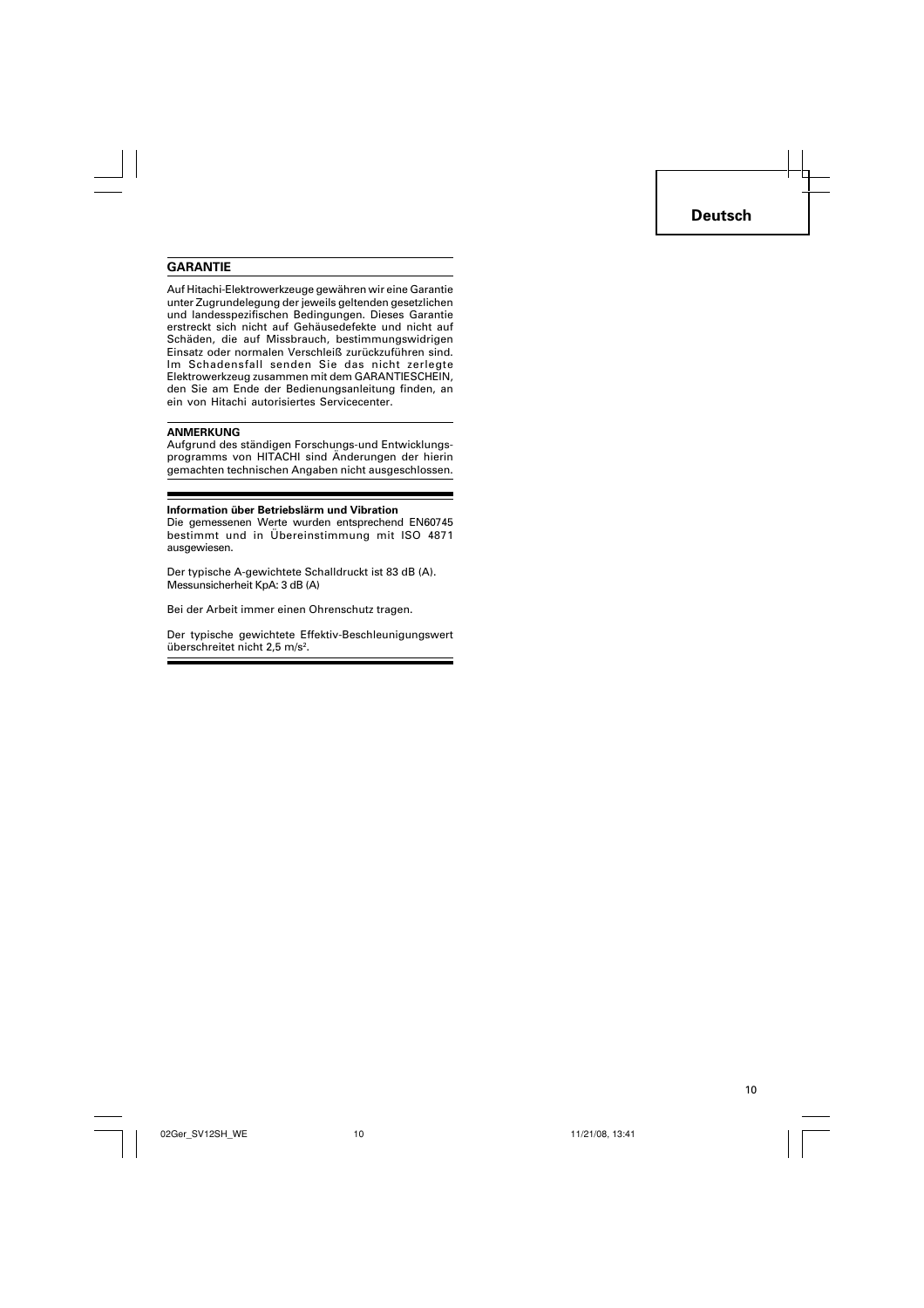### **AVERTISSEMENTS DE SÉCURITÉ GÉNÉRAUX CONCERNANT LES OUTILS ÉLECTRIQUES**

### **AVERTISSEMENT**

#### **Lire tous les avertissements de sécurité et toutes les instructions.**

Tout manquement à observer ces avertissements et instructions peut engendrer des chocs électriques, des incendies et/ou des blessures graves.

#### **Conservez tous les avertissements et toutes les instructions pour vous y référer ultérieurement.**

Le terme "outil électrique", utilisé dans les avertissements, se réfère aux outils électriques (câblé) ou aux outils à piles (sans fil).

- **1) Sécurité sur l'aire de travail**
	- **a) Maintenir l'aire de travail propre et bien éclairée.** Les endroits encombrés ou sombres sont propices aux accidents.
	- **b) Ne pas utiliser d'outils électriques en présence de liquides, gaz ou poussière inflammables, au risque de provoquer une explosion.**

Les outils électriques créent des étincelles susceptibles d'enflammer la poussière ou les vapeurs.

**c) Ne pas laisser les enfants et les visiteurs s'approcher de vous lorsque vous utiliser un outil électrique.** Les distractions peuvent faire perdre le contrôle.

#### **2) Sécurité électrique**

**a) Les prises de l'outil électrique doivent correspondre à la prise secteur.**

**Ne jamais modifier la prise.**

**Ne pas utiliser d'adaptateurs avec les outils électriques mis à la masse.**

Les prises non modifiées et les prises secteurs correspondantes réduisent les risques de choc électrique.

**b) Eviter tout contact avec les surfaces mises à la masse telles que les tuyaux, radiateurs, bandes et réfrigérateurs.**

Le risque de choc électrique est accru en cas de mise à la masse du corps.

**c) Ne pas exposer les outils électriques à la pluie ou à des conditions humides.**

Si l'eau pénètre dans l'outil, cela augmente les risques de choc électrique.

**d) Ne pas utiliser le cordon à tort. Ne jamais utiliser le cordon pour transporter ou débrancher l'outil électrique.**

**Maintenir le cordon loin de la chaleur, de l'huile, des bords pointus ou des pièces mobiles.**

Les cordons endommagés ou usés augmentent les risques de choc électrique.

**e) En cas d'utilisation d'un outil électrique à l'extérieur, utiliser un cordon de rallonge adapté à un usage extérieur.**

L'utilisation d'un cordon adapté à l'usage extérieur réduit les risques de choc électrique.

**f) Si vous devez utiliser un outil électrique dans un endroit humide, utilisez une alimentation protégée contre les courants résiduels.**

L'utilisation d'un dispositif de protection contre les courants résiduels réduit le risque de choc électrique.

### **3) Sécurité personnelle**

**a) Restez alerte, regarder ce que vous faites et usez de votre bon sens en utilisant un outil électrique.**

### **Ne pas utiliser d'outil électrique si vous êtes sous l'influence de drogues, d'alcool ou de médicaments.**

Pendant l'utilisation d'outils électrique, un instant d'inattention peut entraîner des blessures graves.

- **b) Utiliser un équipement de protection individuelle. Toujours porter des verres de protection.** L'utilisation d'équipements de protection tels que les masques anti-poussière, les chaussures de sécurité antidérapantes, les casques ou les protections auditives dans des conditions appropriées réduisent les risques de blessures.
- **c) Empêcher les démarrages intempestifs. Veiller à ce que l'interrupteur soit en position d'arrêt avant de brancher à une source d'alimentation et/ou une batterie, de ramasser l'outil au sol ou de le transporter.** Transporter les outils électriques avec le doigt sur l'interrupteur ou brancher les outils électriques avec l'interrupteur en position de marche peut entraîner des accidents.
- **d) Retirer toute clé de sécurité ou clé avant de mettre l'outil électrique en marche.** Laisser une clé ou une clé de sécurité sur une partie

mobile de l'outil électrique peut engendrer des blessures.

- **e) Ne pas trop se pencher. Toujours garder une bonne assise et un bon équilibre pendant le travail.** Cela permet un meilleur contrôle de l'outil électrique dans des situations imprévisibles.
- **f) Porter des vêtements adéquats. Ne pas porter de vêtements amples ni de bijoux. Maintenir les cheveux, les vêtements et les gants loin des pièces mobiles.** Les vêtements amples ou les cheveux longs peuvent se prendre dans les pièces mobiles.
- **g) En cas de dispositifs destinés au raccordement d'installations d'extraction et de recueil de la poussière, veiller à ce qu'ils soient correctement raccordés et utilisés.**

L'utilisation d'un dispositif de collecte de la poussière peut réduire les dangers associés à la poussière.

### **4) Utilisation et entretien d'un outil électrique**

- **a) Ne pas forcer sur l'outil électrique. Utiliser l'outil électrique adapté à vos travaux.** Le bon outil électrique fera le travail mieux et en toute sécurité au régime pour lequel il a été conçu.
- **b) Ne pas utiliser l'outil électrique si l'interrupteur ne le met pas en position de marche et d'arrêt.** Tout outil ne pouvant être contrôlé par l'interrupteur est dangereux et doit être réparé.
- **c) Débrancher la prise et/ou la batterie avant de procéder à des réglages, au remplacement des accessoires ou au stockage des outils électriques.** Ces mesures préventives de sécurité réduisent les risques de démarrage accidentel de l'outil électrique.
- **d) Stockez les outils électriques inutilisés hors de la portée des enfants et ne pas laisser des personnes non familiarisées avec l'outil ou ces instructions utiliser l'outil électrique.**

Les outils électriques sont dangereux entre les mains d'utilisateurs non habilités.

**e) Entretenir les outils électriques. Vérifier l'absence de mauvais alignement ou d'arrêt, d'endommagement de pièces ou toute autre condition susceptible d'affecter l'opération de l'outil.**

**Si l'outil est endommagé, le faire réparer avant utilisation.** De nombreux accidents sont dus à des outils mal entretenus.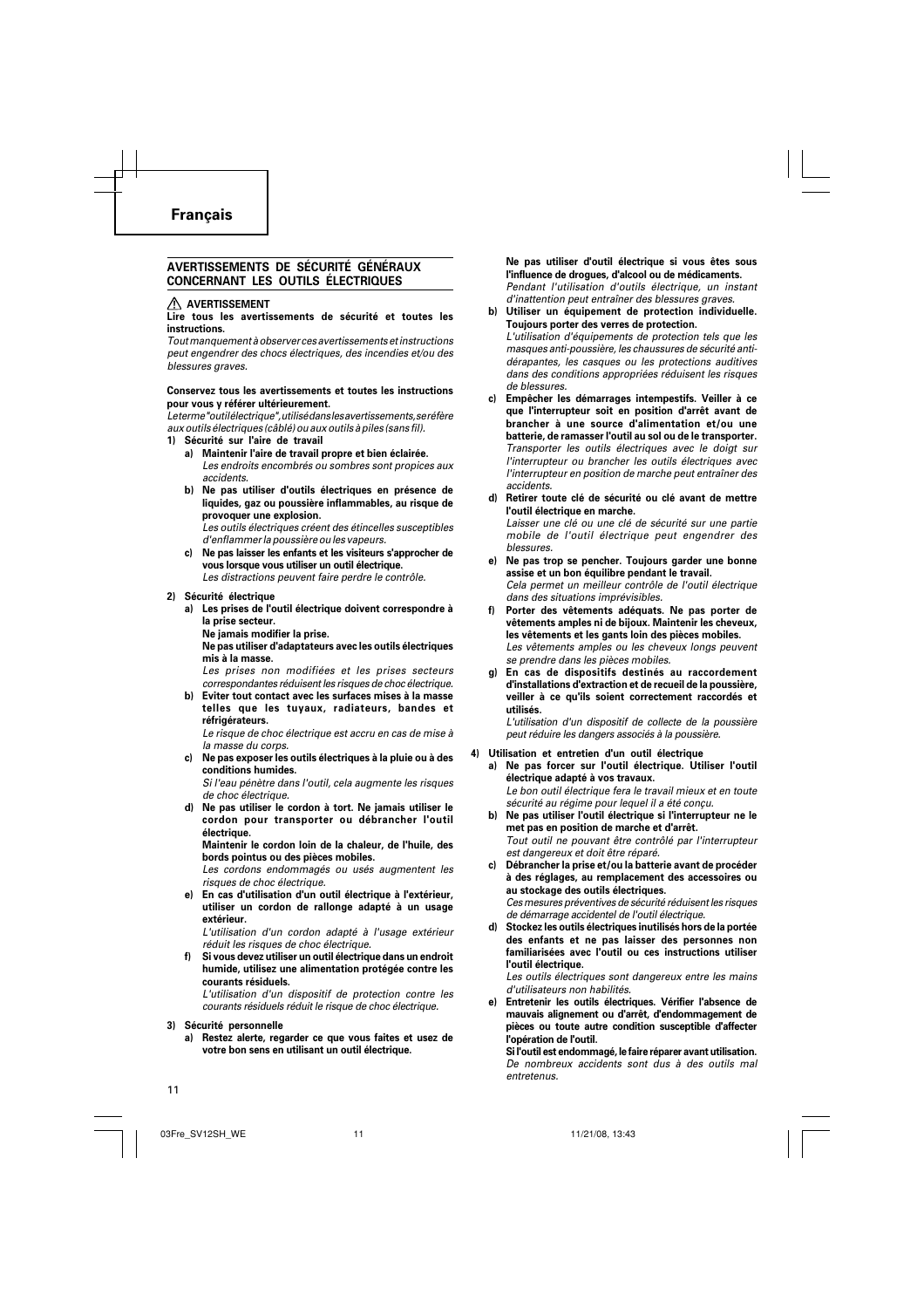- **f) Maintenir les outils coupants aiguisés et propres.** Des outils coupants bien entretenus avec des bords aiguisés sont moins susceptibles de se coincer et plus simples à contrôler.
- **g) Utiliser l'outil électrique, les accessoires et les mèches de l'outil, etc. conformément à ces instructions en tenant compte des conditions d'utilisation et du travail à réaliser.**

L'utilisation de l'outil électrique pour des opérations différentes de celles pour lesquelles il a été concu est dangereuse.

### **CARACTERISTIQUES**

| Tension (par zone)*          | $(110V, 120V, 220V, 230V, 240V)$ $\Lambda$ ,                                   |
|------------------------------|--------------------------------------------------------------------------------|
| Puissance d'entrée           | $200W*$                                                                        |
| Vitesse sans charge          | $14000$ min <sup>-1</sup>                                                      |
| Dimension du coussinet       | 110 mm $\times$ 190 mm                                                         |
| Dimension du papier du verre | 110 mm $\times$ 100 mm (Carré), 96 mm $\times$ 96 mm $\times$ 96 mm (Triangle) |
| Poids (sans fil)             | 1,0 kg                                                                         |

**5) Service**

**exclusivement.**

électrique. **PRECAUTIONS**

\*Assurez-vous de vérifier la plaque signalétique se trouvant sur le produit, car elle peut changer suivant les régions.

### **ACCESSOIRES STANDARD**

- $\circ$  Papier de verre type Velcro 110  $\times$  100 mm (Carré) .......................................................................... 1
- $\circ$  Papier de verre type Velcro 96  $\times$  96  $\times$  96 mm (Triangle) ..................................................................... 2
- Sac à poussière .......................................................... 1 L'accessoire standard est sujet à changement sans préavis.

### **ACCESSOIRES EN OPTION (vendus séparément)**

- **1. Papier de verre**
- $\bigcirc$  Papier de verre type Velcro 110  $\times$  100 mm (Carré) Grain: AA60, AA100, AA150
- $\bigcirc$  Papier de verre type Velcro 96 × 96 × 96 mm (Triangle) Grain: AA60, AA100, AA150

#### **2. Plaque de poiçonnage**

Les accessoires en option sont sujets à changement sans préavis.

### **APPLICATIONS**

Essentiellement utilisé aux fins suivantes dans les coins ou les fentes.

- O Polissage de finition des surfaces en bois.
- Ponçage des surfaces en bois ou métalliques avant peinture, etc.

### **AVANT LA MISE EN MARCHE**

### **1. Source de puissance**

S'assurer que la source de puissance à utiliser correspond à la puissance indiquée sur la plaque signalétique du produit.

#### **2. Interrupteur de puissance**

S'assurer que l'interrupteur de puissance est en position ARRET. Si la fiche est branchée alors que l'interrupteur est sur MARCHE, l'outil démarre immédiatement et peut provoquer un grave accident.

**a) Faire entretenir l'outil électrique par un technicien habilité à l'aide de pièces de rechange identiques**

**Maintenir les enfants et les personnes infirmes éloignés. Lorsque les outils ne sont pas utilisés, ils doivent être rangés hors**

**de portée des enfants et des personnes infirmes.**

Cela garantira le maintien de la sécurité de l'outil

#### **3. Fil de rallonge**

Lorsque la zone de travail est éloignée de la source de puissance, utiliser un fil de rallonge d'une épaisseur suffisante et d'une capacité nominale suffisante. Le fil de rallonge doit être aussi court que possible.

### **4. Mise en place du papier de verre**

- (1) Alignez les trous du papier abrasif avec les trous du patin (**Fig. 1**).
- (2) Appuyez fermement sur le papier abrasif avec la paume de la main pour bien le fixer en place (**Fig. 2**).
- **5. Fixation et retrait du sac à poussière**

(1) Fixation du sac à poussière Tenir l'entonnoir de poussière et le pousser dans le sens de la flèche A pour le fixer au déversoir de poussière, comme indiqué par la **Fig. 3**.

(2) Retrait du sac à poussière

Tenir l'entonnoir de poussière et le tirer dans le sens de la flèche B pour le détacher du déversoir de poussière, comme indiqué par la **Fig. 3**.

### **ATTENTION**

Avant de commencer le ponçage, contrôlez le type de matériau que vous allez poncer.

Si la surface de poncage risque de dégager des poussières dangereuses / toxiques telle qu'une surface en plomb peinte, assurez-vous que le sac récupérant la poussière ou le système d'extraction de la poussière est bien connecté à la sortie de poussière.

Portez un masque contre la poussière si vous en possédez un.

N'inhalez pas et ne touchez pas les poussières dangereuses / toxiques générées lors du ponçage car ces poussières pourraient nuire à votre santé ou à celle des personnes se trouvant près de vous.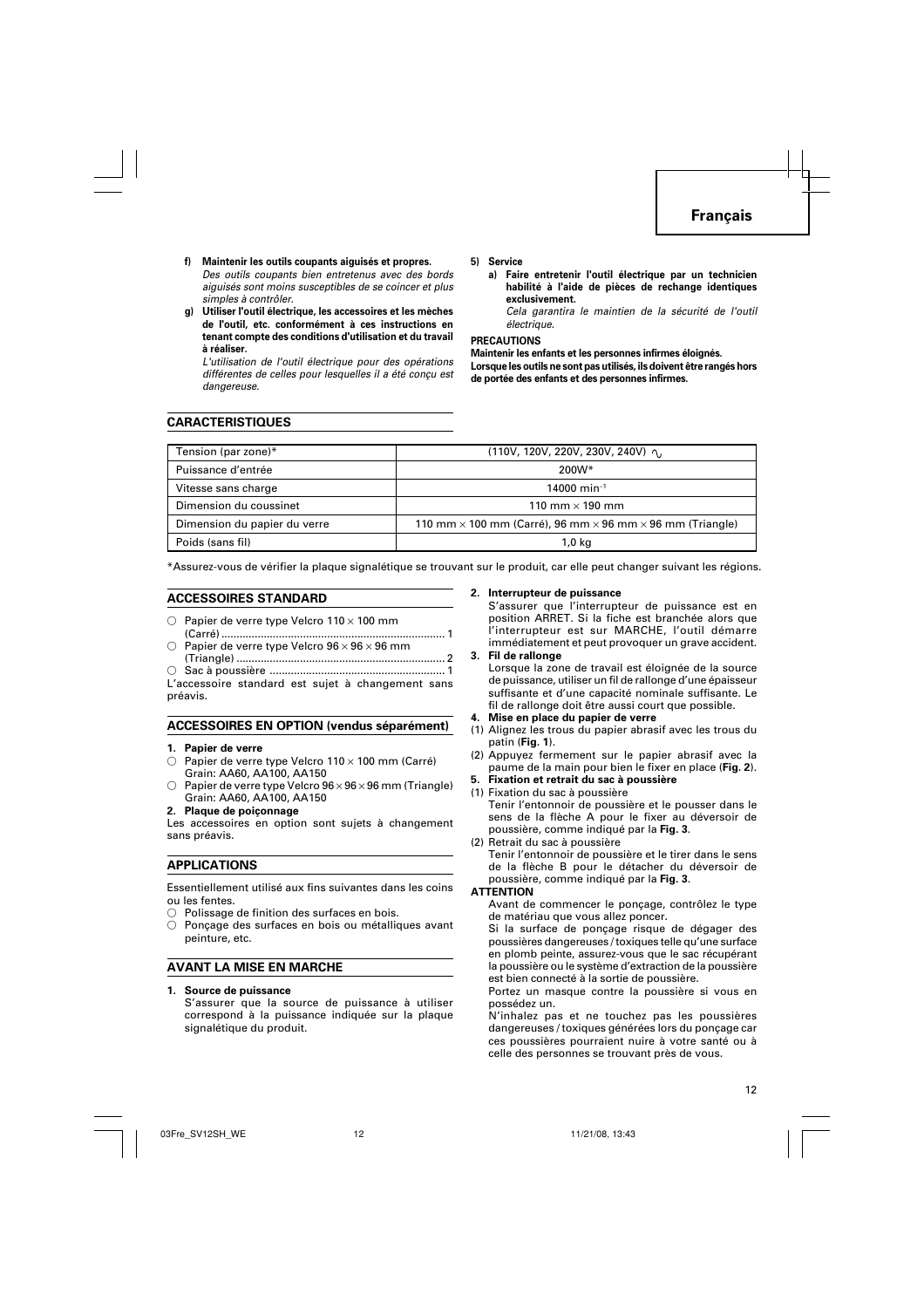### **MARCHE A SUIVRE POUR L'UTILISATION DE LA PONCEUSE**

### **ATTENTION**

Ne jamais utiliser d'eau ou de fluide de ponçage au cours des opérations de ponçage. Cela peut entraîner un risque de commotion électrique.

**1. Mise en MARCHE et ARRET de la ponceuse** La ponceuse peut être mise sous tension en mettant le levier sur la position MARCHE (ON) (1) et hors tension en mettant ce levier sur ARRET (OFF) (0).

### **ATTENTION**

Ne jamais mettre l'interrupteur d'alimentation sur MARCHE (ON) lorsque la ponceuse est en contact avec la surface à poncer. Cette précaution est nécessaire pour éviter d'endommager la pièce à travailler. La même précaution doit être prise lorsque l'interrupteur d'alimentation est mis sur ARRET (OFF).

### **2. Comment tenir la ponceuse orbitale**

Tenir l'enveloppe et presser légèrement la ponceuse sur la surface à poncer de manière à ce que le papier de verre soit uniformément en contact avec la surface à poncer, comme indiqué par la **Fig. 4**. NE JAMAIS appliquer une pression excessive sur la ponceuse au cours du ponçage. Une pression excessive peut provoquer une surchage du moteur, réduire la durée de vie du papier de verre et diminuer l'efficacité du ponçage ou du polissage.

### **ATTENTION**

N'appuyez pas trop fort sur le coin du patin, au risque de l'endommager.

- **3. Comment déplacer la ponceuse orbitale** Pour obtenir une efficacité de fonctionnement optimale, déplacer la ponceuse alternativement vers l'avant et vers l'arrière tout en maintenant la vitesse et l'équilibre constants.
- **4. Après la mise en place d'un papier de verre neuf** Le mouvement de la ponceuse a tendance à devenir irrégulier après la mise en place d'un papier de verre neuf, le grain d'un papier neuf étant toujours grossier. Ce phénomène peut être évité en inclinant légèrement la ponceuse vers l'avant ou vers l'arrière pendant le ponçage ou le polissage. Le mouvement de la ponceuse deviendra de plus en plus régulier au fur et à mesure que la surface du papier de verre s'use.

### **MONTAGE DES ACCESSOIRES EN OPTION**

 **Perçage du papier de verre à l'aide d'une plaquette de perforation (Fig. 5)**

Si le papier de verre utilisé ne contient pas d'orifice, percer des trous à l'aide de la plaquette de perforation afin d'améliorer la capacité d'aspiration de la poussière.

### **ENTRETIEN EN CONTROLE**

### **1. Vidage et nettoyage du sac à poussière**

Si le sac à poussière contient trop de sciure de bois, la récupération de poussière sera difficile. Vider le sac lorsqu'il est plein.

Enlever le sac à poussière, ouvrir la fermeture et jeter le contenu.

### **2. Vérification du papier de verre**

Remplacer le papier de verre dès que des traces d'usure excessive sont visibles, car l'utilisation d'un papier de verre trop usé diminuera l'efficacité des opérations et risque, de plus, d'endommager le coussinet.

### **3. Contrôle des vis de montage:**

Vérifier régulièrement les vis de montage et s'assurer qu'elles sont correctement serrrées. Resserrer immédiatement toute vis desserrée. Sinon, il y a danger sérieux.

### **4. Entretien du moteur:**

Le bobinage de l'ensemble moteur est le "coeur" même de l'outil électro-portatif. Veiller soigneusement à ce que ce bobinage ne soit pas endommagé et/ou mouillé par de l'huile ou de l'eau.

### **5. Entretien**

Consulter un agent agréé en cas de panne.

### **6. Liste des pièces de rechange**

- A: No. élément
- B: No. code
- C: No. utilisé
- D: Remarques

### **ATTENTION**

Les réparations, modifications et inspections des outils électriques Hitachi doivent être confiées à un service après-vente Hitachi agréé.

Il sera utile de présenter cette liste de pièces au service après-vente Hitachi agréé lorsqu'on apporte un outil nécessitant des réparations ou tout autre entretien.

Lors de l'utilisation et de l'entretien d'un outil électrique, respecter les règlements et les normes de sécurité en vigueur dans le pays en question.

#### **MODIFICATIONS**

Les outils électriques Hitachi sont constamment améliorés et modifiés afin d'incorporer les tous derniers progrès technologiques.

En conséquence, il est possible que certaines pièces (c.-à-d. no. de code et/ou dessin) soient modifiées sans avis préalable.

### **GARANTIE**

Nous garantissons que l'ensemble des Outils électriques Hitachi sont conformes aux réglementations spécifiques statutaires/nationales. Cette garantie ne couvre pas les défauts ni les dommages inhérents à une mauvaise utilisation, une utilisation abusive ou l'usure et les dommages normaux. En cas de réclamation, veuillez envoyer l'Outil électrique, en l'état, accompagné du CERTIFICAT DE GARANTIE qui se trouve à la fin du Mode d'emploi, dans un service d'entretien autorisé.

### **NOTE**

Par suite du programme permanent de recherche et de développement HITACHI, ces spécifications peuvent faire l'objet de modifications sans avis préalable.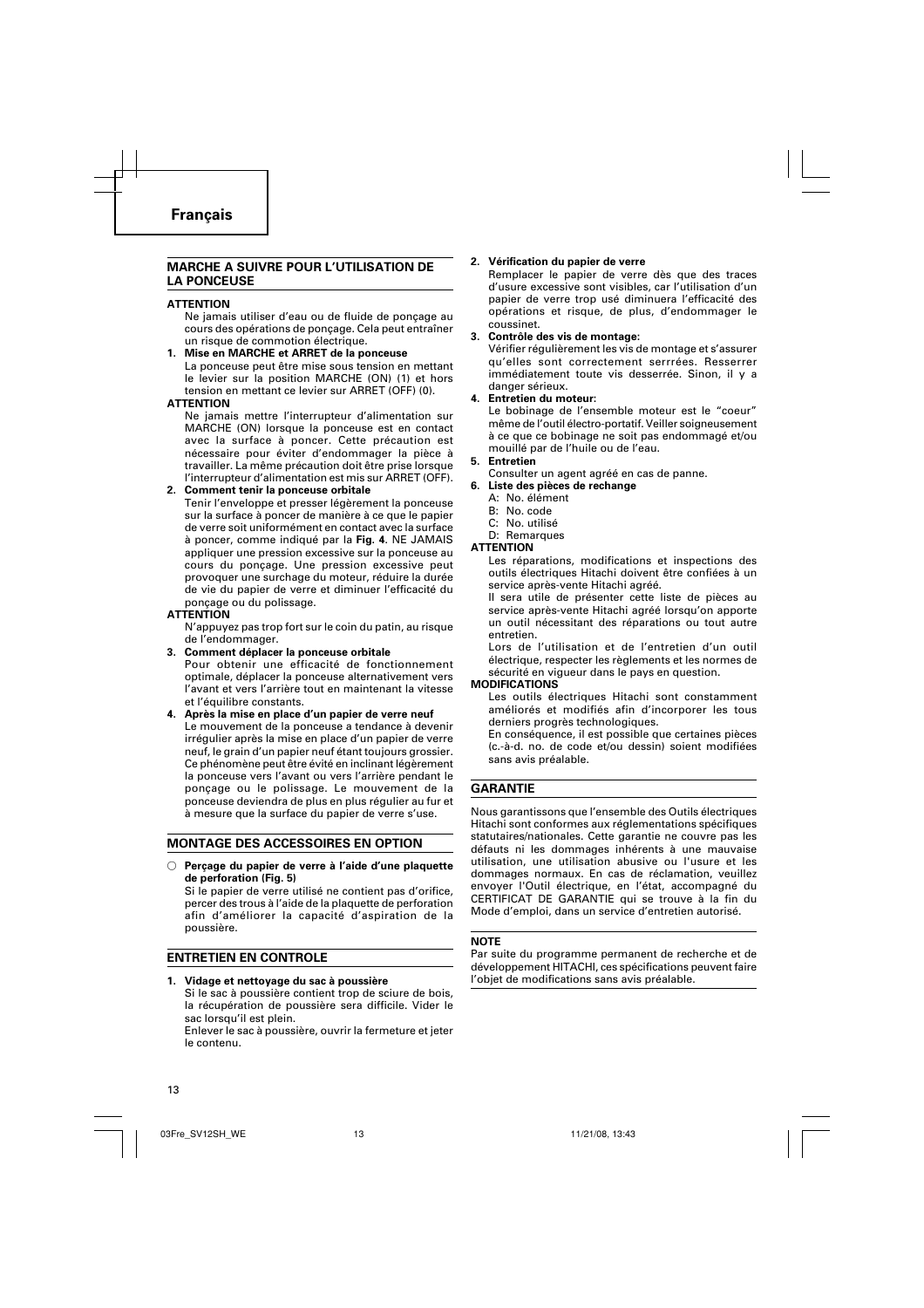### **Français**

### **Au sujet du bruit et des vibrations**

Les valeurs mesurées ont été déterminées en fonction de la norme EN60745 et déclarées conforme à ISO 4871.

Le niveau de pression acoustique pondérée A type est de 83 dB (A) Incertitude KpA: 3 dB (A)

Porter un casque de protection.

L'accélération quadratique pondérée typique n'excède pas 2,5 m/s<sup>2</sup>.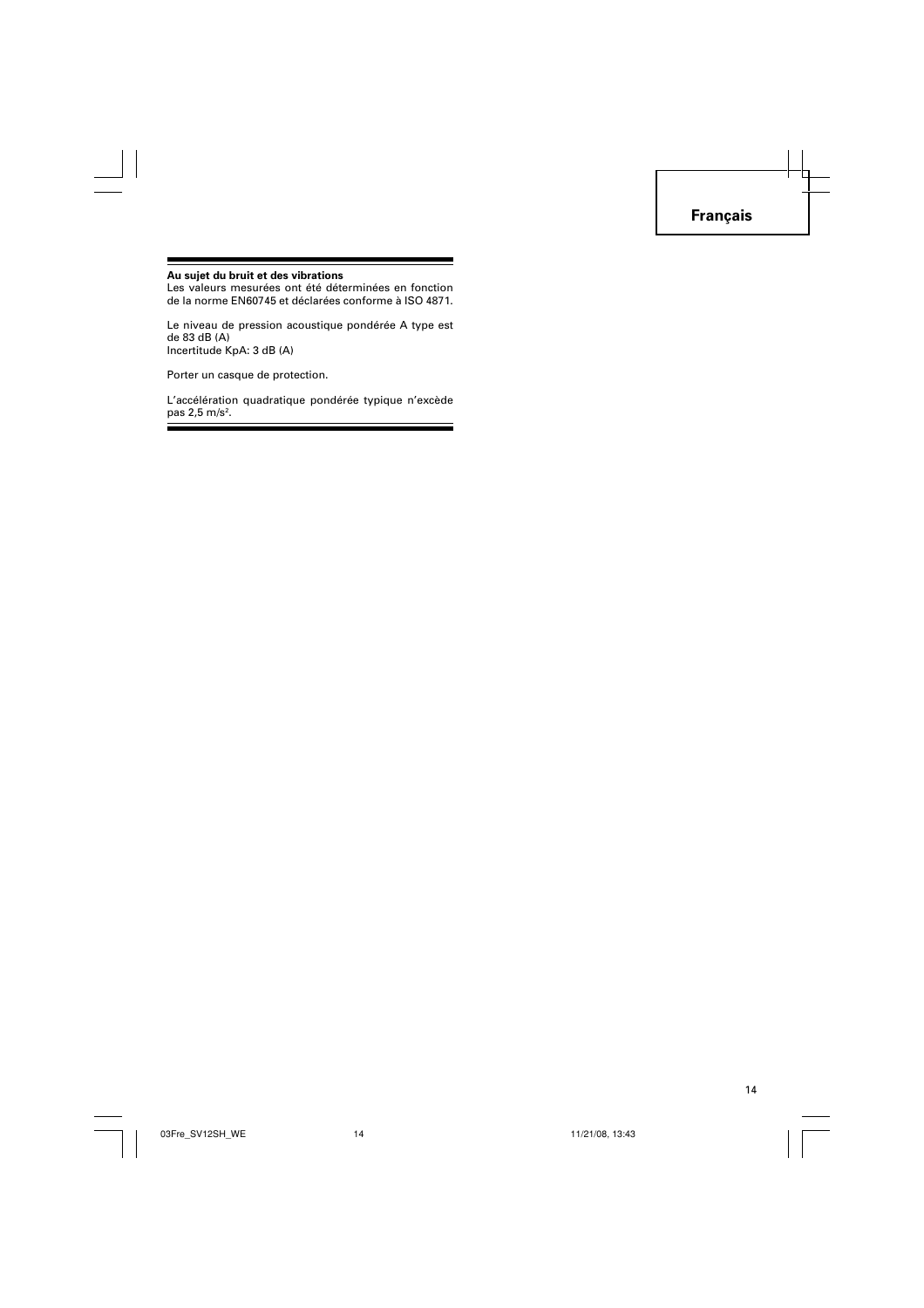### **AVVERTIMENTI GENERALI DI SICUREZZA SUGLI UTENSILI ELETTRICI**

### **AVVERTENZA**

### **Leggere tutti gli avvertimenti di sicurezza e tutte le istruzioni.**

La mancata osservanza degli avvertimenti e delle istruzioni potrebbe essere causa di scosse elettriche, incendi e/o gravi .<br>Iocioni

#### **Salvare tutti gli avvertimenti e le istruzioni per riferimenti futuri.**

Il termine "elettroutensili" riportato nelle avvertenze si riferisce agli elettroutensili azionati con alimentazione di rete (via cavi) o a batterie (senza cavi).

- **1) Sicurezza dell'area operativa**
	- **a) Mantenere l'area operativa pulita e ordinata.** Aree operative sporche o disordinate possono favorire gli infortuni.
	- **b) Non utilizzare gli elettroutensili in atmosfere esplosive, ad es. in presenza di liquidi , gas o polveri infiammabili.** Gli elettroutensili generano delle scintille che potrebbero accendere la polvere o i fumi.
	- **c) Tenere lontani bambini e astanti durante l'utilizzo degli elettroutensili.**

Qualsiasi distrazione può essere causa di perdita di controllo.

### **2) Sicurezza elettrica**

**a) Le spine degli elettroutensili devono essere idonee alle prese disponibili.**

**Non modificare mai le prese.**

**Con gli elettroutensili a massa (messi a terra), non utilizzare alcun adattatore.**

L'utilizzo di spine intatte e corrispondenti alle prese disponibili ridurrà il rischio di scosse elettriche.

- **b) Evitare qualsiasi contatto con le superfici a massa o a terra, quali tubi, radiatori, fornelli e frigoriferi.** In caso di messa a terra o massa del corpo, sussiste un maggior rischio di scosse elettriche.
- **c) Non esporre gli elettroutensili alla pioggia o all'umidità.** La penetrazione di acqua negli elettroutensili aumenterà il rischio di scosse elettriche.
- **d) Non tirare il cavo. Non utilizzarlo per il trasporto, o per tirare o scollegare l'elettroutensile.**

**Tenere il cavo lontano da fonti di calore, oli, bordi appuntiti o parti in movimento.**

Cavi danneggiati o attorcigliati possono aumentare il rischio di scosse elettriche.

- **e) Durante l'uso degli elettroutensili all'esterno, utilizzare una prolunga idonea per usi esterni.** L'utilizzo di cavi per esterno riduce il rischio di scosse elettriche.
- **f) Se è impossibile evitare l'impiego di un utensile elettrico in un luogo umido, utilizzare l'alimentazione protetta da un dispositivo a corrente residua (RCD).** L'uso di un RCD riduce il rischio di scosse elettriche.
- **3) Sicurezza personale**
	- **a) Durante l'uso degli elettroutensili, state all'erta, verificate ciò che state eseguendo e adottate sempre il buon senso.**

**Non utilizzate gli elettroutensili qualora siate stanchi, sotto l'influenza di farmaci, alcol o cure mediche.**

Anche un attimo di disattenzione durante l'uso degli elettroutensili potrebbe essere causa di gravi lesioni personali.

**b) Indossate l'attrezzatura di protezione personale. Indossate sempre le protezioni oculari.**

L'attrezzatura protettiva, quali maschera facciale, calzature antiscivolo, caschi o protezioni oculari ridurrà il rischio di lesioni personali.

**c) Impedite le accensioni involontarie. Prima del collegamento a una sorgente di alimentazione e/o pacco batteria e prima di raccogliere o trasportare l'utensile, verificate che l'interruttore sia posizionato su OFF.**

Il trasporto degli elettroutensili tenendo le dita sull'interruttore o l'attivazione elettrica degli utensile che hanno l'interruttore su ON, implica il rischio di incidenti.

**d) Prima di attivare l'elettroutensile, rimuovete qualsiasi chiave di regolazione.**

Lasciando la chiave in un componente in rotazione dell'elettroutensile, sussiste il rischio di lesioni personali.

- **e) Mantenersi in equilibrio. Mantenersi sempre su due piedi, in equilibrio stabile.** Ciò consente di controllare al meglio l'elettroutensile in caso di situazioni impreviste.
- **f) Vestirsi in modo adeguato. Non indossare abiti larghi o gioielli. Tenere i capelli, gli abiti e i guanti lontano dalle parti in movimento.**

Abiti allentati, gioielli e capelli lunghi potrebbero impigliarsi nelle parti in movimento.

**g) In caso di dispositivi provvisti di collegamento ad apparecchiature di rimozione e raccolta polveri, verificare che queste siano collegate e utilizzate in modo adeguato.**

L'utilizzo della raccolta della polvere può ridurre i rischi connessi alle polveri.

### **4) Utilizzo e manutenzione degli elettroutensili**

- **a) Non utilizzare elettroutensili non idonei. Utilizzare l'elettroutensile idoneo alla propria applicazione.** Utilizzando l'elettroutensile corretto, si garantirà un'esecuzione migliore e più sicura del lavoro, alla velocità di progetto.
- **b) Non utilizzare l'elettroutensile qualora non sia possibile accenderlo/spegnerlo tramite l'interruttore.**

É pericoloso utilizzare elettroutensili che non possano essere azionati dall'interruttore. Provvedere alla relativa riparazione.

**c) Prima di effettuare qualsiasi regolazione, sostituire gli accessori o depositare gli elettroutensili, scollegare la spina dalla presa elettrica e/o il pacco batteria dall'utensile elettrico.**

Queste misure di sicurezza preventive riducono il rischio di avvio involontario dell'elettroutensile.

**d) Depositare gli elettroutensili non utilizzati lontano dalla portata dei bambini ed evitare che persone non esperte di elettroutensili o non a conoscenza di quanto riportato sulle presenti istruzioni azionino l'elettroutensile.**

É pericoloso consentire che utenti non esperti utilizzino gli elettroutensili.

**e) Manutenzione degli elettroutensili. Verificare che non vi siano componenti in movimento disallineati o bloccati, componenti rotti o altre condizioni che potrebbero influenzare negativamente il funzionamento dell'elettroutensile.**

**In caso di guasti, provvedere alla riparazione dell'elettroutensile prima di riutilizzarlo.**

Molti incidenti sono causati da una scarsa manutenzione.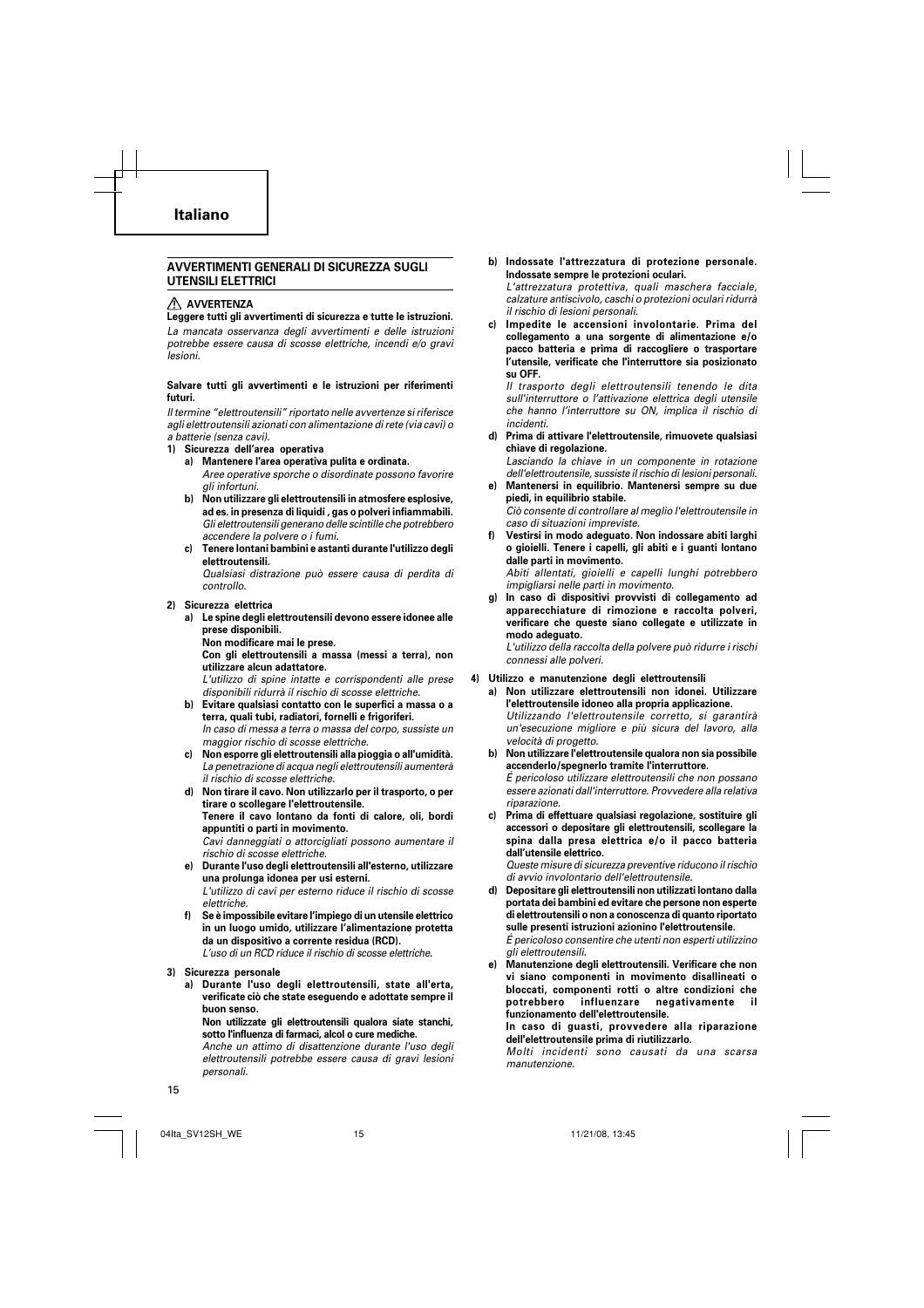- **f) Mantenere gli strumenti di taglio affilati e puliti.** Gli strumenti di taglio in condizioni di manutenzione adeguata, con bordi affilati, sono meno soggetti al bloccaggio e sono più facilmente controllabili.
- **g) Utilizzare l'elettroutensile, gli accessori, le barrette, ecc. in conformità a quanto riportato nelle presenti istruzioni, tenendo in debita considerazione le condizioni operative e il tipo di lavoro da eseguire.**

L'uso dell'utensile elettrico per operazioni diverse da quelle previste potrebbe causare una situazione pericolosa.

### **CHARATTERISTICHE**

| Voltaggio (per zona)*       | $(110V, 120V, 220V, 230V, 240V)$ 1,                                                |
|-----------------------------|------------------------------------------------------------------------------------|
| Potanza assorbita           | $200W*$                                                                            |
| Velocità senza carico       | $14000$ min <sup>-1</sup>                                                          |
| Misura del cuscino abrasivo | 110 mm $\times$ 190 mm                                                             |
| Misura della carta abrasiva | 110 mm $\times$ 100 mm (Quadrato), 96 mm $\times$ 96 mm $\times$ 96 mm (Triangolo) |
| Peso (escluso il cavo)      | 1,0 kg                                                                             |

**5) Assistenza**

**PRECAUZIONI**

**identiche.**

dell'elettroutensile.

**Tenere lontano dalla portata di bambini e invalidi.**

**lontano dalla portata di bambini e invalidi.**

\*Accertatevi di aver controllato bene la piastrina perché essa varia da zona.

### **ACCESSORI STANDARD**

- $\circ$  Carta abrasiva di tipo Velcro 110 × 110 mm
- (Quadrato) ................................................................... 1  $\bigcirc$  Carta abrasiva di tipo Velcro 96  $\times$  96  $\times$  96 mm (Triangolo) ................................................................... 2
- Sacca di raccolte della polvere .................................. 1

L'accessorio standard può essere modificato senza preavviso.

### **ACCESSORI DISPONIBILI A RICHIESTA (Venduti separatamente)**

### **1. Carta vetrata**

- $\circ$  Carta abrasiva di tipo Velcro 110 × 100 mm (Quadrato) Grana: AA60, AA100, AA150
- $\circ$  Carta abrasiva di tipo Velcro 96 × 96 × 96 mm (Triangolo) Grana: AA60, AA100, AA150

#### **2. Punzone**

Gli accessori disponibili a richiesta possono essere modificati senza preavviso.

### **APPLICAZIONI**

Principalmente utilizzata per i seguenti scopi su angoli o aperture.

- $\overrightarrow{O}$  Levigatura di rifinimento di lavori di falegnameria.
- Smerigliatura di superfici nei lavori di falegnameria o di metalli in fogli prima della verniciatura.

### **PRIMA DI INIZIARE LE OPERAZIONE**

### **1. Alimentazione**

Assicurarsi che la rete di alimentazione che si vuole usare sia compatibile con le caratteristiche relative all'alimentazione di corrente specificate nella piastrina dell'apparecchio.

### **2. Interruttore di corrente**

Mettere l'interruttore in posizione SPENTO. Se la spina è infilata in una presa mentre l'interruttore è acceso, l'utensile elettrico si mette immediatamente in moto, facilitando il verificarsi di incidenti gravi.

**a) Affidate le riparazioni dell'elettroutensile a persone qualificate che utilizzino solamente parti di ricambio**

**Quando non utilizzati, gli strumenti dovranno essere deposti**

Ciò garantirà il mantenimento della sicurezza

### **3. Prolunga del cavo**

Quando l'ambiente di lavoro è lontano da una presa di corrente, usare una prolunga del cavo di sufficiente spessore e di prestazione adeguata. La prolunga deve essere più corta possibile.

### **4. Montaggio della carta abrasiva**

- (1) Allineare i fori della carta vetrata con i fori della piastra (**Fig. 1**).
- (2) Spingere con forza la carta vetrata con il palmo della mano per fissarla saldamente al posto (**Fig. 2**).
- **5. Applicazione e rimozione della sacca di raccolta della polvere**
- (1) Applicazione della sacca di raccolta della polvere Come mostrato nella **Fig. 3**, trattenere l'ingresso polvere e spingerlo in direzione della freccia A per applicarlo all'uscita polvere.
- (2) Rimozione della sacca di raccolta della polvere Come mostrato nella **Fig. 3**, trattenere l'ingresso polvere e tirarlo in direzione della freccia B per staccarlo dall'uscita polvere.

### **ATTENZIONE**

Prima di eseguire le operazioni di carteggiatura, verificare il materiale della superficie da carteggiare. Nel caso in cui la superficie da carteggiare potrebbe generare polveri dannose / tossiche, ad es. le superfici con vernice a base di piombo, verificare che il sacco raccoglipolvere o il sistema di estrazione polveri sia adeguatamente collegato all'uscita di eliminazione polveri.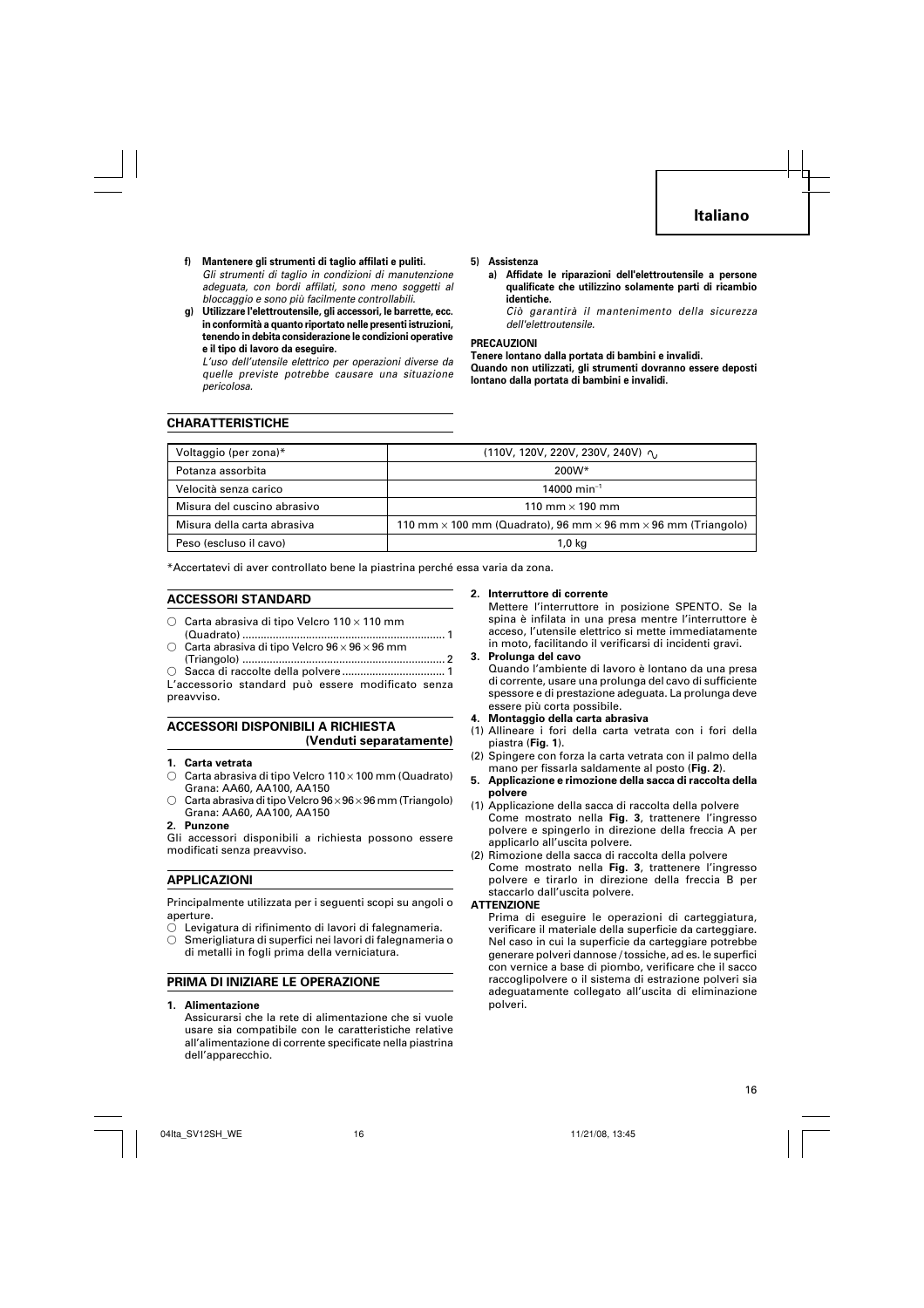### **Italiano**

Se disponibile, indossare anche la maschera antipolvere.

Porre attenzione a non inalare o toccare le polveri dannose / tossiche generate durante l'operazione di carteggiatura: la polvere potrebbe essere dannosa per voi e le persone circostanti.

### **PROCEDIMENTI DI FUNZIONAMENTO PRATICO**

#### **ATTENZIONE**

Non aggiungere mai acqua o fluido abrasivo mentre si smeriglia. Ne può causare una folgorazione.

**1. Accendere o spegnere della sabbiatrice (posizioni ON e OFF)**

L'utensile viene acceso ponendo la levetta su ON (1) e spenta ponendo la levetta su OFF (0).

### **ATTENZIONE**

Non accendere mai l'interruttore mentre la sabbiatrice è a contatto con la superficie da smerigliare. Ciò è necessario per evitare danni all'ogetto da lavorare. La stessa cosa vale quando si spegne l'interruttore.

### **2. Come afferrare la levigatrice orbitale**

Afferrando l'utensile, premere leggermente la sabbiatrice contro la superficie da levigare in modo che la carta abrasiva sia uniformemente a contatto con la superficie **Fig. 4**. NON esercitare una pressione eccessiva sulla sabbiatrice mentre si sta smerigliando. Una eccessiva pressione può causare sovracarico al motore, vita limitata alla carta abrasiva e una minore efficacia di smerigliatura o levigatura.

### **ATTENZIONE**

Non esercitare eccessiva pressione sull'angolo della piastra. Potrebbe causare danni alla piastra stessa.

- **3. Come muovere la levigatrice orbitale** Per un'ottima efficacia di funzionamento, muovere alternativamente la levigatrice avanti e indiatro a velocità constante e in piano.
- **4. Dopo aver messo una nuova carta abrasiva** Il movimento della sabbiatrice può tendere a diventare irregolare dopo aver messo una nuova carta abrasiva, a causa della nuova, grossa grana della carta. Ciò puó essere evitato inclinando lievemente avanti e indietro la levigatrice durante la smerigliatura o la levigatura. Il movimento di levigatura diventerà costante quando la superficie della carta si sarà convenientemente ridotta.

### **MONTAGGIO DEGLI ACCESSORI SPECIALI**

 **Perforazione della carta abrasiva con la piastra di perforazione (Fig. 5)**

Quando si usa carta abrasiva priva di fori, perforarvi dei fori con la piastra di perforazione per migliorare la capacità di raccolta polvere.

### **MANUTENZIONE E CONTROLLI**

**1. Svuotamente e pulitura del sacco per la polvere:**

Se il portapolvere contiene troppa segatura, la raccolta di polvere sarà ostacolata. Svuotare il portapolvere quando si riempie.

Rimuovere il portapolvere, aprire la chiusura e gettare via il contenuto.

### **2. Controllo della carta abrasiva**

Poiché l'uso di carta abrasiva logora diminuisce l'efficacia di lavoro e causa danni al cuscino, sostituire la carta abrasiva non appena si nota un eccessivo logoramento.

### **3. Controllo delle viti di tenuta:**

Controllare regolarmente tutte le viti di tenuta e assicurarsi che siano esclusìvamente serrate. Nel caso che una di queste viti dovesse allentarsi riserrarla immediatamente. Se si non ottiene di farlo, si puó causare un grave incidente.

### **4. Manutenzione del motore:**

L'avvolgimento del motore il vero e proprio "cuore" degli attezzi elettrici. Fare attenzione a non danneggiare l'avvolgimento e/o non bagnarlo con olio o acqua.

### **5. Manutenzione**

In caso di mancato funzionamento di un utensile elettrico, rivolgersi ad una officina autorizzata.

- **6. Lista dei pezzi di ricambio**
	- A: N. voce
	- B: N. codice
	- C: N. uso
	- D: Note

### **CAUTELA**

Riparazioni, modifiche e ispezioni di utensili elettrici Hitachi devono essere eseguite da un centro assistenza Hitachi autorizzato.

Questa lista dei pezzi torna utile se viene presentata con l'utensile al centro assistenza Hitachi autorizzato quando si richiedono riparazioni o altri interventi di manutenzione.

Nell'uso e nella manutenzione degli utensili elettrici devono essere osservate le normative di sicurezza e i criteri prescritti in ciascun paese.

#### **MODIFICHE**

Gli utensili elettrici Hitachi vengono continuamente migliorati e modificati per includere le più recenti innovazioni tecnologiche.

Di conseguenza, alcuni pezzi (p.es. numero di codice e/o design) possono essere modificati senza preavviso.

### **GARANZIA**

Garantiamo gli Utensili Elettrici Hitachi in conformità alle specifiche normative imposte dalla legge e dai paesi. Questa garanzia non copre difetti o danni dovuti a uso erroneo, abuso o normale usura. In caso di lamentele, si prega di inviare l'Utensile Elettrico, non smontato, insieme al CERTIFICATO DI GARANZIA che si trova al termine di queste Istruzioni per l'uso, ad un Centro di Assistenza Autorizzato Hitachi.

### **NOTA**

A causa del continuo programma di ricerca e sviluppo della HITACHI, le caratteristiche riportate in questo foglio sono soggette a cambiamenti senza preventiva comunicazione.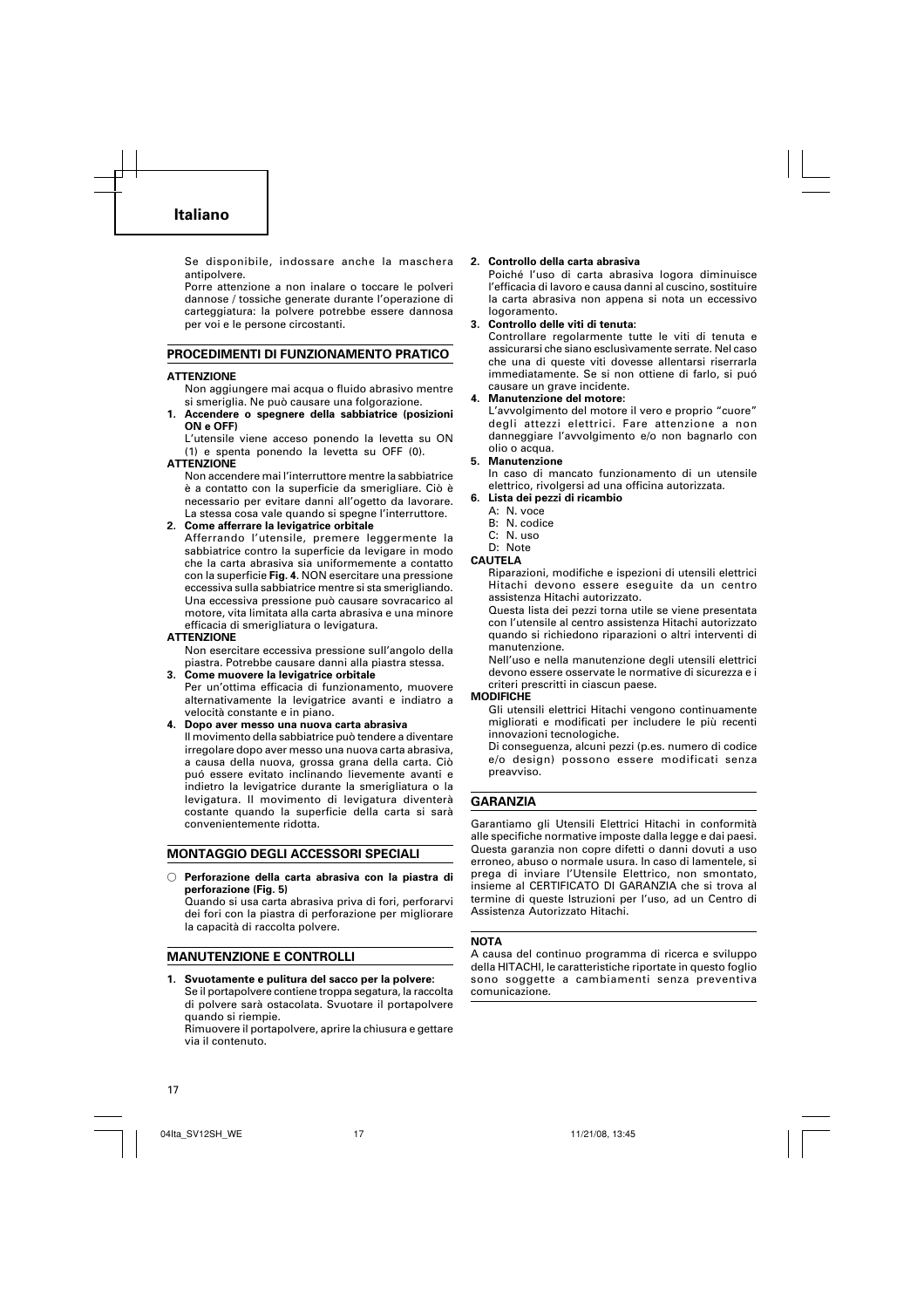### **Italiano**

### **Informazioni riguardanti i rumori trasmessi dall'aria e le vibrazioni**

I valori misurati sono stati determinati in conformitá a EN60745 e descritti in conformità alla normativa ISO 4871.

Il livello di pressione sonora pesato A tipico è di 83 dB (A) KpA incertezza: 3 dB (A)

Indossare protezioni per le orecchie.

Il valore tipico di accelerazione quadrata media a radice pesata non supera 2,5 m/s².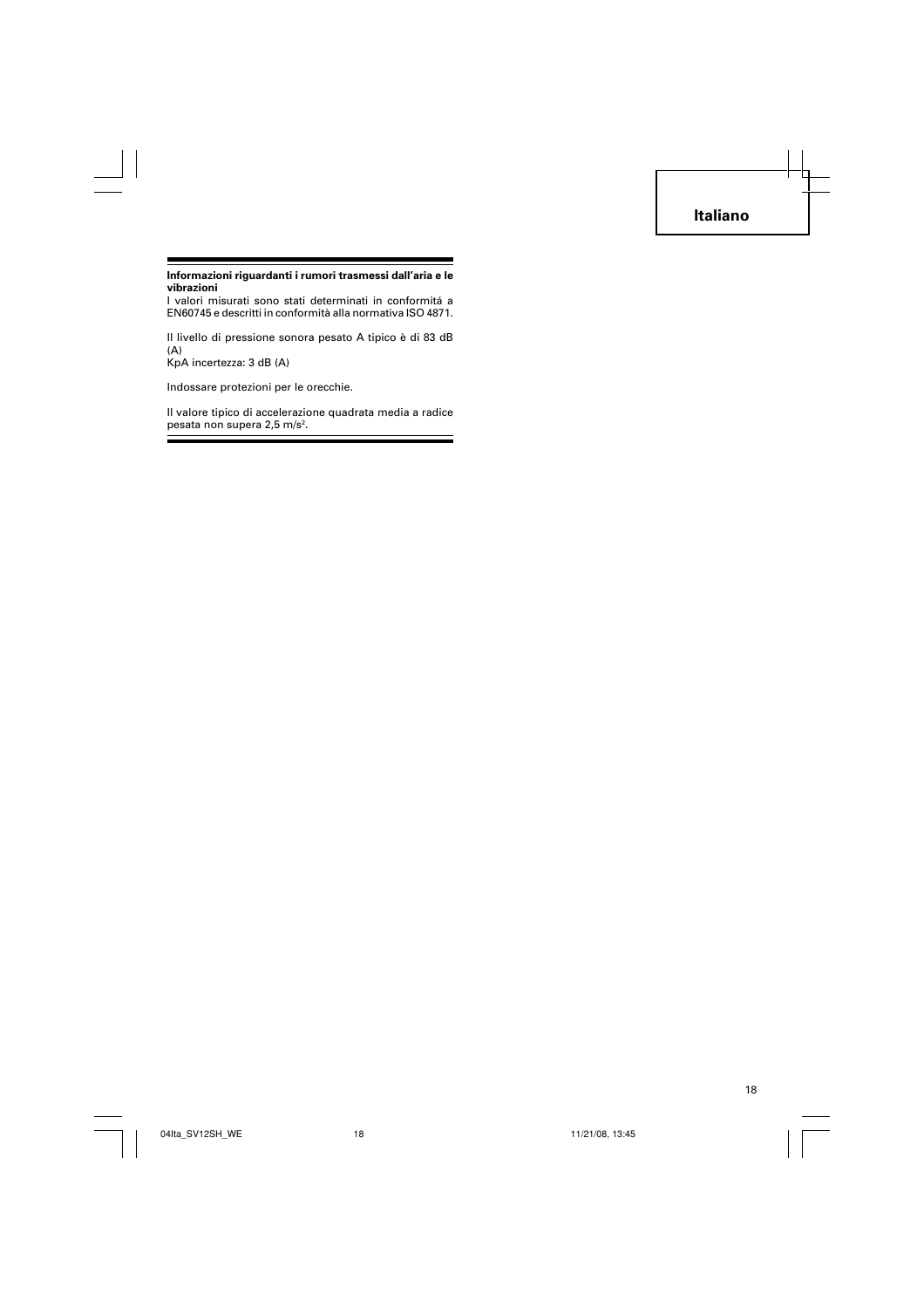### **ALGEMENE VEILIGHEIDSWAARSCHUWINGEN VOOR ELEKTRISCH GEREEDSCHAP**

### **WAARSCHUWING**

**Lees alle waarschuwingen en instructies aandachtig door.** Nalating om de waarschuwingen en instructies op te volgen kan in

een elektrische schok, brand en/of ernstig letsel resulteren.

### **Bewaar alle waarschuwingen en aanwijzingen voor eventuele naslag in de toekomst.**

De term "elektrisch gereedschap" heeft zowel betrekking op elektrisch gereedschap dat via de netvoeding van stroom wordt voorzien als gereedschap dat via een accu (snoerloos) van stroom wordt voorzien.

- **1) Veiligheid van de werkplek**
	- **a) Zorg voor een schone en goed verlichte werkplek.** Een rommelige of donkere werkplek verhoogt de kans op ongelukken.
	- **b) Gebruik het elektrisch gereedschap niet in een omgeving met ontplofbare vloeistoffen, gassen of stof.** Elektrisch gereedschap kan vonken afgeven. Deze vonkjes kunnen stofdeeltjes of gassen doen ontbranden.
	- **c) Houd kinderen en andere toeschouwers tijdens het gebruik van elektrische gereedschap uit de buurt.** Afleidingen kunnen gevaarlijk zijn.

### **2) Elektrische veiligheid**

**a) De stekker op het elektrische gereedschap moet geschikt zijn voor aansluiting op de wandcontactdoos.**

**De stekker mag op geen enkele manier gemodificeerd worden. Gebruik geen verloopstekker met geaard elektrisch gereedschap.**

Deugdelijke stekkers en geschikte wandcontactdozen verminderen het risico op een elektrische schok.

- **b) Vermijd lichamelijk contact met geaarde oppervlakken zoals leidingen, radiatoren, fornuizen en koelkasten.** Wanneer uw lichaam in contact staat met geaarde oppervlakken loopt u een groter risico op een elektrische schok.
- **c) Stel het elektrisch gereedschap niet bloot aan regen of vochtige omstandigheden.**

Het risico op een elektrische schok wordt vergroot wanneer er water in het elektrisch gereedschap terechtkomt.

**d) Behandel het snoer voorzichtig. Draag het gereedschap nooit door dit bij het snoer vast te houden. Trek niet aan het snoer wanneer u de stekker uit het stopcontact wilt halen.**

**Houd het snoer uit de buurt van warmtebronnen, olie, scherpe randen of bewegende onderdelen.**

Een beschadigd of verward snoer verhoogt het risico op een elektrische schok.

**e) Gebruik buitenshuis een verlengsnoer dat specifiek geschikt is voor het gebruik buiten.** Het gebruik van een snoer dat specifiek geschikt is voor

gebruik buitenshuis vermindert het risico op een elektrische schok.

**f) Als het elektrisch gereedschap in een vochtige omgeving gebruikt moet worden, dient een voeding met RCD (reststroom-apparaat) beveiliging te worden gebruikt.** Gebruik van een RCD vermindert de kans op een elektrische schok.

### **3) Persoonlijke veiligheid**

**a) Blijf waakzaam, let voortdurend op uw werk en gebruik uw gezond verstand wanneer u elektrisch gereedschap gebruikt.**

**Gebruik geen elektrisch gereedschap wanneer u moe bent of onder invloed van drugs, alcohol of medicijnen.**

Eén moment van onoplettendheid kan in ernstig lichamelijk letsel resulteren.

**b) Gebruik persoonlijke beschermingsmiddelen. Draag altijd oogbescherming.**

Beschermingsmiddelen zoals stofmaskers, niet-glijdende veiligheidsschoenen, een helm of oorbescherming vermindert het risico op lichamelijk letsel.

**c) Voorkom dat het gereedschap per ongeluk kan starten. Controleer of de schakelaar in de uit- stand staat voordat u de voeding en/of de accu aansluit, het gereedschap oppakt of gaat dragen.**

Zorg ervoor dat u tijdens het verplaatsen van het elektrisch gereedschap uw vingers uit de buurt van de schakelaar houdt en sluit de stroombron niet aan terwijl de schakelaar op aan staat om ongelukken te vermijden.

- **d) Verwijder sleutels en moersleutels uit het gereedschap voordat u het elektrisch gereedschap aanzet.** Een (moer-)sleutel die op een bewegend onderdeel van het elektrisch gereedschap bevestigd is kan in lichamelijk letsel resulteren.
- **e) Reik niet te ver. Zorg ervoor dat u te allen tijde stevig staat en uw evenwicht behoudt.** Op deze manier heeft u tijdens een onverwachte situatie meer controle over het elektrisch gereedschap.
- **f) Draag geen loszittende kleding of sieraden. Houd uw haar, kleding en handschoenen uit de buurt van bewegende onderdelen.**

Loszittende kleding, sieraden en lang haar kunnen in de bewegende onderdelen verstrikt raken.

**g) Indien het elektrisch gereedschap van een aansluiting voor stofafzuiging is voorzien dan dient u ervoor te zorgen dat de stofafzuiging aangesloten en op de juiste manier gebruikt wordt.**

Het gebruik van stofafzuiging vermindert eventuele stofgerelateerde risico's.

### **4) Bediening en onderhoud van elektrisch gereedschap**

- **a) Het elektrisch gereedschap mag niet geforceerd worden. Gebruik het juiste gereedschap voor het karwei.** U kunt de klus beter en veiliger uitvoeren wanneer u het juiste elektrische gereedschap gebruikt.
- **b) Gebruik het elektrisch gereedschap niet als de schakelaar niet goed werkt.** Elektrisch gereedschap dat niet via de schakelaar bediend

kan worden is gevaarlijk en moet onmiddellijk gerepareerd worden.

**c) Haal de stekker uit het stopcontact voordat u de voeding en/of de accu van het elektrisch gereedschap losmaakt, afstellingen verricht, accessoires verwisselt of voordat u het elektrisch gereedschap opbergt.**

Dergelijke preventieve veiligheidsmaatregelen verminderen het risico dat het elektrisch gereedschap per ongeluk opstart.

- **d) Berg elektrisch gereedschap buiten het bereik van kinderen op en sta niet toe dat personen die niet bekend zijn met het juiste gebruik van het gereedschap of deze voorschriften dit elektrisch gereedschap gebruiken.** Eletrisch gereedschap is gevaarlijk in onbevoegde handen.
- **e) Het elektrisch gereedschap moet regelmatig onderhouden worden. Controleer het gereedschap op een foutieve uitlijning, vastgelopen of defecte bewegende onderdelen en andere problemen die van invloed zijn op de juiste werking van het gereedschap.**

**Indien het gereedschap defect of beschadigd is moet het gerepareerd worden voordat u het gereedschap opnieuw gebruikt.**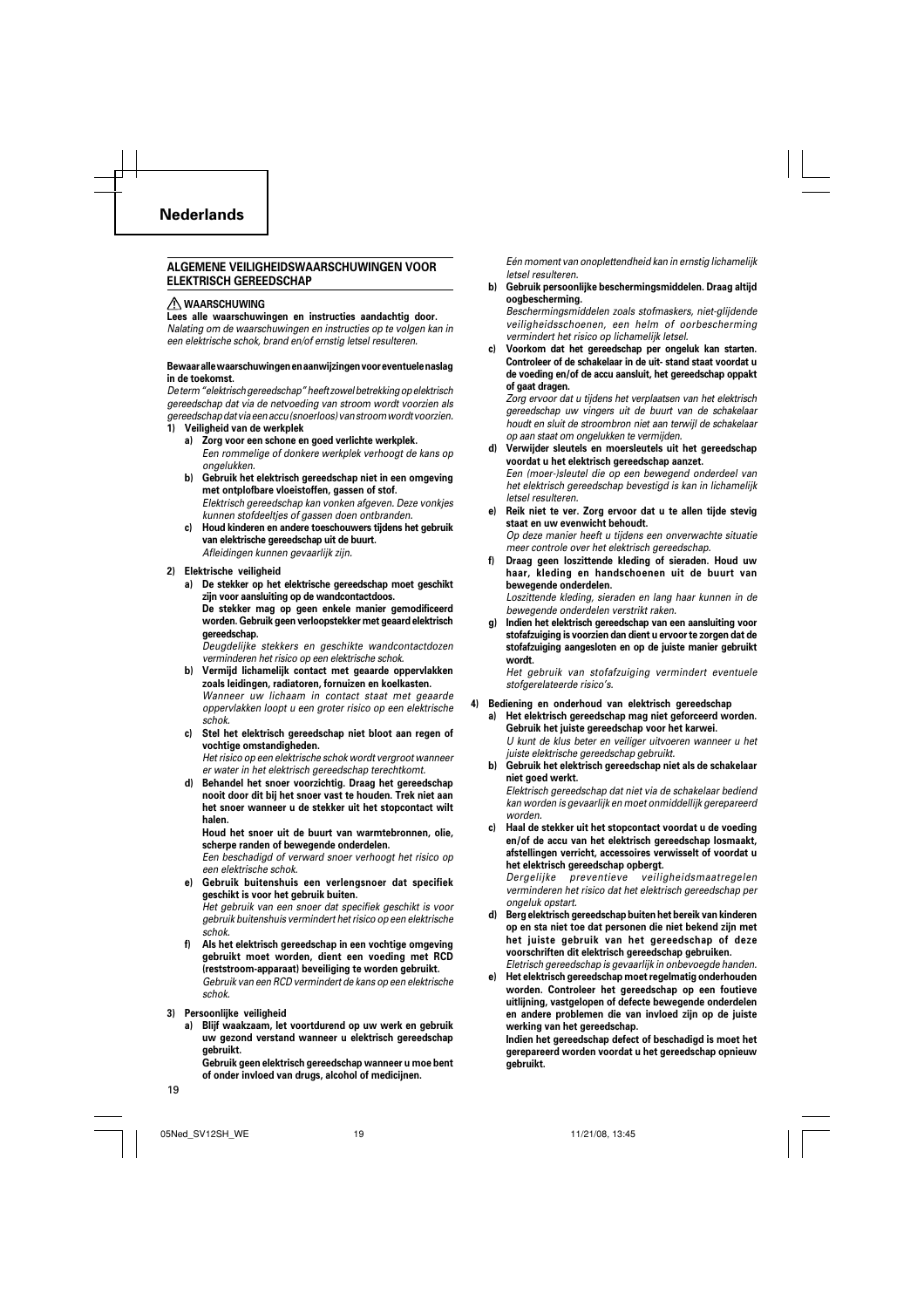Slecht onderhouden elektrisch gereedschap is verantwoordelijk voor een groot aantal doe-het-zelf ongelukken.

- **f) Houd snijwerktuigen scherp en schoon.** Goed onderhouden snijwerktuigen met scherpe snijranden lopen minder snel vast en zijn gemakkelijker in het gebruik.
- **g) Elektrisch gereedschap, toebehoren, bits enz. moeten in overeenstemming met deze instructies worden gebruikt waarbij de werkomstandigheden en het werk in overweging moeten worden genomen.**

Gebruik van het elektrisch gereedschap voor andere doeleinden dan waarvoor het is bedoelt, kan resulteren in een gevaarlijke situatie.

- **5) Onderhoudsbeurt**
	- **a) Het gereedschap mag uitsluitend door bevoegd onderhoudspersoneel worden onderhouden die authentieke onderdelen gebruikt.**

Hierdoor kunt u erop aan dat de veiligheid van het elektrisch gereedschap behouden blijft.

### **VOORZORGMAATREGELEN**

**Houd kinderen en kwetsbare personen op een afstand. Het gereedschap moet na gebruik buiten het bereik van kinderen en andere kwetsbare personen worden opgeborgen.**

### **TECHNISCHE GEGEVENS**

| Voltage (verschillend van gebied tot gebied)* | $(110V, 120V, 220V, 230V, 240V)$ $\Lambda$ ,                                      |
|-----------------------------------------------|-----------------------------------------------------------------------------------|
| Opgenomen vermogen                            | $200W*$                                                                           |
| Toerental onbelast                            | $14000$ min <sup>-1</sup>                                                         |
| Afmetingen schuurzool                         | 110 mm $\times$ 190 mm                                                            |
| Afmetingen schuurpapier                       | 110 mm $\times$ 100 mm (Vierkant), 96 mm $\times$ 96 mm $\times$ 96 mm (Driehoek) |
| Gewicht (zonder kabel)                        | 1.0 ka                                                                            |

\*Controleer het naamplaatje op het apparaat daarhet apparaat afhankelijk van het gebied waar het verkocht wordt gewijzigd kan worden.

### **STANDAARD TOEBEHOREN**

- $\bigcirc$  110 × 100 mm schuurpapier, klitteband-type
- (Vierkant) ..................................................................... 1  $\bigcirc$  96 × 96 × 96 mm schuurpapier, klitteband-type
- (Driehoek) .................................................................... 2
- Stofzak ......................................................................... 1

De standaard toebehoren kunnen zonder aankondiging ieder moment worden veranderd.

### **EXTRA TOEBEHOREN (los te verkrijgen)**

#### **1. Schuurpapier**

- $\degree$  110 × 100 mm schuurpapier, klitteband-type (Vierkant) Korrel: AA60, AA100, AA150
- $\bigcirc$  96 × 96 × 96 mm schuurpapier, klitteband-type (Driehoek) Korrel: AA60, AA100, AA150

#### **2. Doorslagplaat**

De extra toebehoren kunnen zonder aankondiging op ieder moment worden veranderd.

### **TOEPASSINGEN**

Bij gebruik in hoeken en kieren wordt het apparaat voornamelijk voor de volgende werkzaamheden gebruikt.  $\bigcirc$  Napolijsten van houtoppervlakken.

- 
- Schuren van het oppervlak van hout of plaatwerk alvorens te gaan verven e.d.

### **VOOR HET GEBRUIK**

#### **1. Netspanning**

Controleren of de netspanning overeenkomt met de opgave op het naamplaatje.

### **2. Netschakelaar**

Controleren of de netschakelaar op "UIT" staat. Wanneer de stekker op het net aangesloten is, terwijl de schakelaar op "AAN" staat, t gevouwen gedeelte) van het schuurpapier naar binnen en ga daarna op dezelfde wijze te werk voor het insteken van het andere gevouwen gedeelte.

#### **3. Verlengsnoer**

Wanneer het werkterrein niet in de buurt van een stopcontact ligt, dan moet men gebruik maken van een verlengsnoer, dat voldoende dwarsprofiel en voldoende nominaal vermogen heeft. Het verlengsnoer moet zo kort mogelijk gehouden worden.

- **4. Aanbrengen van het schuurpapier**
- (1) Houdt de gaten van het schuurpapier op dezelfde plek als de gaten van het aanbrengvlak (**Afb. 1**).
- (2) Druk het schuurpapier stevig op zijn plek door het vast te duwen met de palm van uw hand (**Afb. 2**).
- **5. Aanbrengen en verwijderen van de stofzak**

(1) Aanbrengen van de stofzak Houd de stofpoort zoals aangegeven in **Afb. 3** en druk deze in de richting van pijl A op de stofuitlaatopening aan.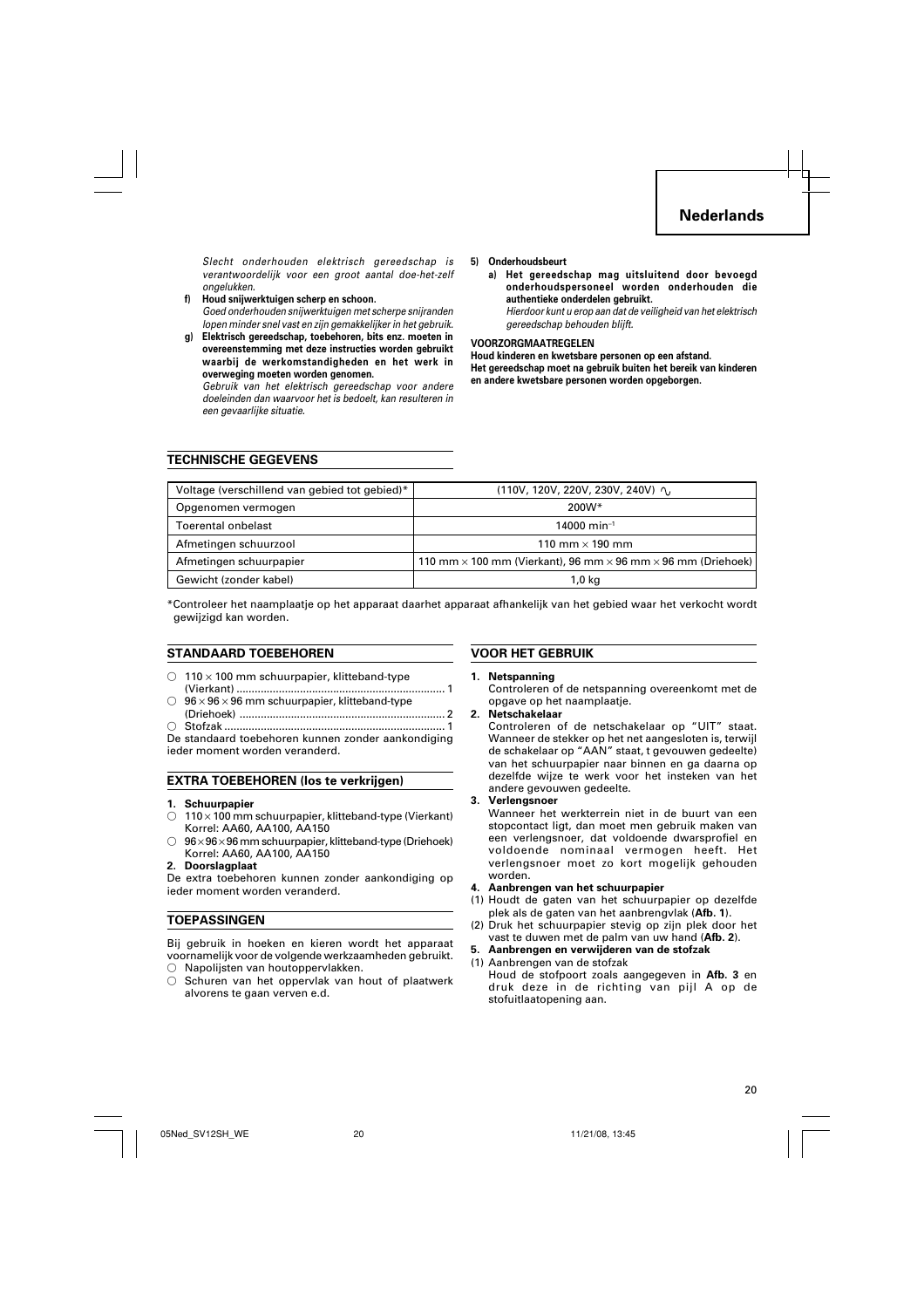### **Nederlands**

(2) Verwijderen van de stofzak

Pak de stofpoort vast zoals aangegeven in **Afb. 3** en trek deze in de richting van pijl B van de stofuitlaatopening af.

### **LET OP**

Stel vast met wat voor materiaal u heeft te maken voordat u met het schuren begint.

Indien er een risico bestaat dat het te behandelen oppervlak schadelijke / giftige stoffen zoals lood kan afgeven, zorg er dan voor dat de stofzak of een geschikt stofafzuigingssysteem goed op de stofuitlaat is aangesloten.

Wij adviseren bovendien dat u een stofmasker draagt. De schadelijke / giftige stoffen die tijdens het schuren vrijkomen mogen niet ingeademd worden. Deze stof is schadelijk voor uw gezondheid en de gezondheid van anderen.

### **PARAKTISCHE WERKWIJZE**

### **LET OP**

Gebruik nooit water of slijpvloeistof bij werkzaamheden met de vlakschuurmachine. Dit kan namelijk een electrische schok veroorzaken.

**1. In-en uitschakelen van de vlakschuurmachine** Zet de hendel op ON (1) voor het inschakelen en op OFF (0) voor het uitschakelen van de (0) voor het uitschakelen van de vlakschuurmachine.

### **LET OP**

Schakel de vlakschuurmachine nooit in wanneer de machine in contact is met het te schuren oppervlak. Dit om beschadiging van het werkstuk te voorkomen. Hetzelfde geldt bij het uitschakelen.

**2. Vasthouden van de vlakschuurmachine**

Pak de vlakschuurmachine bij de behuizing vast en druk de machine lichtjes tegen het te schuren oppervlak, zodat het schuurpapier het oppervlak gelijkmatig aanraakt. Zie **Afb. 4**. Bij het schuren moet geen overmatige druk op de vlakschuurmachine worden uitgeoefend. Dit kan namelijk leiden tot overbelasting van de motor, een kortere levensduur van het schuurpapier en een geringer schuuren polijsteffect.

### **LET OP**

Druk niet te hard op de hoek van het aanbrengvlak. Dit kan schade aan het aanbrengvlak tot gevolg hebben.

### **3. Bewegen van de vlakschuurmachine**

Om een optimaal arbeidseffect te verkrijgen, moet de vlakschuurmachine met constante snelheid en gelijkmatige druk afwisselend naar voren en achteren worden bewogen.

### **4. Na het inzetten van nieuw schuurpapier**

Na het aanbrengen van nieuw schuurpapier kan de nieuwe, grove korrel van het papier leiden tot een ongelijkmatige beweging van de vlakschuurmachine. Dit kan vermeden worden door de vlakschuurmachine tijdens het schuren of polijsten licht naar voren of achteren te kantelen. De beweging van de vlakschuurmachine wordt constanter zodra het papier voldoende is afgeschuurd.

### **BEVESTIGEN VAN DE EXTRA TOEBEHOREN**

### **Perforeren van het schuurpapier met de perforator (Afb. 5)**

Bij gebruik van schuurpapier zonder perforatie kunt u hierin met de perforator een geschikte opening maken, om het verzamelen van stof te vergemakkelijken.

### **ONDERHOUD EN INSPECTIE**

### **1. Het legen en reinigen van de stofzak**

Alz de stofzak teveel zaagafval en stof bevat, zal het verzamelen van zaagafval en stof niet naar behoren plaatsvinden.

Maak daarom de stofzak leeg wanneer deze vol raakt. Verwijder hiervoor de stofzak, open de sluiting en verwijder de inhoud van de stofzak.

### **2. Inspectie van het schuurpapier**

Aangezien het verder gebruiken van versleten schuurpapier leidt tot een verminderd arbeidseffect en een mogelijke beschadiging van de schuurzool, moet het schuurpapier meteen worden vervangen zodra een bovenmatige slijtage wordt vastgesteld.

### **3. Inspectie van de bevestigingsschroef**

Alle bevestigingsschroeven worden regelmatig geinspecteerd en gecontroleerd of zij juist aangedraaid zijn. Wanneer één van de schroeven losraakt, dan moet deze onmiddellijk opnieuw aangedraaid worden. Gebeurt dat niet, dan kan dat tot aanzienlijke gevaren leiden.

### **4. Onderhoud van de motor**

De motorwikkeling is het "hart" van het electrische gereedschap. Er moet daarom bijzonder zorgvuldig op gelet worden, dat de wikkeling niet beschadigd en/of met olie of water bevochtigd wordt.

### **5. Service**

Bij weigering van het gereedschap een bevoegde dealer raadplegen.

### **6. Lijst vervangingsonderdelen**

- A: Ond.nr.
- B: Codenr.
- C: Gebr.nr.
- D: Opm.

### **LET OP**

Reparatie, modificatie en inspectie van Hitachi elektrisch gereedschap dient te worden uitgevoerd door een erkend Hitachi Service-centrum.

Deze Onderdelenlijst komt van pas wanneer u deze samen met het gereedschap aanbiedt bij het erkende Hitachi Service-centrum wanneer u om reparatie of ander onderhoud verzoekt.

Bij gebruik en onderhoud van elektrisch gereedschap dienen de in het land waar u zich bevindt geldende veiligheidsregelgeving en veiligheidsstandaarden stipt te worden opgevolgd.

### **MODIFICATIES**

Hitachi elektrisch gereedschap wordt voortdurend verbeterd en gewijzigd teneinde gebruik te kunnen maken van de nieuwste technische ontwikkelingen. Daarom is mogelijk dat sommige onderdelen (zoals codenummers en/of ontwerp) zonder voorafgaande kennisgeving gewijzigd worden.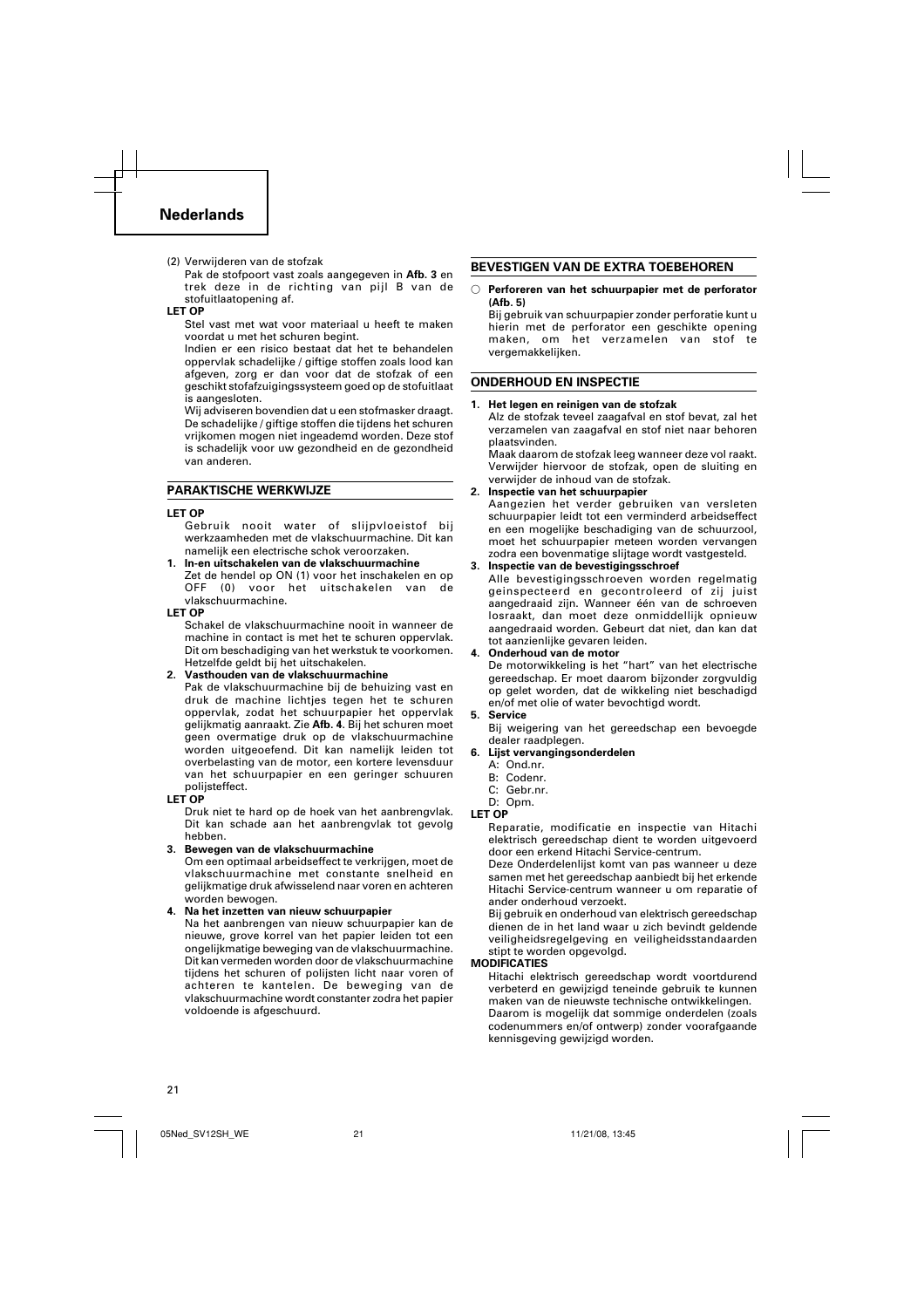### **GARANTIE**

De garantie op het elektrisch gereedschap van Hitachi is in overeenstemming met de wettelijke/landspecifieke richtlijnen. Deze garantie dekt geen defecten of schade als gevolg van foutief gebruik, misbruik of normale slijtage. In geval van klachten verzoeken wij u het elektrisch gereedschap samen met het GARANTIECERTIFICAAT dat u achterin deze handleiding aantreft naar een erkend servicecentrum van Hitachi te sturen. Indien door de gebruiker de machine wordt gedemonteerd vervalt de aanspraak op garantie.

### **AANTEKENING**

Op grond van het voortdurende research- en<br>ontwikkelingsprogramma van HITACHI zijn ontwikkelingsprogramma van veranderingen van de hierin genoemde technische opgaven voorbehouden.

### **Informatie betreffende luchtgeluid en trillingen**

De gemeten waarden zijn verkregen overeenkomstig EN60745 en voldoen aan de eisen van ISO 4871.

Het doorsnee A-gewogen geluiddruknivo is 83 dB (A) Onzekerheid KpA: 3 dB (A)

Draag gehoorbescherming.

De doorsnee gewogen effektieve acceleratiewaarde is gelijk aan of minder dan 2,5 m/s<sup>2</sup>.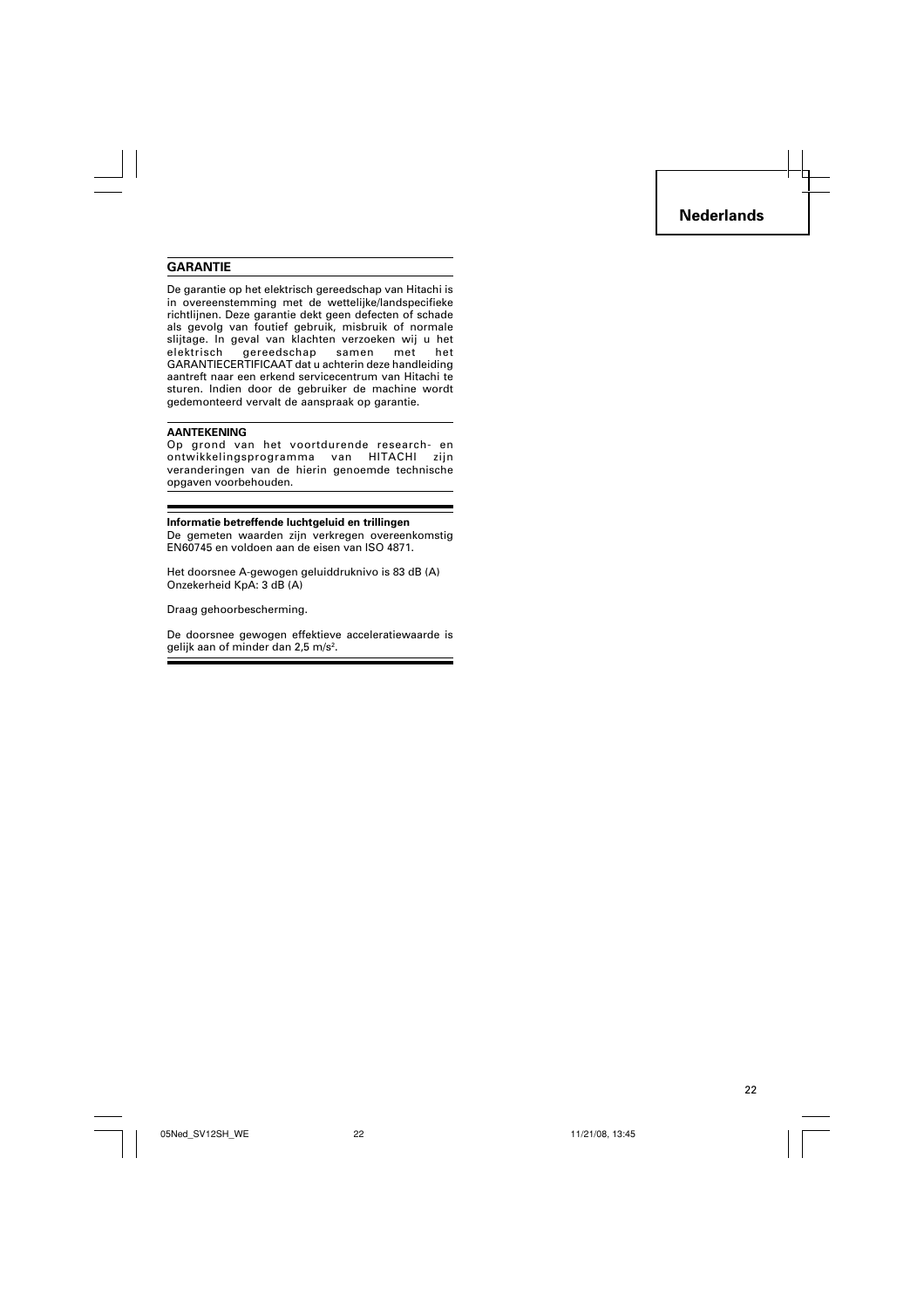### **ADVERTENCIAS DE SEGURIDAD GENERAL DE LA HERRAMIENTA ELÉCTRICA**

### **ADVERTENCIA**

**Lea todas las instrucciones y advertencias de seguridad.**

Si no se siguen las advertencias e instrucciones, podría producirse una descarga eléctrica, un incendio y/o daños graves.

### **Guarde todas las advertencias e instrucciones para futura referencia.**

El término "herramienta eléctrica" en las advertencias hace referencia a la herramienta eléctrica que funciona con la red de suministro (con cable) o a la herramienta eléctrica que funciona con pilas (sin cable).

- **1) Seguridad del área de trabajo**
	- **a) Mantenga la zona de trabajo limpia y bien iluminada.** Las zonas desordenadas u oscuras pueden provocar accidentes.
	- **b) No utilice las herramientas eléctricas en entornos explosivos como, por ejemplo, en presencia de líquidos inflamables, gases o polvo.**

Las herramientas eléctricas crean chispas que pueden inflamar el polvo o los humos.

**c) Mantenga a los niños y transeúntes alejados cuando utilice una herramienta eléctrica.** Las distracciones pueden hacer que pierda el control.

### **2) Seguridad eléctrica**

- **a) Los enchufes de las herramientas eléctricas tienen que ser adecuados a la toma de corriente.**
	- **No modifique el enchufe.**

**No utilice enchufes adaptadores con herramientas eléctricas conectadas a tierra.**

Si no se modifican los enchufes y se utilizan tomas de corriente adecuadas se reducirá el riesgo de descarga eléctrica.

- **b) Evite el contacto corporal con superficies conectadas a tierra como tuberías, radiadores y frigoríficos.** Hay mayor riesgo de descarga eléctrica si su cuerpo está en contacto con el suelo.
- **c) No exponga las herramientas eléctricas a la lluvia o a la humedad.**

La entrada de agua en una herramienta eléctrica aumentará el riesgo de descarga eléctrica.

**d) No utilice el cable incorrectamente. No utilice el cable para transportar, tirar de la herramienta eléctrica o desenchufarla.**

**Mantenga el cable alejado del calor, del aceite, de bordes afilados o piezas móviles.**

Los cables dañados o enredados aumentan el riesgo de descarga eléctrica.

**e) Cuando utilice una herramienta eléctrica al aire libre, utilice un cable prolongador adecuado para utilizarse al aire libre.**

La utilización de un cable adecuado para usarse al aire libre reduce el riesgo de descarga eléctrica.

**f) Si no se puede evitar el uso de una herramienta eléctrica en un lugar húmedo, utilice un suministro protegido mediante un dispositivo de corriente residual (RCD).** El uso de un RCD reduce el riesgo de descarga eléctrica.

### **3) Seguridad personal**

**a) Esté atento, preste atención a lo que hace y utilice el sentido común cuando utilice una herramienta eléctrica. No utilice una herramienta eléctrica cuando esté cansado o esté bajo la influencia de drogas, alcohol o medicación.**

La distracción momentánea cuando utiliza herramientas eléctricas puede dar lugar a importantes daños personales.

**b) Utilice un equipo de protección. Utilice siempre una protección ocular.**

El equipo de protección como máscara para el polvo, zapatos de seguridad antideslizantes, casco o protección para oídos utilizado para condiciones adecuadas reducirá los daños personales.

**c) Evite un inicio involuntario. Asegúrese de que el interruptor está en "off" antes de conectar la herramienta a una fuente de alimentación y/o batería, cogerla o transportarla.**

El transporte de herramientas eléctricas con el dedo en el interruptor o el encendido de herramientas eléctricas con el interruptor encendido puede provocar accidentes.

**d) Retire las llaves de ajuste antes de encender la herramienta eléctrica.**

Si se deja una llave en una pieza giratoria de la herramienta eléctrica podrían producirse daños personales.

**e) No se extralimite. Mantenga un equilibrio adecuado en todo momento.**

Esto permite un mayor control de la herramienta eléctrica en situaciones inesperadas.

**f) Vístase adecuadamente. No lleve prendas sueltas o joyas. Mantenga el pelo, la ropa y los guantes alejados de las piezas móviles.**

La ropa suelta, las joyas y el pelo largo pueden pillarse en las piezas móviles.

**g) Si se proporcionan dispositivos para la conexión de extracción de polvo e instalaciones de recogida, asegúrese de que están conectados y se utilizan adecuadamente.**

La utilización de un sistema de recogida de polvo puede reducir los riesgos relacionados con el polvo.

- **4) Utilización y mantenimiento de las herramientas eléctricas a) No fuerce la herramienta eléctrica. Utilice la herramienta eléctrica correcta para su aplicación.** La herramienta eléctrica correcta trabajará mejor y de forma más segura si se utiliza a la velocidad para la que fue diseñada.
	- **b) No utilice la herramienta eléctrica si el interruptor no la enciende y apaga.**

Las herramientas eléctricas que no pueden controlarse con el interruptor son peligrosas y deben repararse.

**c) Desconecte el enchufe de la fuente eléctrica y/o la batería de la herramienta eléctrica antes de hacer ajustes, cambiar accesorios o almacenar herramientas eléctricas.**

Estas medidas de seguridad preventivas reducen el riesgo de que la herramienta eléctrica se ponga en marcha accidentalmente.

- **d) Guarde las herramientas eléctricas que no se utilicen para que no las cojan los niños y no permita que utilicen las herramientas eléctricas personas no familiarizadas con las mismas o con estas instrucciones.** Las herramientas eléctricas son peligrosas si son utilizadas por usuarios sin formación.
- **e) Mantenimiento de las herramientas eléctricas. Compruebe si las piezas móviles están mal alineadas o unidas, si hay alguna pieza rota u otra condición que pudiera afectar al funcionamiento de las herramientas eléctricas.**

**Si la herramienta eléctrica está dañada, llévela a reparar antes de utilizarla.**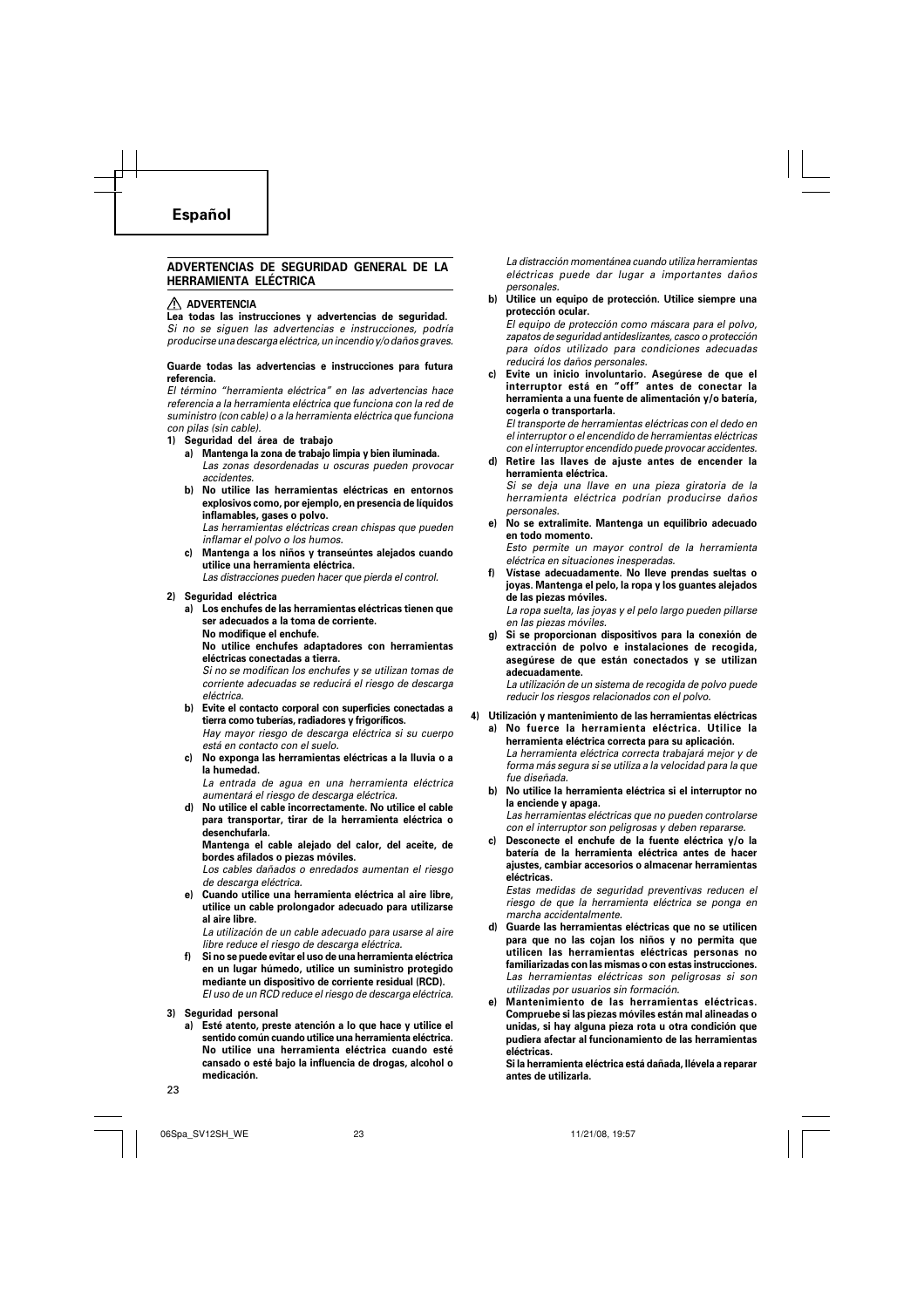Se producen muchos accidentes por no realizar un mantenimiento correcto de las herramientas eléctricas.

- **f) Mantenga las herramientas de corte afiladas y limpias.** Las herramientas de corte correctamente mantenidas con los bordes de corte afilados son más fáciles de controlar.
- **g) Utilice la herramienta eléctrica, los accesorios y las brocas de la herramienta, etc. de acuerdo con estas instrucciones, teniendo en cuenta las condiciones laborales y el trabajo que se va a realizar.**

La utilización de la herramienta eléctrica para operaciones diferentes a aquellas pretendidas podría dar lugar a una situación peligrosa.

### **5) Revisión**

**a) Lleve su herramienta a que la revise un experto cualificado que utilice sólo piezas de repuesto idénticas.** Esto garantizará el mantenimiento de la seguridad de la herramienta eléctrica.

### **PRECAUCIÓN**

**Mantenga a los niños y a las personas enfermas alejadas. Cuando no se utilicen, las herramientas deben almacenarse fuera del alcance de los niños y de las personas enfermas.**

### **ESPECIFICACIONES**

| Voltaje (por áreas)*         | (110V, 120V, 220V, 230V, 240V) 0,                                                  |
|------------------------------|------------------------------------------------------------------------------------|
| Acometida                    | $200W*$                                                                            |
| Velocidad de marcha en vacío | $14000$ min <sup>-1</sup>                                                          |
| Medida del disco esmerilado  | 110 mm $\times$ 190 mm                                                             |
| Medida del papel esmeril     | 110 mm $\times$ 100 mm (Cuadrado), 96 mm $\times$ 96 mm $\times$ 96 mm (Triángulo) |
| Peso (sin cable)             | $1,0$ kg                                                                           |

\*Verificar indefectiblemente los datos de la placa de características de la máquina, pues varían de acuerdo al país de destino.

### **ACCESORIO ESTANDARD**

- $\bigcirc$  Papel de lija de tipo Velcro de 110  $\times$  100 mm (Cuadrado) .................................................................. 1
- $\circ$  Papel de lija de tipo Velcro de 96  $\times$  96  $\times$  96 mm (Triángulo) .................................................................. 2
- Bolsa colector de polvo ............................................. 1

El accesorio estándard está sujeto a cambios sin previo aviso.

### **ACCESORIOS FACULTATIVOS (de venta por separado)**

- **1. Papel de lija**
- $\bigcirc$  Papel de lija de tipo Velcro de 110  $\times$  100 mm (Cuadrado)
	- Grano: AA60, AA100, AA150
- $\bigcirc$  Papel de lija de tipo Velcro de 96  $\times$  96  $\times$  96 mm (Triángulo)
- Grano: AA60, AA100, AA150

### **2. Place perforadora**

Los accessorios facultativos están sujetos a cambios sin previo aviso.

### **APLICACIONES**

Utilizada principalmente para los siguientes fines en esquinas y espacios.

- $\bigcirc$  Para pulir superficies de madera.
- $\bigcirc$  Para lijar superficies de madera o chapas de metal antes de pintarlas.

### **ANTES DE LA PUESTA EN MARCHA**

### **1. Alimentación**

Asegurarse de que la alimentación de red que ha de ser utilizada responda a las exigencias de corriente especificadas en la placa de características del producto.

### **2. Conmutador de alimentación**

Asegurarse de que el conmutador de alimentación esté en la posición OFF (desconectado). Si la clavija está conectada en la caja del enchufe mientras el conmutador de alimentación esté pocisión ON (conectado) las herramientas eléctricas empezarán a trabajar inmedìatamente, provocando un serio accidente.

### **3. Cable de prolongación**

Cuando está alejada el área de trabajo de la red de alimentación, usar un cable de prolongación de un grosor de potencia nominal y suficiente. El cable de prolongación debe ser mantenido lo más corto posible.

- **4. Instalación del papel de lija**
- (1) Alinee los orificios del papel de lija con los orificios de la almohadilla (**Fig. 1**).
- (2) Presione con fuerza el papel de lija con la palma de la mano para colocarlo fijamente (**Fig. 2**).
- **5. Fijación y extracción de la bolsa colectora de polvo**
- (1) Fijación de la bolsa colectora de polvo Como se muestra en la **Fig. 3**, sujete la entrada del polvo y presiónela en el sentido de la flecha A para fijarla a la salida del polvo.
- (2) Extracción de la bolsa colectora de polvo Como se muestra en la **Fig. 3**, sujete la entrada del polvo y presiónela en el sentido de la flecha B para extraerla de la salida del polvo.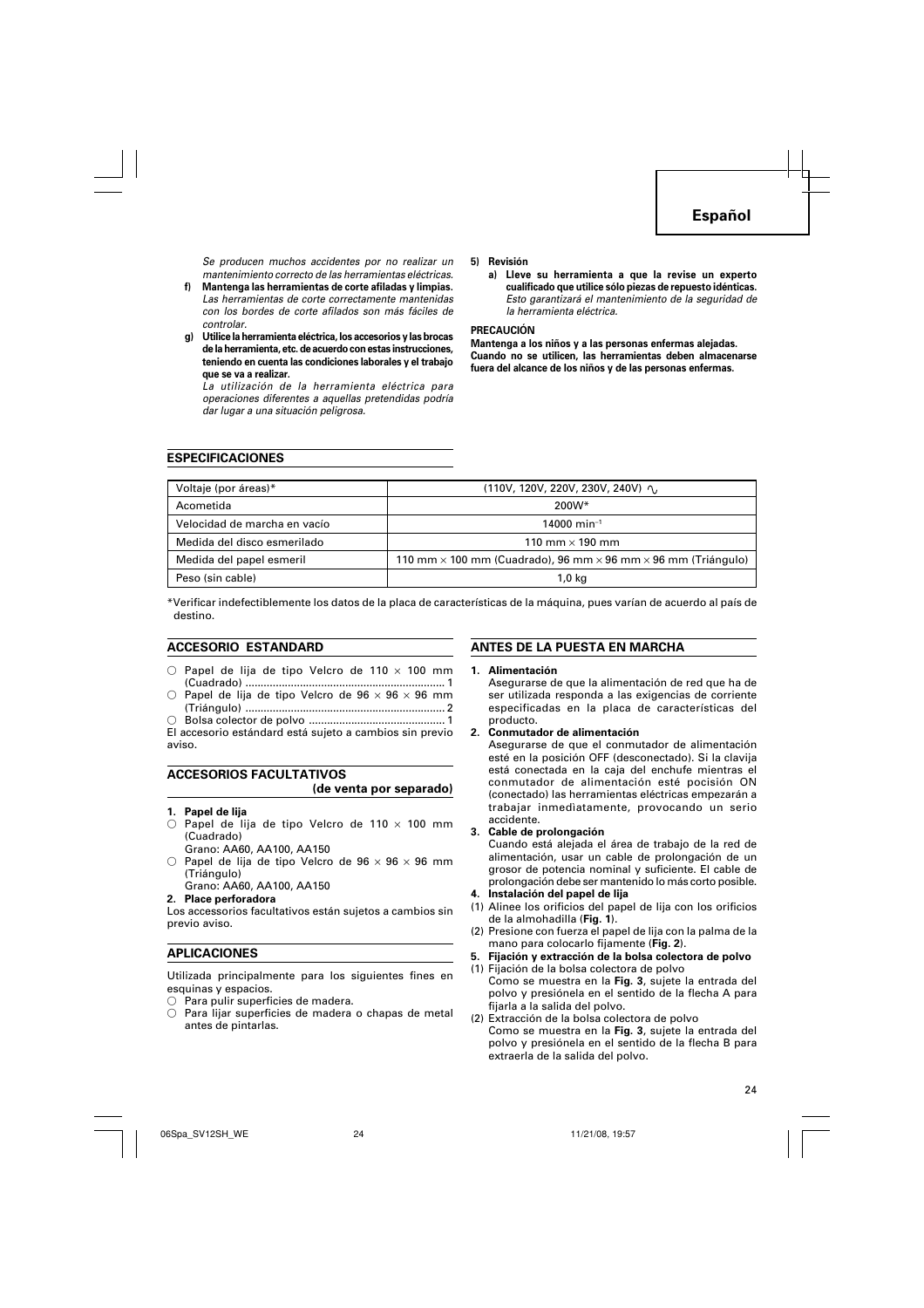### **Español**

### **PRECAUCIÓN**

Antes de la operación de lijado, compruebe si es posible que el material de la superficie que vaya a lijar produzca polvos nocivos o tóxicos.

Si es posible que la superficie que se vaya a lijar produzca polvos nocivos o tóxicos, como en el caso de una superficie con pintura al plomo, fije la bolsa de polvo u otro sistema apropiado de extracción del polvo a la salida de polvo.

Además, si dispone de ella, utilice la máscara de protección contra el polvo.

No inhale ni toque los polvos nocivos o tóxicos generados en la operación de lijado, ya que podría suponer un riesgo para su salud y la de las personas cercanas.

### **PROCEDIMIENTOS PRACTICOS OPERATIVOS**

### **PRECAUCION**

No aplicar runca agua ni fluido abrasivo cuando se está lijando. Esto podría causar una descarga eléctrica.

**1. Encendido y apagado de la lijadora** La alimentación puede encenderse poniendo la palanca en la posición ON (1) y apagarse poniéndola en la posición OFF (0).

### **PRECAUCIÓN**

No encender nunca la lijadora cuando esté en contacto con la superficie a lijar. Esto es para prevenir daños en la pieza a trabajar.

Lo mismo puede aplicarse al apagar la lijadora.

**2. Modo de sujetar la lijadora orbital**

Mientras se agarra la lijadora, apretarla ligeramente contra la superficie a lijar de forma que el papel de lija toque uniformemente la superficie, como se muestra en la **Fig. 4**. No aplicar una fuerza excesiva sobre la lijadora al efectuar el trabajo. Una presión excesiva podría causar sobrecalentamientos en el motor, reducir la duración de servicio del papel de lija y disminuir la eficiencia del trabajo.

### **PRECAUCIÓN**

No presione demasiado fuerte la esquina de la almohadilla, ya que puede dañar la almohadilla.

**3. Modo de mover la lijadora orbital**

Para obtener la máxima eficiencia, mover alternativamente la lijadora hacia adelante y hacia atrás a velocidades constantes y de forma nivelada.

**4. Después de la instalación de un papel de lija nuevo** Debido a que el papel de lija nuevo tendrá los granos más bastos, el movimiento de la lijadora tenderá a ser irregular después de haberlo colocado. Esto puede evitarse inclinando ligeramente la lijadora hacia adelante y hacia atrás durante los trabajos de lijado o pulido. El movimiento de la lijadora más uniforme después de que la superficie del papel esté apropiadamente desgastada.

### **MONTAJE DE ACCESORIOS FACULTATIVOS**

 **Enmascaramiento de un orificio en el papel de lija con la placa punzadora (Fig. 5)**

Cuando utilice un papel de lija carente orificios, perfórelos con la placa perforadora para mejorar la capacidad de recolección de polvo.

### **MANTENIMIENTO E INSPECCION**

### **1. Vaciar y limpiar el celector de polvo**

Si la bolsa para el serrín contiene demasiado serrín la recolección de serrín será deficiente. Vacíe la bolsa de serrín cuando se llene. Extraiga la bolsa para el serrín, abra la cremallera, y vacíe el serrín.

### **2. Inspección del papel de lija**

Cambiar el papel de lija tan pronto como se note en él una abrasión excesiva. La utilización de un papel de lija desgastado disminuirá la eficiencia del trabajo y podría dañar la almohadilla.

### **3. Inspeccionar los tornillos de montaje:**

Regularmente inspeccionar todos los tornillos de montaje y asegurarse de que estén apretados firmemente. Si cualquier tornillo estuviera suelto, volver a apretarlo inmediatamente. El no hacer esto provocaría un riesgo serio.

### **4. Mantenimiento del motor:**

La unidad de bobinado del motor es el verdadero "corazón" de las herramientas eléctricas. Prestar el mayor cuidado y asegurarse de que el bobinado no se dañe y/o se humedezca con aceite o agua.

### **5. Servicio**

Consultar a un representante de servicio autorizado en caso de fallo de la herramienta eléctrica.

### **6. Lista de repuestos**

- A: N°. ítem
- B: N°. código
- C: N°. usado
- D: Observaciones

### **PRECAUCIÓN**

La reparación, modificación e inspección de las herramientas eléctricas Hitachi deben ser realizadas por un Centro de Servicio Autorizado de Hitachi.

Esta lista de repuestos será de utilidad si es presentada junto con la herramienta al Centro de Servicio Autorizado de Hitachi, para solicitar la reparación o cualquier otro tipo de mantenimiento.

En el manejo y el mantenimiento de las herramientas eléctricas, se deberán observar las normas y reglamentos vigentes en cada país.

### **MODIFICACIONES**

Hitachi Power Tools introduce constantemente mejoras y modificaciones para incorporar los últimos avances tecnológicos.

Por consiguiente, algunas partes (por ejemplo, números de códigos y/o diseño) pueden ser modificadas sin previo aviso.

### **GARANTÍA**

Las herramientas motorizadas de Hitachi incluye una garantía conforme al reglamento específico legal/ nacional. Esta garantía no cubre los defectos o daños debidos al uso incorrecto, el abuso o el desgaste normal. En caso de reclamación, envíe la herramienta motorizada, sin desmontar y con el CERTIFICADO DE GARANTÍA que aparece al final de estas instrucciones de uso, al Centro de Servicio Autorizado de Hitachi.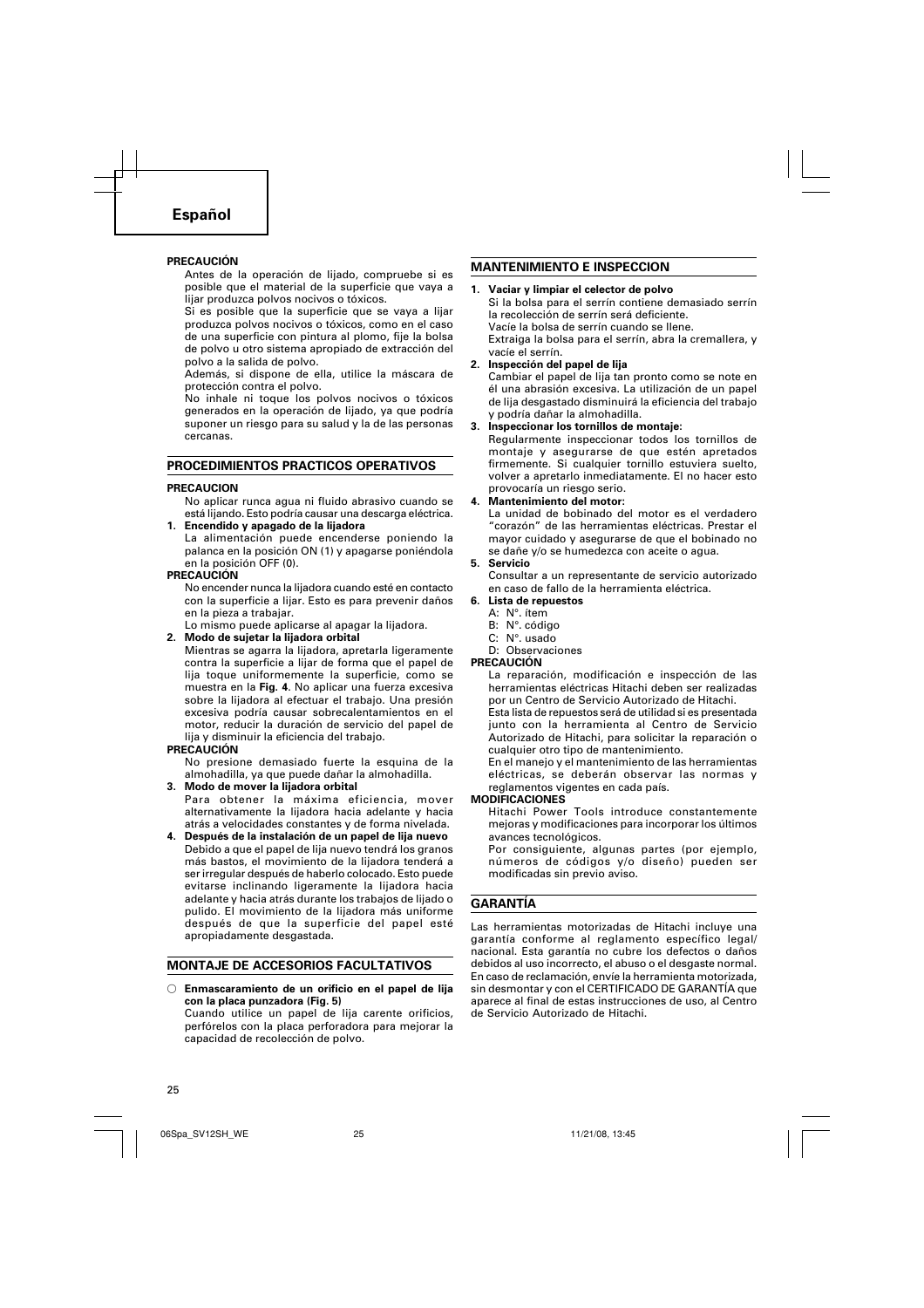### **Español**

### **OBSERVACION**

Ξ

Debido al programa continuo de investigación y desarrollo de HITACHI éstas especificaciones están sujetas a cambio sin previo aviso.

### **Información sobre el ruido propagado por el aire y vibración**

Los valores medidos se determinaron de acuerdo con EN60745 declararon de conformidad con ISO 4871.

El nivel de presión acústica de ponderación A típico es de 83 dB (A) Duda KpA: 3 dB (A)

Utilice protectores para los oídos.

El valor de aceleración de ponderación media cuadrática típico no sobrepasa 2,5 m/s².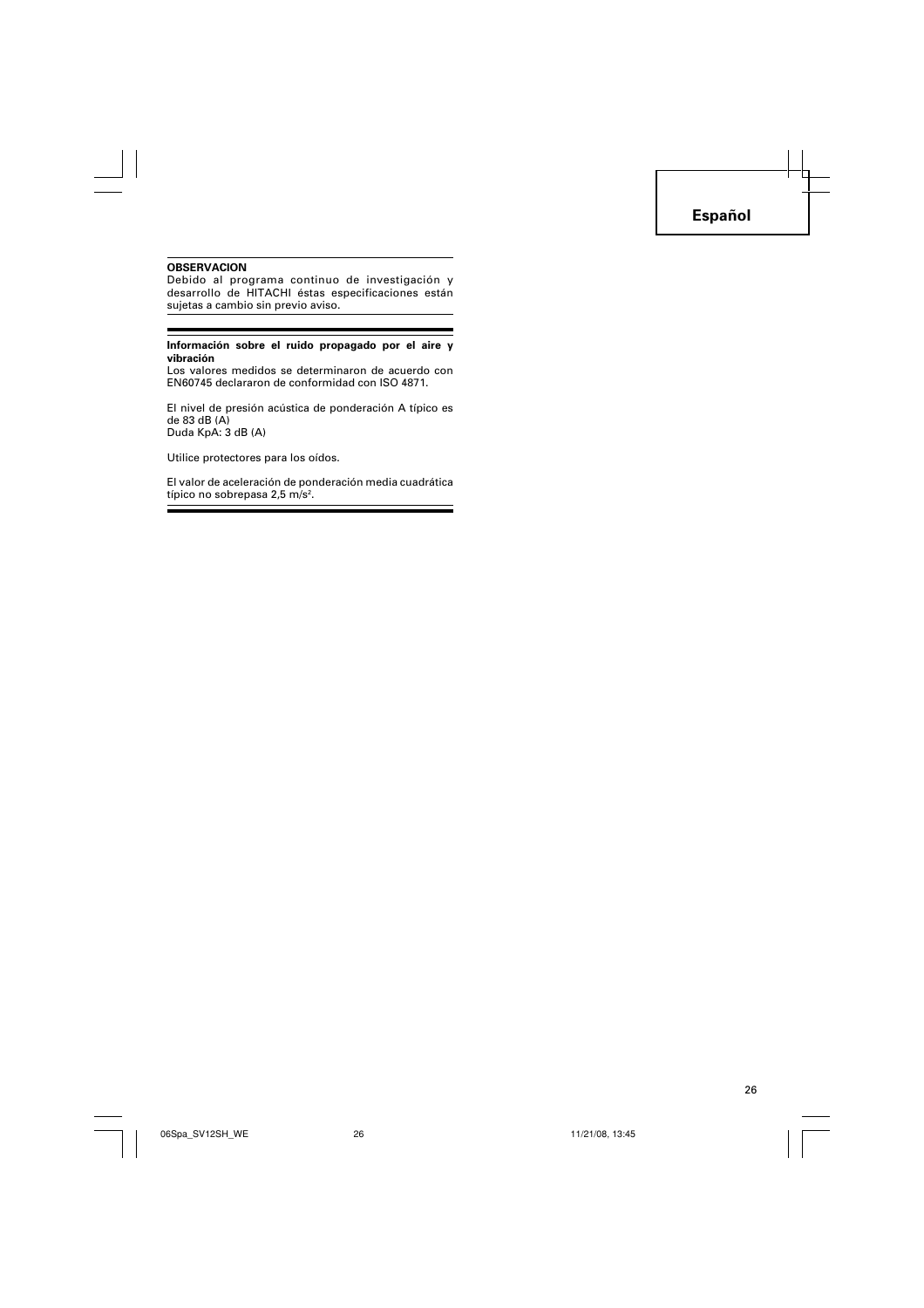### **AVISOS GERAIS DE SEGURANÇA PARA A FERRAMENTA ELÉCTRICA**

### **AVISO**

**Leia todas as instruções e avisos de segurança.** Se não seguir todas as instruções e os avisos, pode provocar um choque eléctrico, incêndio e/ou ferimentos graves.

### **Guarde todos os avisos e instruções para referência futura.**

O termo "ferramenta eléctrica" em todos os avisos refere-se à sua ferramenta ligada à corrente (com fios) ou à ferramenta eléctrica a baterias (sem fios).

- **1) Segurança da área de trabalho**
	- **a) Mantenha a área de trabalho limpa e bem iluminada.** As áreas escuras ou cheias de material são propícias aos acidentes.
	- **b) Não trabalhe com ferramentas eléctricas em ambientes explosivos, tais como na presença de líquidos inflamáveis, gases ou pó.** As ferramentas eléctricas criam faíscas que podem inflamar o pó dos fumos.
	- **c) Mantenha as crianças e outras pessoas afastadas quando trabalhar com uma ferramenta eléctrica.** As distracções podem fazer com que perca controlo.

#### **2) Segurança eléctrica**

**a) As fichas da ferramenta eléctrica devem corresponder às tomadas.**

**Nunca modifique a ficha. Não utilize fichas adaptadoras com ferramentas eléctricas ligadas à terra.**

As fichas não modificadas e tomadas correspondentes reduzirão o risco de choques eléctricos.

**b) Evite contacto corporal com superfícies ligadas à terra, tais como tubos, radiadores, máquinas e frigoríficos.**

Existe um risco acrescido de choque eléctrico se o seu corpo estiver ligado à terra.

**c) Não exponha ferramentas eléctricas à chuva ou condições de humidade.** A entrada de água numa ferramenta eléctrica

aumentará o risco de choques eléctricos.

- **d) Não abuse do fio. Nunca utilize o fio para transportar, puxar ou desligar a ferramenta eléctrica. Mantenha o fio afastado do calor, óleo, margens afiadas ou peças em movimento.** Os fios danificados ou entrelaçados podem aumentar o risco de choques eléctricos. **e) Quando trabalhar com uma ferramenta eléctrica no**
- **exterior, utilize uma extensão adequada para utilização exterior.**

A utilização de um fio adequado para utilização no exterior reduz o risco de choques eléctricos.

**f) Se não for possível evitar a utilização de uma máquina eléctrica num local húmido, utilize uma fonte de alimentação protegida por um dispositivo de corrente residual (RCD).**

A utilização de um RCD reduz o risco de choque eléctrico.

- **3) Segurança pessoal**
	- **a) Mantenha-se alerta, esteja atento ao que está a fazer e utilize senso comum quando trabalhar com uma ferramenta eléctrica.**

**Não utilize uma ferramenta eléctrica quando estiver cansado ou sob a influência de drogas, álcool ou medicamentos.**

Um momento de desatenção enquanto trabalha com ferramentas eléctricas pode resultar em ferimentos pessoais graves.

**b) Utilize equipamento de protecção pessoal. Utilize sempre protecção para os olhos.**

O equipamento de protecção, tal como uma máscara de pó, sapatos de segurança anti-derrapantes, chapéu rígido ou protecção auricular utilizados para condições adequadas reduzirá os ferimentos pessoais.

**c) Evite ligar por acidente. Certifique-se de que o interruptor está na posição de desligado antes de ligar a fonte de alimentação e/ou bateria, levantar ou transportar a ferramenta.**

Transportar ferramentas eléctricas com o dedo no interruptor ou activar ferramentas que estão com o interruptor ligado é propício a acidentes.

- **d) Remova qualquer chave de parafusos ou chaveinglesa de regulação antes de ligar a ferramenta.** Uma chave-inglesa ou de parafusos ligada à parte rotativa da ferramenta pode provocar ferimentos pessoais.
- **e) Não se estique. Mantenha sempre o controlo e equilíbrio adequados.** Isto permite obter um melhor controlo da ferramenta em situações inesperadas.
- **f) Use vestuário adequado. Não use roupas largas ou jóias. Mantenha o cabelo, roupas e luvas afastados das peças móveis.**

As roupas largas, jóias ou cabelo comprido podem ser apanhados em peças móveis.

**g) Se forem fornecidos dispositivos para a ligação de extractores de pó e dispositivos de recolha, certifique-se de que estes estão ligados e são utilizados adequadamente.**

A utilização de uma recolha de pó pode reduzir os perigos relacionados com o pó.

- **4) Utilização da ferramenta e manutenção**
	- **a) Não force a ferramenta eléctrica. Utilize a ferramenta correcta para a sua aplicação.**

A ferramenta correcta fará o trabalho melhor e com mais segurança à velocidade para a qual foi concebida.

**b) Não utilize a ferramenta eléctrica se o interruptor não a ligar ou desligar.** Qualquer ferramenta que não possa ser controlada

com o interruptor é perigosa e deve ser reparada.

**c) Desligue a ficha da rede antes e/ou a bateria da ferramenta eléctrica antes de efectuar quaisquer regulações, mudar os acessórios ou guardar ferramentas eléctricas.**

Tais medidas de segurança de prevenção reduzem o risco de ligar a ferramenta eléctrica acidentalmente.

**d) Guarde as ferramentas eléctricas fora do alcance de crianças e não permita que pessoas não habituadas à ferramenta eléctrica ou estas instruções trabalhem com a ferramenta.**

As ferramentas eléctricas são perigosas nas mãos de utilizadores inexperientes.

**e) Efectue a manutenção de ferramentas eléctricas. Verifique a existência de desalinhamentos ou dobragens das peças móveis, quebras de peças e quaisquer outras condições que possam afectar o funcionamento das ferramentas eléctricas.**

**Se danificada, mande reparar a ferramenta antes de utilizar.**

Muitos acidentes são causados por ferramentas com má manutenção.

**f) Mantenha as ferramentas de corte afiadas e limpas.** As ferramentas de corte com uma manutenção adequada e extremidades afiadas são menos propensas a dobrar e mais fáceis de controlar.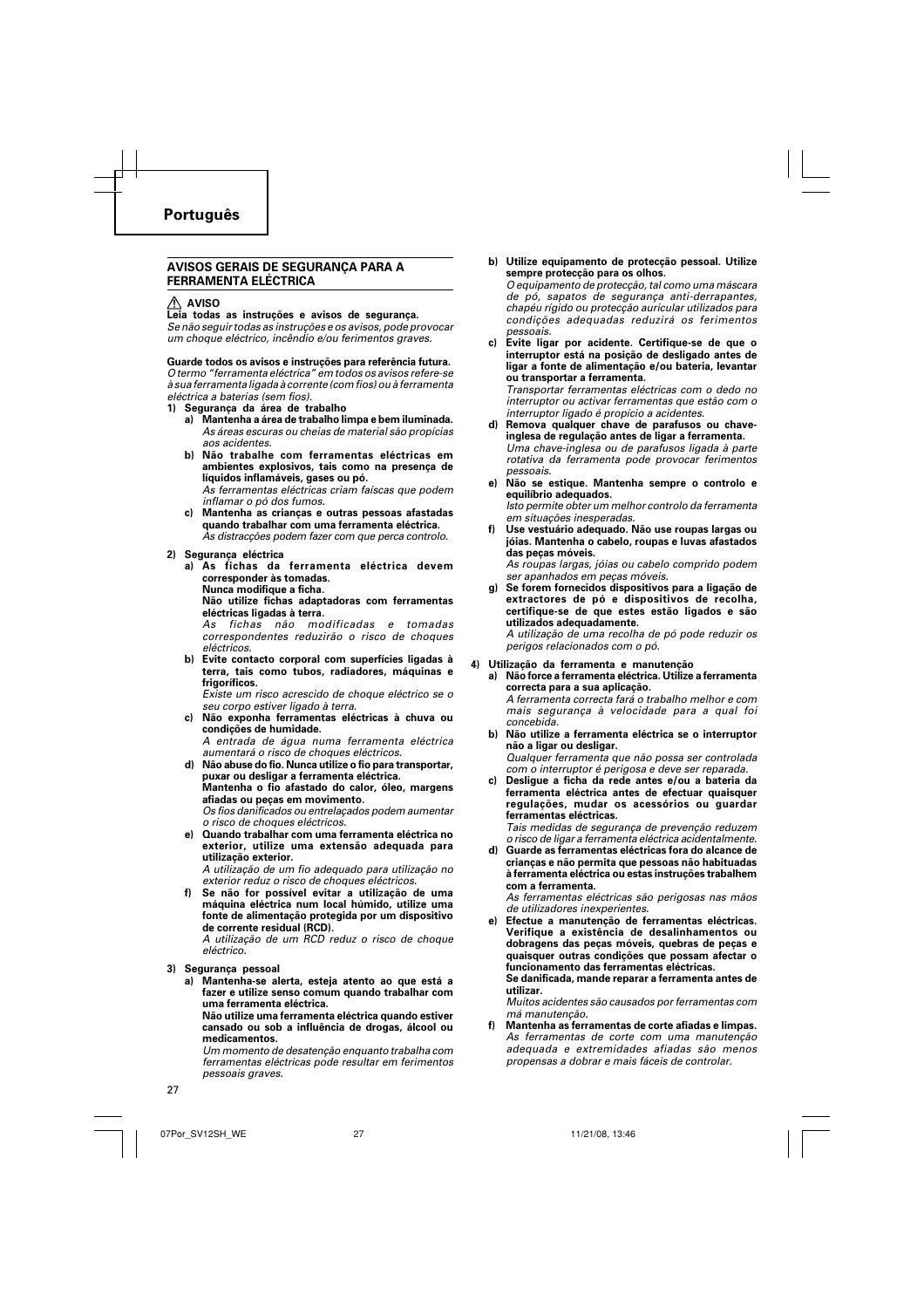**g) Utilize a ferramenta eléctrica, acessórios e pontas de ferramentas, etc., de acordo com estas instruções, tomando em consideração as condições de trabalho e o trabalho a ser efectuado.**

A utilização de uma ferramenta eléctrica para operações diferentes das concebidas pode resultar num mau funcionamento.

**5) Manutenção**

**a) Faça a manutenção da sua ferramenta eléctrica por um pessoal de reparação qualificado e utilize apenas peças de substituição idênticas.**

Isto garantirá que a segurança da ferramenta eléctrica é mantida.

**AVISO**

**Mantenha afastadas das crianças e pessoas doentes. Quando não estiverem a ser utilizadas, as ferramentas devem ser guardadas fora do alcance de crianças e pessoas doentes.**

### **ESPECIFICAÇÕES**

| Voltagem (por áreas)*    | $(110V, 120V, 220V, 230V, 240V)$ 1,                                                |
|--------------------------|------------------------------------------------------------------------------------|
| Potência de entrada      | $200W*$                                                                            |
| Rotação sem carga        | $14000$ min <sup>-1</sup>                                                          |
| Tamanho do apoio de lixa | 110 mm $\times$ 190 mm                                                             |
| Tamanho da lixa          | 110 mm $\times$ 100 mm (Quadrado), 96 mm $\times$ 96 mm $\times$ 96 mm (Triângulo) |
| Peso (sem fio)           | 1,0 kg                                                                             |

\* Não deixe de verificar a voltagem na placa identificadora constante do produto, pois ela está sujeita a mudanças conforme a área.

### **ACESSÓRIOS-PADRÃO**

- $\bigcirc$  Lixa do tipo Velcro de 110  $\times$  100 mm (Quadrado) .................................................................. 1
- $\circ$  Lixa do tipo Velcro de 96  $\times$  96  $\times$  96 mm (Triângulo) .................................................................. 2
- Bolsa coletora de poeira ............................................ 1

Os acessórios-padrão estão sujeitos a mudanças sem aviso prévio.

### **ACESSÓRIOS OPCIONAIS (vendidos separadamente)**

### **1. Lixa**

- $\bigcirc$  Lixa do tipo Velcro de 110  $\times$  100 mm (Quadrado) Grão: AA60, AA100, AA150
- $\circ$  Lixa do tipo Velcro de 96 × 96 × 96 mm (Triângulo) Grão: AA60, AA100, AA150

### **2. Placa perfuradora**

Os acessórios opcionais estão sujeitos a mudanças sem aviso prévio.

### **APLICAÇÕES**

Utilizado principalmente para os seguintes objectivos em cantos ou folgas.

- Polimento de superfícies de madeira
- Lixamento de superfícies de madeira ou de folhas de metal antes da pintura, etc.

### **ANTES DA OPERAÇÃO**

**1. Fonte de energia** Certifique-se de que a fonte de energia a ser utilizada está conforme às exigências especificadas na placa identificadora do produto.

#### **2. Interruptor**

Certifique-se de que o interruptor está na posição desligada. Se o plugue estiver conectado a um receptáculo quando o interruptor estiver ligado, a ferramenta elétrica vai começar a operar imediatamente, podendo provocar um grave acidente.

### **3. Cabo de extensão**

Quando o local de trabalho não possuir uma fonte de energia, utilize um cabo de extensão de espessura e de potência nominal suficientes. A extensão deve ser mantida tão curta quanto possível.

### **4. Instalação da lixa**

- (1) Alinhe os orifícios do papel de lixar com os orifícios do suporte (**Fig. 1**).
- (2) Empurre com força o papel de lixar usando a palma da mão, de forma a fixá-lo (**Fig. 2**).
- **5. Para prender e remover a bolsa coletora de poeira**
- (1) Para prender a bolsa coletora de poeira Como mostra a **Fig. 3**, segure a boca de saída da poeira e empurre-a na direção da Seta A para prendêla à saída da poeira.
- (2) Remoção da bolsa coletora de poeira Como mostra a **Fig. 3**, segure a boca de saída da poeira e puxe-a na direção da Seta B para retirá-la da saída de poeira.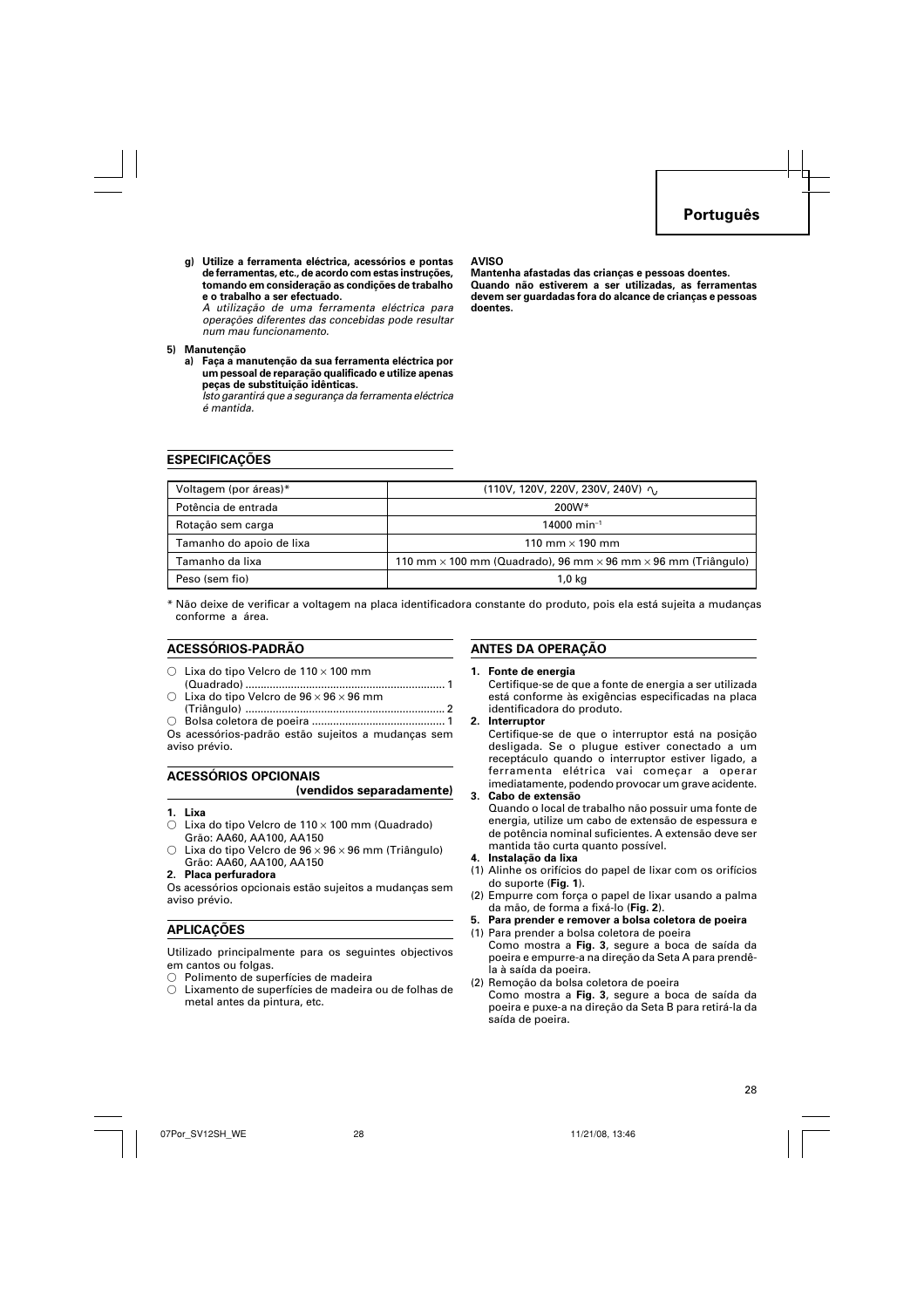### **Português**

### **CUIDADO**

Antes da operação de lixagem, verifique o material da superfície que vai lixar.

Se a superfície debaixo da operação de lixagem puder gerar pós perigosos / tóxicos, tais como uma superfície pintada a chumbo, certifique-se de que o saco do pó ou o sistema de extracção de pó está bem ligado à saída de pó.

Se disponível, use uma máscara contra pó.

Não respire ou toque nos pós perigosos / tóxicos gerados na operação de lixagem, uma vez que o pó pode colocar a sua saúde, ou a de terceiros, em perigo.

### **PROCEDIMENTOS PRÁTICOS DE OPERAÇÃO**

### **CUIDADO**

Ao lixar nunca aplique água ou fluido de retificação. Isto pode resultar em choque elétrico.

**1. Para ligar e desligar a lixadeira** Pode-se ligar a ferramenta colocando a alavanca em ON (1) e desligar, colocando a alavanca em OFF (0).

### **CUIDADO**

Não ligue nunca a lixadeira quando ela estiver em contato com a superfície a ser lixada. Isto é necessário para excluir danos ao material. O mesmo se aplica ao desligar a ferramenta.

**2. Como segurar a lixadeira orbital**

Ao mesmo tempo em que segura a caixa, pressione levemente a lixadeira contra a superfície a ser lixada de maneira que a lixa entre em contato uniformemente com a superfície, como mostra a **Fig. 4**. NÃO aplique pressão excessiva à lixadeira enquanto estiver lixando. Uma pressão excessiva pode causar sobrecarga do motor, reduzir a vida útil da lixa e diminuir a eficácia do lixamento ou do polimento.

### **CUIDADO**

Não prima o canto do suporte com força excessiva. Poderá causar danos no próprio suporte.

**3. Como movimentar a lixadeira orbital**

Para uma eficácia operacional ótima, movimente a lixadeira alternadamente para frente e para trás numa velocidade e equilíbrio constantes.

**4. Depois de instalar uma nova lixa**

O movimento da lixadeira tende a se tornar instável depois que uma nova lixa é instalada, por causa do novo e grosso grão do papel. Isto pode ser evitado inclinando-se ligeiramente a lixadeira para frente ou para trás durante a operação de lixamento ou de polimento. O movimento da lixadeira vai se tornar estável à medida em que a superfície da lixa se tornar adequadamente desgastada.

### **MONTAGEM DOS ACESSÓRIOS OPCIONAIS**

### **Para fazer um furo na lixa com a placa perfuradora (Fig. 5)**

Ao usar a lixa sem furos nela, faça furos com a placa perfuradora para aumentar a capacidade de coletar poeira.

### **MANUTENÇÃO E INSPEÇÃO**

**1. Esvaziamento e limpeza da bolsa coletora de poeira** Se a bolsa coletora de poeira contiver poeira demais, a coleta de poeira será afetada. Esvazie a bolsa coletora de poeira quando ela ficar cheia. Retire a bolsa coletora de poeira, abra o fecho e jogue fora o conteúdo dela.

### **2. Inspeção da lixa**

Como o uso de lixa desgastada degrada a eficiência e pode causar danos ao apoio, substitua a lixa tão logo for observado um desgaste excessivo.

### **3. Inspeção dos parafusos de montagem**

Inspecione regularmente todos os parafusos de montagem e se certifique de que estão corretamente apertados. Se algum deles estiver frouxo, reaperte-o imediatamente. Caso isso não seja feito, pode resultar em perigo grave.

### **4. Manutenção do motor**

A unidade de enrolamento do motor é o verdadeiro "coração" da ferramenta elétrica. Cuide bem para assegurar que o enrolamento não se danifique e/ou se molhe com óleo ou água.

### **5. Assistência Técnica**

Em caso de falhas na ferramenta elétrica, consulte um Serviço de Assistência Técnica autorizado .

### **6. Lista de peças para conserto**

- A: Item N°
- B: Código N°
- C: N° Usado
- D: Observações

### **CUIDADO**

Consertos, modificações e inspeção de Ferramentas Elétricas da Hitachi devem ser realizados por uma Oficina Autorizada da Hitachi.

Esta lista de peças pode ser útil se apresentada com a ferramenta na Oficina Autorizada da Hitachi ao solicitar conserto ou manutenção.

Na operação e na manutenção das ferramentas elétricas, devem-se observar as normas de segurança e os padrões prescritos por cada país.

#### **MODIFICAÇÃO**

As Ferramentas Elétricas da Hitachi estão sempre sendo aperfeiçoadas e modificadas para incorporar os mais recentes avanços tecnológicos.

Dessa forma, algumas peças (isto é, números de código e/ ou design) podem mudar sem aviso prévio.

### **GARANTIA**

Garantimos que a Hitachi Power Tools obedece às respectivas normas específicas estatutárias/de país. Esta garantia não cobre avarias ou danos derivados de má utilização, abuso ou desgaste normal. Em caso de queixa, envie a Ferramenta, não desmontada, juntamente com o CERTIFICADO DE GARANTIA que se encontra no fundo destas instruções de utilização, para um Centro de Serviço Autorizado Hitachi.

### **NOTA**

Devido ao contínuo programa de pesquisa e desenvolvimento da HITACHI, as especificações aqui contidas estão sujeitas a mudanças sem aviso prévio.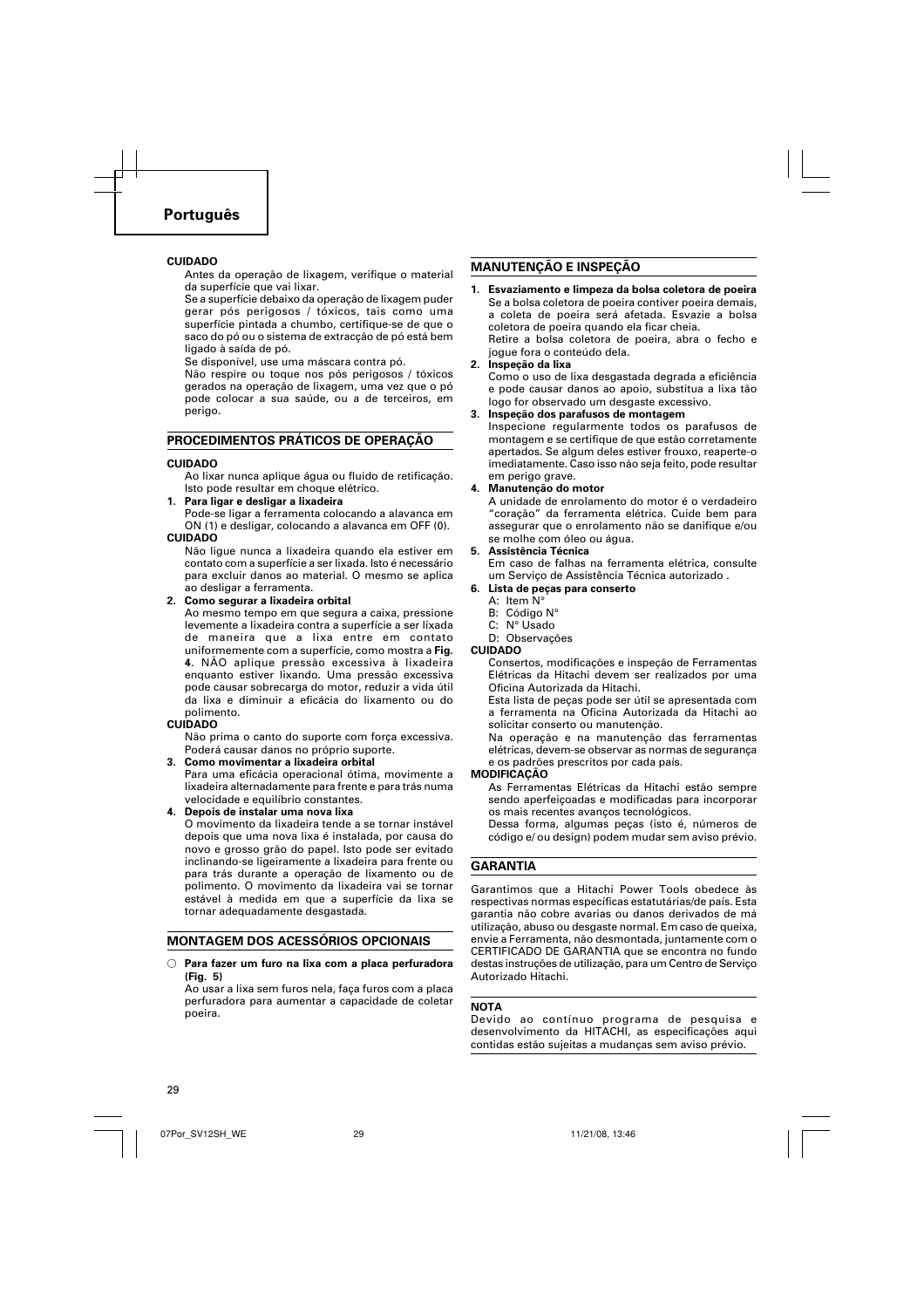### **Português**

**Informação a respeito de ruídos e vibração do ar** Os valores medidos foram determinados de acordo com a EN60745 e declarados em conformidade com a ISO 4871.

Nível típico de pressão sonora de peso A: 83 dB (A) Imprecisão KpA: 3 dB (A)

Use protetores de ouvido.

O valor típico da aceleração média ponderada da raiz quadrada não excede 2,5 m/s².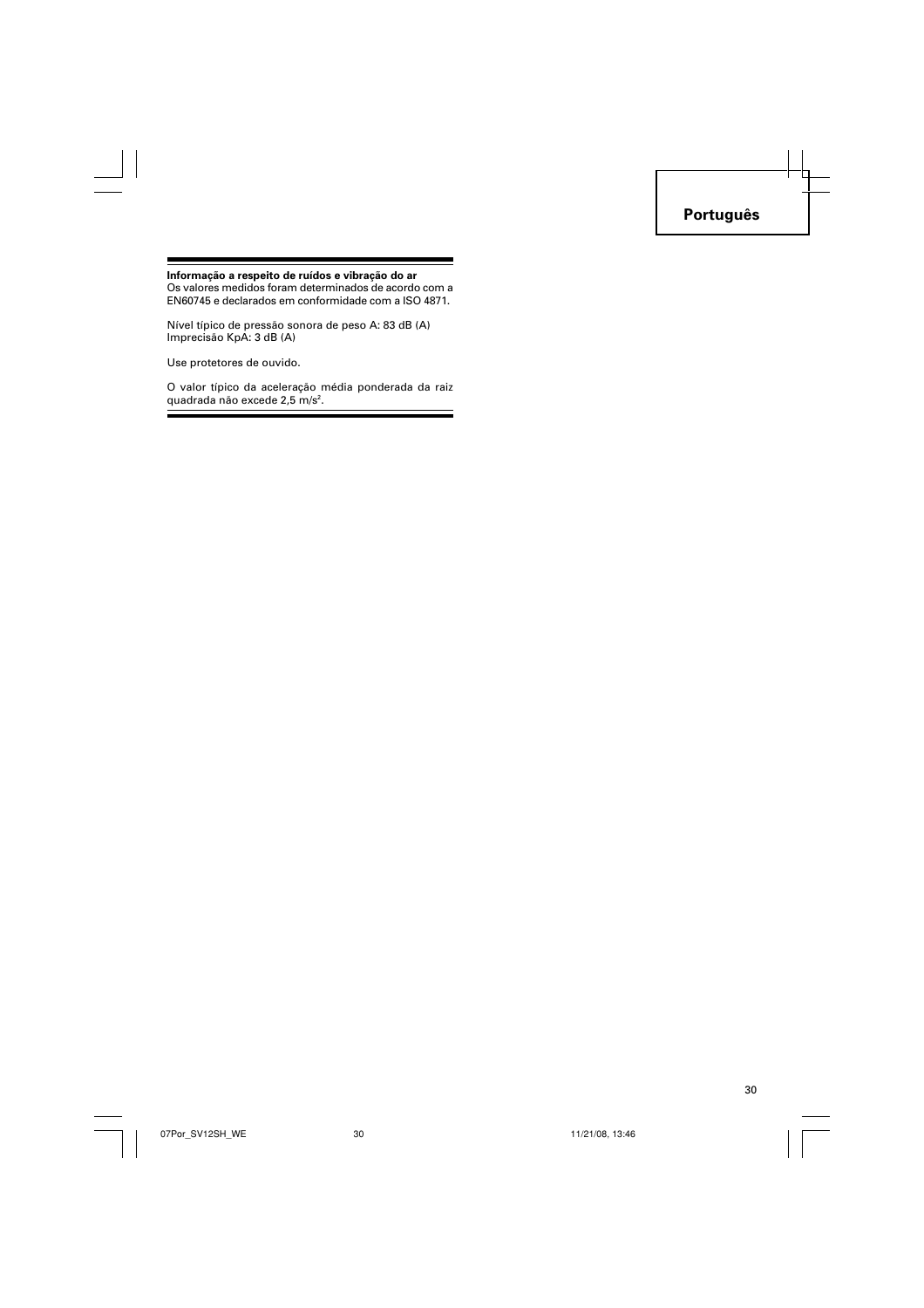### ΓΕΝΙΚΕΣ ΠΡΟΕΙΔΟΠΟΙΗΣΕΙΣ ΑΣΦΑΛΕΙΑΣ **ΗΛΕΚΤΡΙΚΟΥ ΕΡΓΑΛΕΙΟΥ**

### $M$  ΠΡΟΣΟΧΗ

**Διαβάζετε όλες τις προειδοποιήσεις ασφαλείας και όλες τις** οδηγίες.

Η μη τήρηση των προειδοποιήσεων και οδηγιών μπορεί να προκαλέσει ηλεκτροπληξία, πυρκαγιά και/ή σοβαρό τραυµατισµ.

#### Φυλάξτε όλες τις προειδοποιήσεις και τις οδηνίες για μελλοντική **ava**ooó.

Ο όρος "ηλεκτρικό εργαλείο" στις προειδοποιήσεις αναφέρεται στο ηλεκτρικό εργαλείο (με καλώδιο) που λειτουργεί στους αγωγούς ή στο ηλεκτρικό εργαλείο που λειτουργεί στη μπαταρία (χωρίς καλώδιο).

### 1) Ασφάλεια χώρου εργασίας

**a)** Διατηρείτε το χώρο εργασίας καθαρό και καλά Φωτισμένο.

Σε ακατάστατες ή σκοτεινές περιοχές μπορεί να προκληθούν ατυχήματα.

- **b)** Μην χρησιμοποιείτε τα ηλεκτρικά εργαλεία σε περιβάλλον, <u>στο οποίο μπορεί να προκληθεί έκρηξη, όπως παρουσία</u> **εύφλεκτων υνοών, αερίων ή σκόνης.** Τα ηλεκτρικά εργαλεία δημιουργούν σπινθήρες, οι οποίοι μπορεί να αναφλέξουν τη σκόνη ή τον καπνό.
- **c)** Κρατήστε τα παιδιά και τους παρευρισκόμενους μακριά **όταν χρησιμοποιείτε ένα ηλεκτρικό εργαλείο.** Αν αποσπαστεί η προσοχή σας, υπάρχει κίνδυνος να χάσετε τον έλεγχο.

### 2) Ηλεκτρική ασφάλεια

**a)** Τα φις των ηλεκτρικών εργαλείων πρέπει να είναι **κατάλληλα για τις πρίζες. Μην τροποποιήσετε ποτέ το φις με οποιονδήποτε τρόπο. Μη χρησιμοποιείτε φις προσαρμογής με γειωμένα ηλεκτρικά εργαλεία.** 

Τα μη τροποποιημένα φις και οι κατάλληλες πρίζες μειώνουν τον κίνδυνο ηλεκτροπληξίας.

**b)** Αποφύγετε τη σωματική επαφή με γειωμένες επιφάνειες όπως σωλήνες, θερμάστρες, μαγειρικές συσκευές και **ψυνεία.** 

Υπάρχει αυξημένος κίνδυνος ηλεκτροπληξίας όταν το σώµα σας είναι γειωµέν .

c) Μην εκθέτετε τα ηλεκτρικά εργαλεία στη βροχή ή σε συνθήκες υγρασίας.

Το νερό που εισέρχεται σε ένα ηλεκτρικό εργαλείο αυξάνει τον κίνδυνο ηλεκτροπληξίας.

d) Μην ασκείτε δύναμη στο καλώδιο. Μη χρησιμοποιείτε ποτέ το καλώδιο για να μεταφέρετε, να τραβήξετε ή να βγάλετε από την πρίζα το ηλεκτρικό εργαλείο.

Κρατήστε το καλώδιο μακριά από θερμότητα, λάδι, ΚΟΦΤΕρές γωνίες και κινούμενα μέρη.

Τα κατεστραμμένα ή μπερδεμένα καλώδια αυξάνουν τον κίνδυνο ηλεκτροπληξίας.

- e) Όταν χρησιμοποιείτε το ερναλείο σε εξωτερικό χώρο. χρησιμοποιήστε καλώδιο προέκτασης που προορίζεται Χια χρήση σε εξωτερικό χώρο. Η χρήση ενός καλωδίου κατάλληλου για εξωτερικό χώρο μειώνει τον κίνδυνο ηλεκτροπληξίας.
- **Av είναι αναπόφευκτη η λειτουργία ενός ηλεκτρικού** εργαλείου σε χώρο με υγρασία, χρησιμοποιείτε διάταξη προστασίας ρεύματος διαρροής (RCD).

H χρήση της RCD μειώνει τον κίνδυνο ηλεκτροπληξίας.

### 3) Προσωπική ασφάλεια

**a)** Nα είστε σε ετοιμότητα, να βλέπετε αυτό που κάνετε και **να χρησιμοποιείτε την κοινή λογική όταν χρησιμοποιείτε** ένα ηλεκτρικό εργαλείο.

#### **Mn χρησιμοποιείτε ηλεκτρικά ερναλεία όταν είστε ΚΟ**υρασμένοι ή υπό την επήρεια ναρκωτικών ουσιών. **ΟΙ**νοπνεύματος ή φαρμάκων.

Μια στιγμή απροσεξίας κατά τη χρήση ενός ηλεκτρικού εργαλείου μπορεί να προκαλέσει σοβαρό προσωπικό τραυµατισµ.

b) Χρησιμοποιείτε προσωπικό προστατευτικό εξοπλισμό. **Φοράτε πάντα προστασία για τα μάτια.** 

Ο προστατευτικός εξοπλισμός, όπως μάσκα για τη σκόνη, αντιολισθητικά παπούτσια, σκληρό καπέλο ή προστασία για τα αυτιά, που χρησιμοποιείται για ανάλ γες συνθήκες µπ ρεί να µειώσει τ υς τραυµατισµ ύς.

- c) Προλαμβάνετε τυχόν ακούσια εκκίνηση. Βεβαιωθείτε ότι **ο διακόπτης είναι σε θέση απενερνοποίησης πριν** συνδέσετε τη συσκευή με πηνή ρεύματος και/ή τη θήκη <u>της μπαταρίας, πριν σηκώσετε ή μεταφέρετε το εργαλείο.</u> Η μεταφορά ηλεκτρικού εργαλείου με τα δάχτυλά σας στο διακόπτη ή η ηλεκτροδότηση ηλεκτρικού εργαλείου με ενεργοποιημένο το διακόπτη μπορεί να προκαλέσουν ατυχήματα.
- **d)** Να αφαιρείτε τυχόν κλειδιά ρυθμιζόμενου ανοίνματος ή τα απλά κλειδιά ποιν θέσετε σε λειτουονία το ηλεκτοικό ερναλείο.

Ένα απλό κλειδί ή ένα κλειδί ρυθμιζόμενου ανοίγματος που είναι προσαρτημένο σε περιστρεφόμενο εξάρτημα του ηλεκτρικού εργαλείου μπορεί να προκαλέσει προσωπικό τραυματισμό.

- e) **Μην τεντώνεστε. Να διατηρείτε πάντοτε το κατάλληλο πάτημα και την ισορροπία σας.** Με αυτόν τον τρόπο μπορείτε να ελέγχετε καλύτερα το ηλεκτρικό εργαλείο σε μη αναμενόμενες καταστάσεις. f) Να είστε ντυμένοι κατάλληλα. Μη φοράτε φαρδιά ρούχα
- *n* κοσμήματα. Να κοστάτε τα μαλλιά σας, τα ορύχα σας **Και τα νάντια σας μακριά από κινούμενα μέρη.** Τα φαρδιά ρούχα, τα κοσμήματα και τα μακριά μαλλιά µπ ρεί να πιαστ ύν σε κιν ύµενα µέρη.
- **g)** Αν παρέχονται εξαρτήματα νια τη σύνδεση συσκευών **εξανωνής και συλλονής σκόνης, να βεβαιώνεστε ότι είναι συνδεδεμένα και χρησιμοποιούνται με το σωστό ΤΟΌΠΟ.**

Η χρήση συλλέκτη σκόνης μειώνει τους κινδύνους που προέρχονται από τη σκόνη.

- 4) Χρήση και φροντίδα ηλεκτρικών εργαλείων
	- a) Μην ασκείτε δύναμη στο ηλεκτρικό εργαλείο. Να **χρησιμοποιείτε το ηλεκτρικό εργαλείο που είναι** κατάλληλο για το είδος της εργασίας που εκτελείτε. Το κατάλληλο ηλεκτρικό εργαλείο θα εκτελέσει την εργασία καλύτερα και µε µεγαλύτερη ασάλεια µε τον τρόπο που σχεδιάστηκε.
	- **b) Mn** *YONGIUOTOIŃGETE TO NAEKTOIKÓ EOVALEÍO AV O* διακόπτης λειτουργίας δεν ανοίγει και δεν κλείνει. Ένα ηλεκτρικό εργαλείο που δεν ελέγχεται από το διακόπτη λειτουργίας είναι επικίνδυνο και πρέπει να επισκευαστεί.
	- c) Αποσυνδέετε το βύσμα από την πηγή ισχύος και/ή τη θήκη μπαταρίας από το ηλεκτρικό εργαλείο πριν προ**βείτε σε ρυθμίσεις, αλλαγή εξαρτήματος ή αποθήκευση του ηλεκτρικού εργαλείου.**

Αυτά τα προληπτικά μέτρα ασφαλείας μειώνουν τον κίνδυνο να ξεκινήσει το ηλεκτρικό εργαλείο κατά λάθος.

**d)** Αποθήκεύετε τα εργαλεία που δεν χρησιμοποιείτε μακριά **από παιδιά και μην αφήνετε τα άτομα που δεν είναι** εξοικειωμένα με το ηλεκτρικό εργαλείο ή με αυτές τις οδηγίες να χρησιμοποιούν το ηλεκτρικό εργαλείο.

Τα ηλεκτρικά εργαλεία είναι επικίνδυνα στα χέρια μη εκπαιδευμένων ατόμων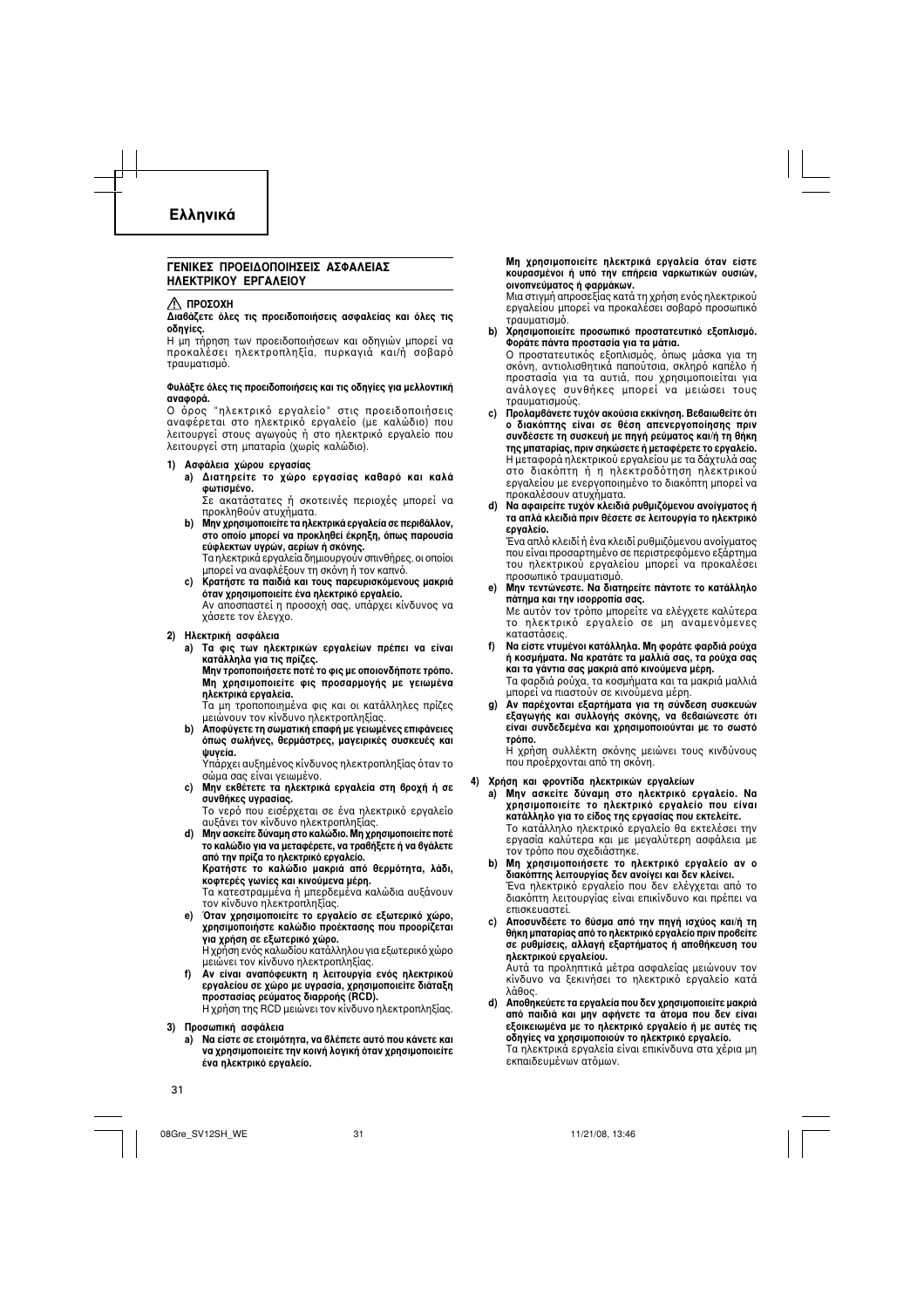e) Συντηρείτε τα ηλεκτρικά ερναλεία. Να ελένχετε την **ευθυνοάμμισή τους ή το μπλοκάρισμα των κινούμενων μερών, τη θραύση των εξαρτημάτων και οποιαδήποτε** <u>άλλη κατάσταση που ενδένεται να επηρεάσει τη λειτουργία</u> **ΤΟ**Η ΠΑΕΚΤΟΙΚΟΎ ΕΟΥΠΑΕΙΟΗ. Σε περίπτωση βλάβης, το ηλεκτρικό ερναλείο πρέπει να **ΕΠΙσκευαστεί πριν χρήσιμοποιηθεί.** 

Πολλά ατυχήματα προκαλούνται από ηλεκτρικά εργαλεία που δεν έχουν συντηρηθεί σωστά.

- f) Διατηρείτε τα ερναλεία κοπής κοφτερά και καθαρά. Τα κατάλληλα συντηρηµένα εργαλεία κ πής µε κοφτερές γωνίες μπλοκάρουν πιο δύσκολα και ελέγχονται πιο εύκολα.
- **g)** Χρησιμοποιείτε το ηλεκτρικό ερναλείο, τα εξαρτήματα και τα μέρη κ.τ.λ. σύμφωνα με τις παρούσες οδηνίες. <u>λαμβάνοντας υπόψη τις συνθήκες εργασίας και την εργασία</u> **ΠΟ**υ θα εκτελέσετε.

Η χρήση του ηλεκτρικού εργαλείου για εργασίες πέρα από εκείνες για τις οποίες προορίζεται, ενδέχεται να δηµι υργήσει κινδύν υς.

- 5) Σέρβις
	- **a) Ng δίνετε το ηλεκτρικό ερναλείο νια σέρβις σε κατάλληλα εκπαιδευμένα άτομα και να χρησιμοποιείτε μόνο γνήσια ανταλλακτικά**.

Με αυτόν τον τρόπο είστε σίγουροι για την ασφάλεια του ηλεκτρικού εργαλείου.

### **ΠΡΟΦΥΛΑΞΗ**

**Μακριά από τα παιδιά και τους αναπήρους.** <u>Όταν δεν χρησιμοποιούνται, τα ερναλεία πρέπει να φυλάζονται</u> **μακριά από τα παιδιά και τους αναπήρους.** 

### *Δ***ΕΣΩΝΙΚΑ ΧΑΡΑΚΤΗΡΙΣΤΙΚΑ**

| Τάση (ανά περιοχές)*                         | (110V, 120V, 220V, 230V, 240V)                               |
|----------------------------------------------|--------------------------------------------------------------|
| Ισχύς εισόδου                                | $200W*$                                                      |
| Ταχύτητα χωρίς φορτίο                        | $14000$ min <sup>-1</sup>                                    |
| Μέγεθος προστατευτικού κομματιού γυαλόχαρτου | 110 mm $\times$ 190 mm                                       |
| Μέγεθος γυαλόχαρτου                          | 110 mm × 100 mm (Τετράγωνο), 96 mm × 96 mm × 96 mm (Τρίγωνο) |
| Βάρος (χωρίς καλώδιο)                        | 1,0 kg                                                       |

\* Βεβαιωθείτε να ελέγξετε την πινακίδα στο προιόν επειδή υπόκεινται σε αλλαγή σε εξάρτηση από την περιοχή.

### **KANONIKA EEAPTHMATA**

- $\circlearrowright$  110  $\times$  100 mm γυαλόχαρτο κολλητικού τύπου (Tετράγων ) ............................................................... 1
- $\circlearrowright$  96  $\times$  96 mm γυαλόχαρτο κολλητικού τύπου
- (Τρίγων ) .................................................................... 2
- Σάκ ς σκνης ............................................................. 1 Τα κανονικά εξαρτήματα μπορούν να αλλάξουν χωρίς

προειδοποίηση.

### **¶POAIPETIKA E•APTHMATA (πωλούνται ξεχωριστά)**

### **1.** Γυαλόγαοτο

- $\circlearrowright$  110  $\times$  100 mm γυαλόχαρτο τύπου Velcro (Τετράγωνο) Κόκκος: ΑΑ60, ΑΑ100, ΑΑ150
- $\circlearrowright$  96 × 96 mm γυαλόχαρτο τύπου Velcro (Τρίγωνο) Κόκκος: ΑΑ60, ΑΑ100, ΑΑ150

### 2. Πλάκα διατρύπησης

Tα προαιρετικά εξαρτήματα υπόκεινται σε αλλαγή χωρίς προειδοποίηση.

### **ΕΦΑΡΜΟΓΕΣ**

Χρησιμοποιείται κυρίως για τους εξής σκοπούς σε γωνίες ή κενά.

- $\circlearrowright$  Τελειωτικά λουστραρίσματα επιφανειών ξύλου
- ⊙ Ξύσιμο επιφανειών ξύλου ή μεταλλικών φύλλων πριν το βάψιμο, κλπ.

### **ΠΡΙΝ ΤΗ ΛΕΙΤΟΥΡΓΙΑ**

### 1. Πηγή ρεύματος

Βεβαιωθείτε ότι η πηγή ρεύματος που πρόκειται να χρησιμοποιηθεί είναι εναρμονισμένη με τις απαιτήσεις σε ρεύμα που αναφέτεται στην πινακίδα του εργαλείου.

### 2. Διακόπτης ρεύματος

Βεβαιωθείτε ότι ο διακόπτης ρεύματος βρίσκεται στη θέση OFF. Αν το βίσμα είναι στη μπρίζα καθώς ο διακόπτης ρεύματος βρίσκεται στο ON, το εργαλείο θα αρχίσει να λειτουργεί αμέσως, με πιθανότητα πρόκλησης σοβαρού ατυχήματος.

### 3. Καλώδιο προέκτασης

Όταν ο χώρος εργασίας βρίσκεται μακριά από την παροχή ρεύματος, χρησιμοποιήστε ένα καλώδιο προέκτασης με κατάλληλο πάχος και ικανότητα μεταφοράς ρεύματος. Το καλώδιο προέκτασης πρέπει να είναι τόσο κοντό όσο είναι πρακτικά δυνατό.

### **4. Τοποθέτηση του νυαλόγαρτου**

- (1) Ευθυγραμμίστε τις τρύπες του γυαλόχαρτου με τις τρύπες του ταμπόν (**Εικ. 1**).
- (2) Σπρώξτε καλά το γυαλόχαρτο με την παλάμη του χεριού σας για να σταθεροποιηθεί στη σωστή θέση (**∂ÈÎ. 2**).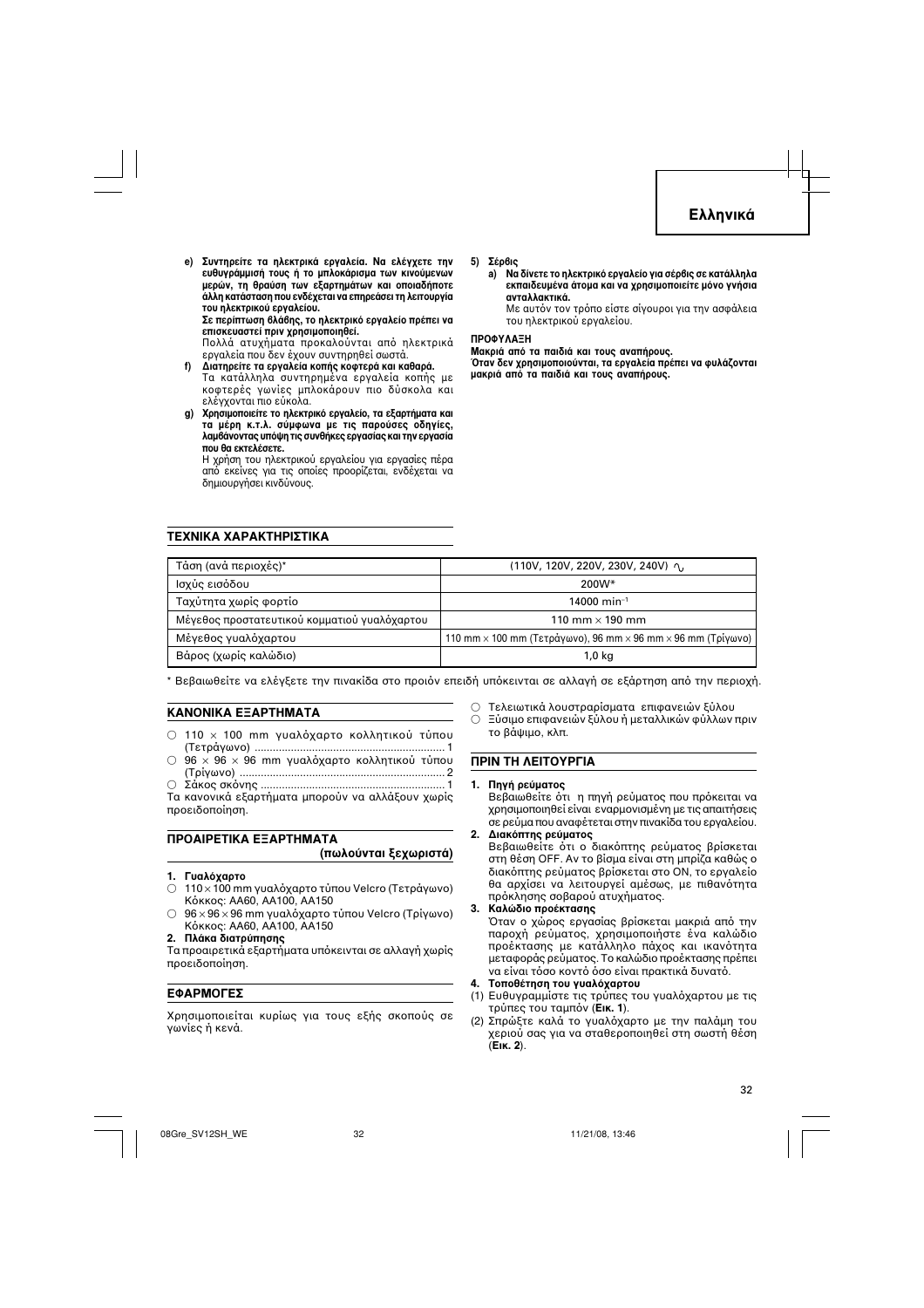### 5. Σύνδεση και Αφαίρεση του Σάκου Σκόνης

(1) Σύνδεση του Σάκου Σκόνης

Όπως φαίνεται στην **Εικ. 3**, κρατήστε την είσοδο της σκόνης και σπρώξετε την μέσα προς την διεύθυνση του Βέλους Α, για να την συνδέσετε στην έξοδο της σκόνης.

(2) Αφαίρεση του Σάκου Σκόνης

Όπως φαίνεται στην **Εικ. 3**, κρατήστε την είσοδο της σκόνης και τραβήξετέ την προς την διεύθυνση του Βέλους Β για να την αφαιρέσετε από την έξοδο της σκόνης.

### $\Pi$ ΡΟΣΟΧΗ

Πριν από το τρίψιμο με γυαλόχαρτο, ελέγξτε το υλικό της επιφάνειας που πρόκειται να τρίψετε.

Αν η επιφάνεια για τρίψιμο ενδέχεται να δημιουργήσει επιβλαβή / τοξική σκόνη όπως η επιφάνεια με μολυβδούχο χρώμα, φροντίστε η σακούλα της σκόνης ή το ανάλογο σύστημα εξαγωγής σκόνης να είναι συνδεμένο καλά στην έξοδο της σκόνης.

Επιπλέον φοράτε τη μασκα σκόνης, αν υπάρχει.

Μην εισπνέετε ή αγγίζετε την επιβλαβή / τοξική σκόνη που παράγεται από το τρίψιμο με γυαλόχαρτο, η σκόνη μπορεί να εκθέσει σε κίνδυνο τη υγεία τη δική σας και των παρευρισκ µένων.

### ΠΡΑΚΤΙΚΕΣ ΔΙΑΔΙΚΑΣΙΕΣ ΛΕΙΤΟΥΡΓΙΑΣ

### **ПРО∑ОХН**

Ποτέ να μην βάλετε νερό ή λειαντικό υγρό όταν τρίβετε. Αυτό μπορεί να προκαλέσει ηλεκτροπληξία.

1. Άνοιγμα ΟΝ και σβήσιμο OFF του τριβείου

Το ηλεκτρικό ρεύμα μπορεί να ανοίξει βάζοντας τον μοχλό στο ON (1) και να κλείσει βάζοντας το μοχλό στ OFF (0).

### $\Pi$ **POΣOXH**

Ποτέ να μην στρέψετε τον διακόπτη του ρεύματος στο ΟΝ όταν το τριβείο βρίσκεται σε επαφή με την επιφάνεια που πρόκειται να τριφτεί. Αυτό είναι απαραίτητο για να αποφευχθεί η ζημιά στο υλικό. Το ίδιο ισχύει και όταν κλείνετε το ρεύμα στο OFF.

### **2. Πώς να κρατάτε το παλυικό τριβείο**

Καθώς κρατάτε το περίβλημά του, ελαφρά πιέστε το τριβείο πάνω στην επιφάνεια που πρόκειται να τριφτεί έτσι ώστε το γυαλόχαρτο να εφάπτεται ομοιόμορφα στην επιφάνεια, όπως φαίνεται στην **Εικ. 4**. ΜΗΝ εφαρμόσετε εξαιρετική δύναμη στο τριβείο κατά την λείανση. Η υπερβολική δύναμη μπορεί να προκαλέσει υπερφόρτιση στο μοτέρ, σμίκρυνση του χρόνου ζωής του γυαλόχαρτου, και χαμηλότερη ικανότητα τριψίματος ή λουστραρίσματος.

### $\P$ **D**  $\Omega$ ХОХН

Μην πιέζετε τη γωνία του ταμπόν με υπερβολική δύναμη. Μπορεί να βλάψει το ταμπόν καθαυτό.

3. Πώς να κινείται το παλμικό τρι**βείο** 

Για τη βέλτιστη λειτουργική ικανότητα, μετακινείτε το τριβείο εναλλακτικά εμπρός και πίσω σε μια σταθερή ταχύτητα και ισορροπία.

#### 4. Μετά την τοποθέτηση του καινούργιου γυαλόχαρτου Η κίνηση του τριβείου μπορεί να είναι μη ασταθής μετά την τοποθέτηση ενός καινούργιου γυαλόχαρτου, εξαιτίας του καινούργιου και τραχύ κόκκου του γυαλόχαρτου. Αυτό μπορεί να

αποφευχθεί με το να γείρετε ελαφρά το τριβείο εμπρός ή πίσω κατά το τρίψιμο ή το λουστράρισμα. Η κίνηση του τριβείου θα γίνει σταθερή καθώς η επιφάνεια του γυαλόχαρτου αποκτήσει το κατάλληλο ξύσιμο.

### ΣΤΕΡΕΩΣΗ ΤΩΝ ΠΡΟΑΙΡΕΤΙΚΩΝ **ΕΞΑΡΤΗΜΑΤΩΝ**

 $\circlearrowright$  Κατασκευή Τρύπας στο γυαλόχαρτο με τη Πλάκα  $Δ$ ιατρύπησης (Εικ. 5).

Όταν χρησιμοποιείτε γυαλόχαρτο χωρίς τρύπες πάνω του, ανοίξτε του τρύπες με την πλάκα διατρύπησης για να βελτιώσετε την ικανότητα συλλογής σκόνης.

### ΣΥΝΤΗΡΗΣΗ ΚΑΙ ΕΛΕΓΧΟΣ

### 1. Άδειασμα και καθάρισμα του Σάκου Σκόνης

Αν ο σάκος σκόνης περιέχει πάρα πολύ σκόνη, η συλλογή σκόνης θα επηρεαστεί. Αδειάστε το σάκο σκόνης όταν νεμίσει.

Αφαιρέστε το σάκο σκόνης και ανοίξετε το μάνδαλο, και πετάξετε το περιεχόμενο.

### **2. Έλεννος του νυαλόγαρτου**

Επειδή η χρήση ενός φθαρμένου γυαλόχαρτου θα ελαττώσει την απόδοση και θα προκαλέσει την πιθανή ζημιά στο προστατευτικό, αντικαταστήστε το γυαλόχαρτο όταν παρατηρηθεί υπερβολική θ ρά.

### 3. Έλεχος των **βιδών στερέωσης**

Ελέγχετε περιοδικά όλες τις βίδες στερέωσης και βεβαιωθείτε ότι είναι κατάλληλα σφιγμένες. Στην περίπτωση που χαλαρώσει οποιαδήποτε βίδα σφίξτε την ξανά αμέσως. Αν δεν το κάνετε αυτό μπορεί να έχει ως αποτέλεσμα το σοβαρό τραυματισμό.

### 4. Συντήρηση του μοτέρ

Η περιέλιξη της μονάδα του μοτέρ είναι η καρδιά του ηλεκτρικού εργαλείου. Δώστε μεγάλη προσοχή για να σιγουρευτείτε ότι η περιέλιξη δεν θα πάθει ζημιά και / ή θα βρεχθεί με λάδι ή νερό.

### **5. Σέρβις**

Συμβουλευτείτε έναν εξο υσιοδοτημένο Αντιπρόσωπο Σέρβις στην περίπτωση βλάβης του ηλεκτρικού εργαλείου.

### 6. Λίστα συντήρησης των μερών

- A: Αρ. Αντικειµέν υ
- B: Αρ. Κωδικ ύ
- C: Αρ. που χρησιμοποιήθηκε
- D: Παρατηρήσεις

### $\Pi$ ΡΟΣΟΧΗ

Η επισκευή, η τροποποίηση και ο έλεγχος των Ηλεκτρικών Εργαλείων Hitachi πρέπει να γίνεται απ ένα Εξουσιοδοτημένο κέντρο σέρβις της Hitachi.

Αυτή η Λίστα των Μερών θα είναι χρήσιμη αν παρουσιαστεί μαζί με το εργαλείο στο εξουσιοδοτημένο Κέντρο Σέρβις της Hitachi όταν ζητάτε επισκευή ή κάποια άλλη συντήρηση.

Κατά τον έλεγχο και τη συντήρηση των ηλεκτρικών εργαλείων, οι κανόνες ασφαλείας και οι κανονισμοί που υπάρχουν σε κάθε χώρα πρέπει να ακ λ υθ ύνται.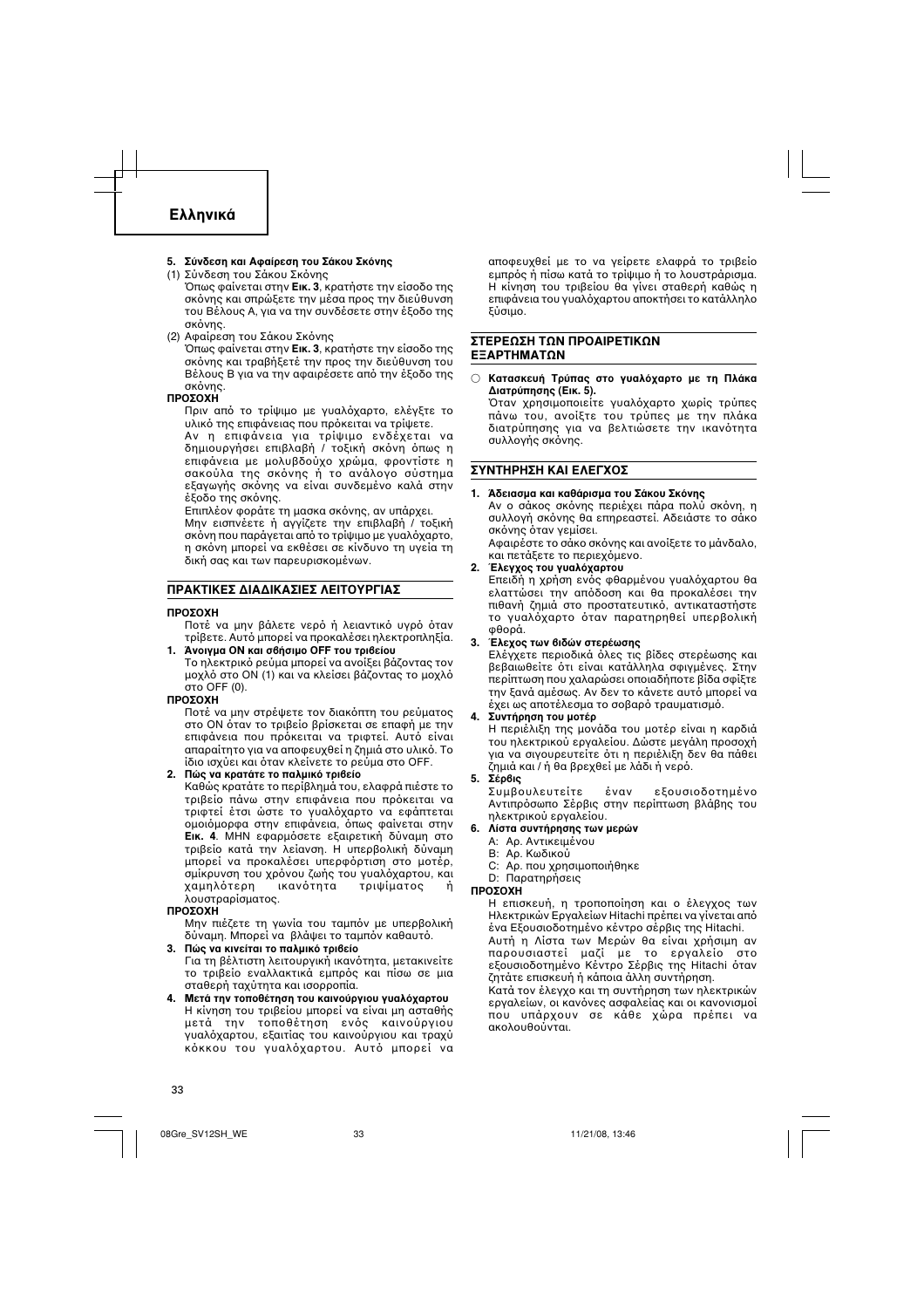### **Ελληνικά**

### **TPOΠOΠOIHΣH**

Τα Ηλεκτρικά Εργαλεία Hitachi βελτιώνονται συνεχώς και τροποποιούνται για να συμπεριλάβουν τις τελευταίες τεχνολογικές προόδους.

Κατά συνέπεια, ορισμένα τμήματα (δηλ. κωδικοί αριθμοί και / ή σχεδιασμός) μπορούν να αλλάξουν χωρίς προηγούμενη ειδοποίηση.

### **ΕΓΓΥΗΣΗ**

Εγγυώµαστε τα εργαλεία Hitachi Power Tools σύµωνα με τη νομοθεσία και τους κανονισμούς ανά χώρα. Η παρούσα εγγύηση δεν καλύπτει ελαττώματα ή ζημιές λόγω κακής χρήσης, κακοποίησης ή φυσιολογικής φθοράς. Σε περίπτωση παραπόνων παρακαλούμε αποστείλετε το Power Tool χωρίς να το αποσυναρμολογήσετε μαζί με το ΠΙΣΤΟΠΟΙΗΤΙΚΟ ΕΓΓΥΗΣΗΣ το οποίο βρίσκεται στο τέλος των οδηγιών αυτών, σε Εξουσιοδοτημένο Κέντρο Επισκευής της Hitachi.

### ΣΗΜΕΙΩΣΗ

Εξαιτίας του συνεχιζόμενου προγράμματος έρευνας και ανάπτυξης της Hitachi τα τεχνικά χαρακτηριστικά που εδώ αναφέρονται μπορούν να αλλάξουν χωρίς προηγούμενη ειδοποίηση.

### Πληροφορίες που αφορούν τον εκπεμπόμενο θόρυβο και **τη δόνηση.**

Oι τιµές µετρήθηκαν σύµωνα µε τ EN60745 και βρέθηκαν σύμφωνες με το ISO 4871.

Το τυπικό Α-επίπεδο ηχητικής πίεσης: 83 dB (A) Αβεβαιότητα KpA: 3 dB (A)

Φ ράτε πρ στατευτικά αυτιών.

Mια τυπική τιμή ρίζας μέσης τετραγωνικής επιτάχυνσης δεν πρέπει να επερνά 2,5 m/s2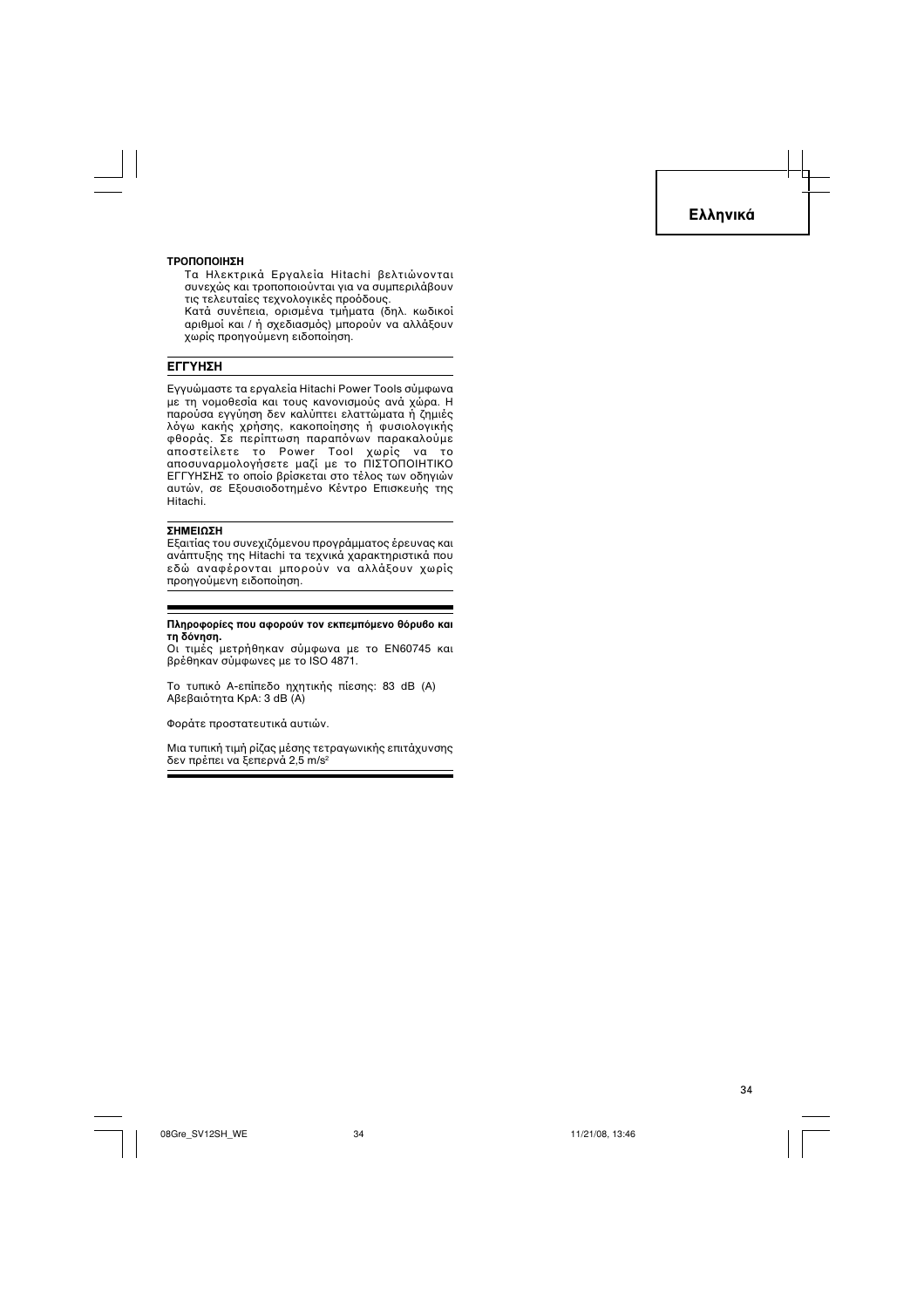|   | D4×20      |        |   |   |                                                         | D4×16 |  | $\infty$<br>$\frac{8}{2}$ |             |  | M4×10 |                                                                     | 2PS2 |  | 826V<br>120V<br>120V<br>240V |  | $\overline{2}$ | 1.230V | C <sub>2</sub> P <sub>S2</sub><br>7222222<br>722323<br>723232 |  | 6001DDCMPS2 | $MA \times 12$ | D4×16 |                                                                                                                                                                                                                                                                                                                                                                                                                                                                                                               |            |  |
|---|------------|--------|---|---|---------------------------------------------------------|-------|--|---------------------------|-------------|--|-------|---------------------------------------------------------------------|------|--|------------------------------|--|----------------|--------|---------------------------------------------------------------|--|-------------|----------------|-------|---------------------------------------------------------------------------------------------------------------------------------------------------------------------------------------------------------------------------------------------------------------------------------------------------------------------------------------------------------------------------------------------------------------------------------------------------------------------------------------------------------------|------------|--|
|   | ෑ          |        |   |   | $- - - - -$                                             |       |  | $- - -$                   |             |  |       | $\mathbf{N} \mathbf{N} \mathbf{N} \mathbf{N} \mathbf{N} \mathbf{N}$ |      |  |                              |  |                |        |                                                               |  |             |                |       |                                                                                                                                                                                                                                                                                                                                                                                                                                                                                                               | $\sim$ $-$ |  |
| ≃ | ო<br>ഥ     | ဖ<br>ဖ | ო | ᡪ | ဖ ဖ ဖ က<br>6 ٺ ٺ ٺ ني ني ني<br>8888885<br>m m m m m m m | っ     |  | 32<br>- 11<br>Ġ,<br>თ     | ₽<br>ౚ<br>თ |  |       |                                                                     |      |  |                              |  |                |        |                                                               |  |             |                |       | $\begin{array}{l} \begin{array}{l} \begin{array}{l} \begin{array}{l} \begin{array}{l} \begin{array}{l} \begin{array}{l} \begin{array}{l} \begin{array}{l} \begin{array}{l} \mathbf{1} \\ \mathbf{2} \end{array} \end{array} & \begin{array}{l} \mathbf{2} \\ \mathbf{3} \end{array} & \begin{array}{l} \mathbf{3} \\ \mathbf{4} \end{array} & \begin{array}{l} \mathbf{4} \\ \mathbf{5} \end{array} & \begin{array}{l} \mathbf{5} \\ \mathbf{4} \end{array} & \begin{array}{l} \mathbf{5} \\ \mathbf{4} \end$ |            |  |
|   | - 23456189 |        |   |   |                                                         |       |  |                           |             |  |       |                                                                     |      |  | <b>コロロコトロワロロンシュ</b>          |  |                |        |                                                               |  |             |                |       |                                                                                                                                                                                                                                                                                                                                                                                                                                                                                                               |            |  |

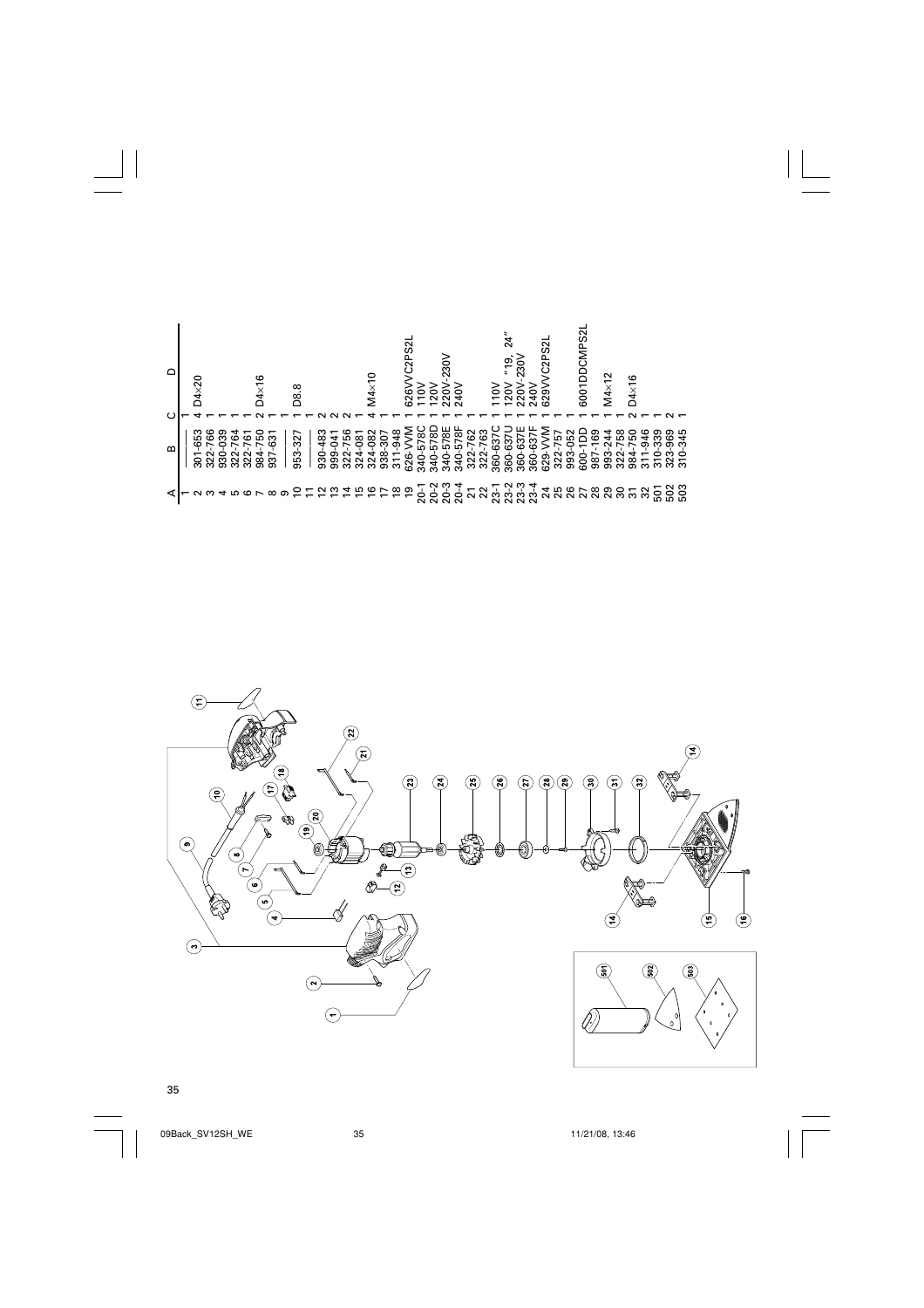| English                                                                                                                                                                               | Nederlands                                                                                                                                                                                                                    |
|---------------------------------------------------------------------------------------------------------------------------------------------------------------------------------------|-------------------------------------------------------------------------------------------------------------------------------------------------------------------------------------------------------------------------------|
|                                                                                                                                                                                       |                                                                                                                                                                                                                               |
| <b>GUARANTEE CERTIFICATE</b>                                                                                                                                                          | <b>GARANTIEBEWIJS</b>                                                                                                                                                                                                         |
| ① Model No.<br>2 Serial No.<br>3) Date of Purchase<br>4 Customer Name and Address<br>(5) Dealer Name and Address<br>(Please stamp dealer name and address)                            | 1 Modelnummer<br>2 Serienummer<br>3) Datum van aankoop<br>4) Naam en adres van de gebruiker<br>(5) Naam en adres van de handelaar<br>(Stempel a.u.b. naam en adres vande de<br>handelaar)                                     |
| Deutsch                                                                                                                                                                               | Español                                                                                                                                                                                                                       |
| <b>GARANTIESCHEIN</b>                                                                                                                                                                 | <b>CERTIFICADO DE GARANTIA</b>                                                                                                                                                                                                |
| ① Modell-Nr.<br>2 Serien-Nr.<br>3 Kaufdaturn<br>4) Name und Anschrift des Kunden<br>(5) Name und Anschrift des Händlers<br>(Bitte mit Namen und Anschrift des<br>Handlers abstempeln) | (1) Número de modelo<br>2 Número de serie<br>3) Fecha de adquisición<br>4) Nombre y dirección del cliente<br>(5) Nombre y dirección del distribudor<br>(Se ruega poner el sellú del distribudor<br>con su nombre y dirección) |
| Français                                                                                                                                                                              | Português                                                                                                                                                                                                                     |
| <b>CERTIFICAT DE GARANTIE</b>                                                                                                                                                         | <b>CERTIFICADO DE GARANTIA</b>                                                                                                                                                                                                |
| 1) No. de modèle<br>2 No de série<br>3) Date d'achat<br>4) Nom et adresse du client<br>(5) Nom et adresse du revendeur<br>(Cachet portant le nom et l'adresse du<br>revendeur)        | 1) Número do modelo<br>2 Número do série<br>3 Data de compra<br>4) Nome e morada do cliente<br>(5) Nome e morada do distribuidor<br>(Por favor, carímbe o nome e morada<br>do distribuidor)                                   |
| Italiano                                                                                                                                                                              | Ελληνικά                                                                                                                                                                                                                      |
| <b>CERTIFICATO DI GARANZIA</b>                                                                                                                                                        | ΠΙΣΤΟΠΟΙΗΤΙΚΟ ΕΓΓΥΗΣΗΣ                                                                                                                                                                                                        |
| (1) Modello<br>2) N° di serie<br>3 Data di acquisto<br>4) Nome e indirizzo dell'acquirente<br>(5) Nome e indirizzo del rivenditore<br>(Si prega di apporre il timbro con questi       | (1) Ap. Moντέλου<br>2 Αὐξων Αρ.<br>3 Ημερομηνία αγοράς<br>4) Όνομα και διεύθυνση πελάτη<br><b>(5) Όνομα και διεύθυνση μεταπωλητή</b><br>(Παρακαλούμε να χρησιμοποιηθεί                                                        |

 $\overline{\phantom{a}}$ ✄

 $\overline{\phantom{a}}$  $\overline{\phantom{a}}$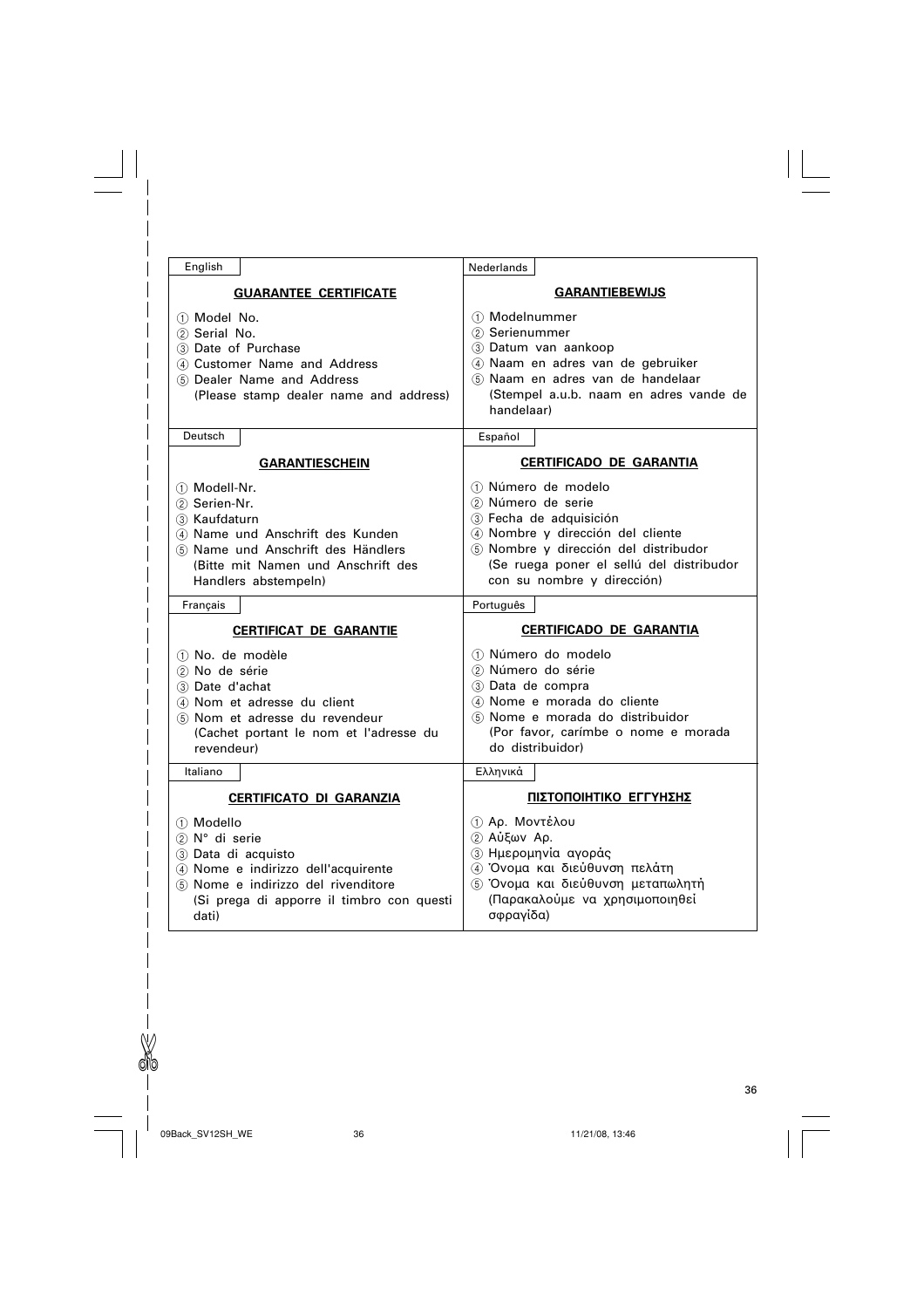# **HITACHI**

| $\bigcirc$                    |                     |  |
|-------------------------------|---------------------|--|
| $\circled{2}$                 |                     |  |
| $\circled{3}$                 |                     |  |
| $\bigcircled{\scriptstyle 4}$ |                     |  |
| $\circledS$                   |                     |  |
|                               | <b>Hitachi Koki</b> |  |

## **Hitachi Koki**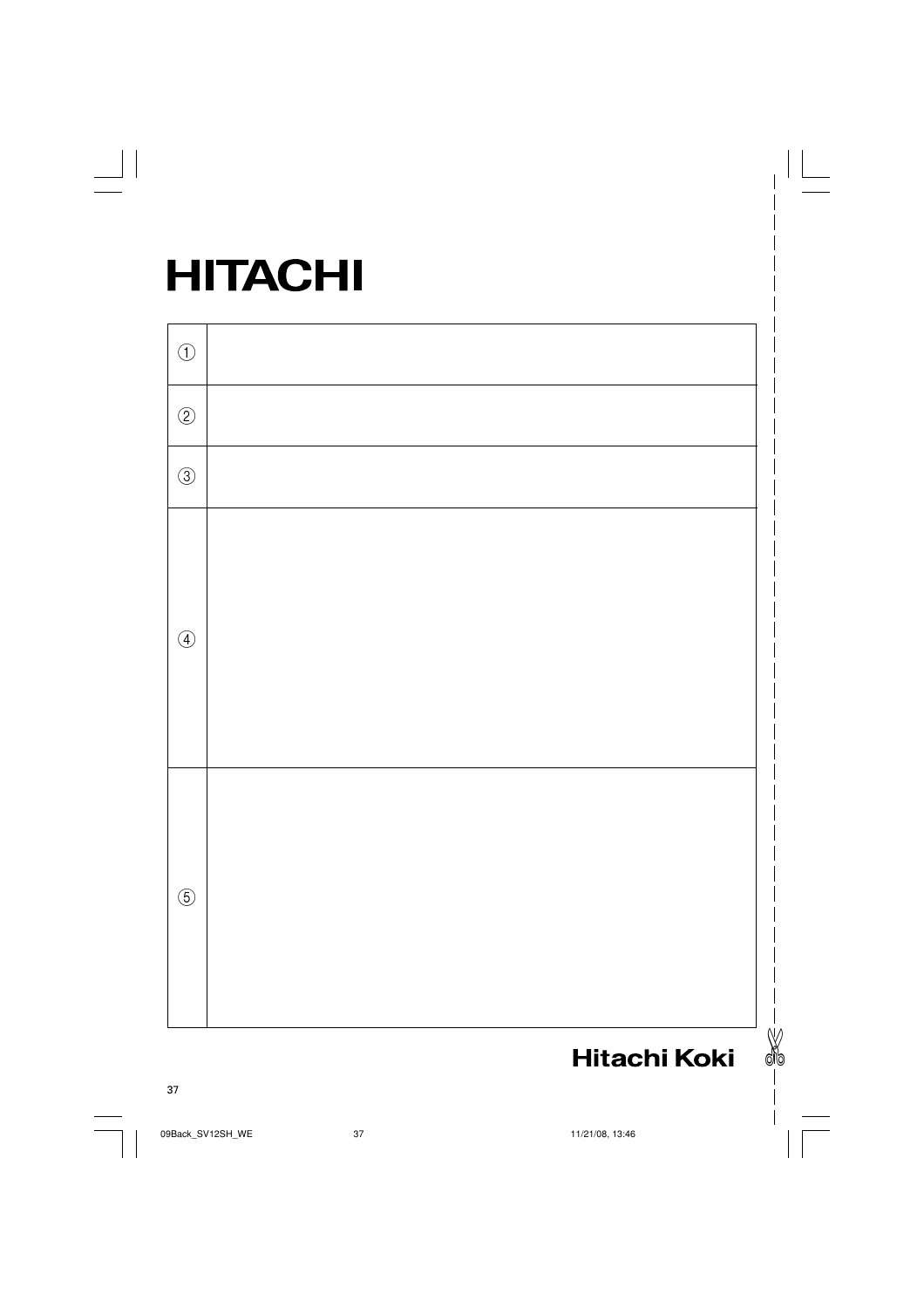### **Hitachi Power Tools Europe GmbH**

Siemensring 34, 47877 willich 1, F. R. Germany Tel: +49 2154 49930 Fax: +49 2154 499350 URL: http://www.hitachi-powertools.de

### **Hitachi Power Tools Netherlands B. V.**

Brabanthaven 11, 3433 PJ Nieuwegein, The Netherlands Tel: +31 30 6084040 Fax: +31 30 6067266 URL: http://www.hitachi-powertools.nl

### **Hitachi Power Tools (U. K.) Ltd.**

Precedent Drive, Rooksley, Milton Keynes, MK 13, 8PJ, United Kingdom Tel: +44 1908 660663 Fax: +44 1908 606642 URL: http://www.hitachi-powertools.co.uk

### **Hitachi Power Tools France S. A. S.**

Prac del' Eglantier 22, rue des Crerisiers Lisses, C. E. 1541, 91015 EVRY CEDEX, France Tel: +33 1 69474949 Fax: +33 1 60861416 URL: http://www.hitachi-powertools.fr

### **Hitachi Power Tools Belgium N.V. / S.A.**

Koningin Astridlaan 51, 1780 Wemmel, Belgium Tel: +32 2 460 1720 Fax: +32 2 460 2542 URL http://www.hitachi-powertools.be

### **Hitachi Fercad Power Tools Italia S.p.A**

Via Retrone 49-36077, Altavilla Vicentina (VI), Italy Tel: +39 0444 548111 Fax: +39 0444 548110 URL: http://www.hitachi-powertools.it

### **Hitachi Power Tools lberica, S.A.**

C / Migjorn, s/n, Poligono Norte, 08226 Terrassa, Barcelona, Spain Tel: +34 93 735 6722 Fax: +34 93 735 7442 URL: http://www.hitachi-powertools.es

### **Hitachi Power Tools Österreich GmbH**

Str. 7, Objekt 58/A6, Industriezentrum NÖ –Süd 2355 Wiener Neudorf, Austria Tel: +43 2236 64673/5 Fax: +43 2236 63373